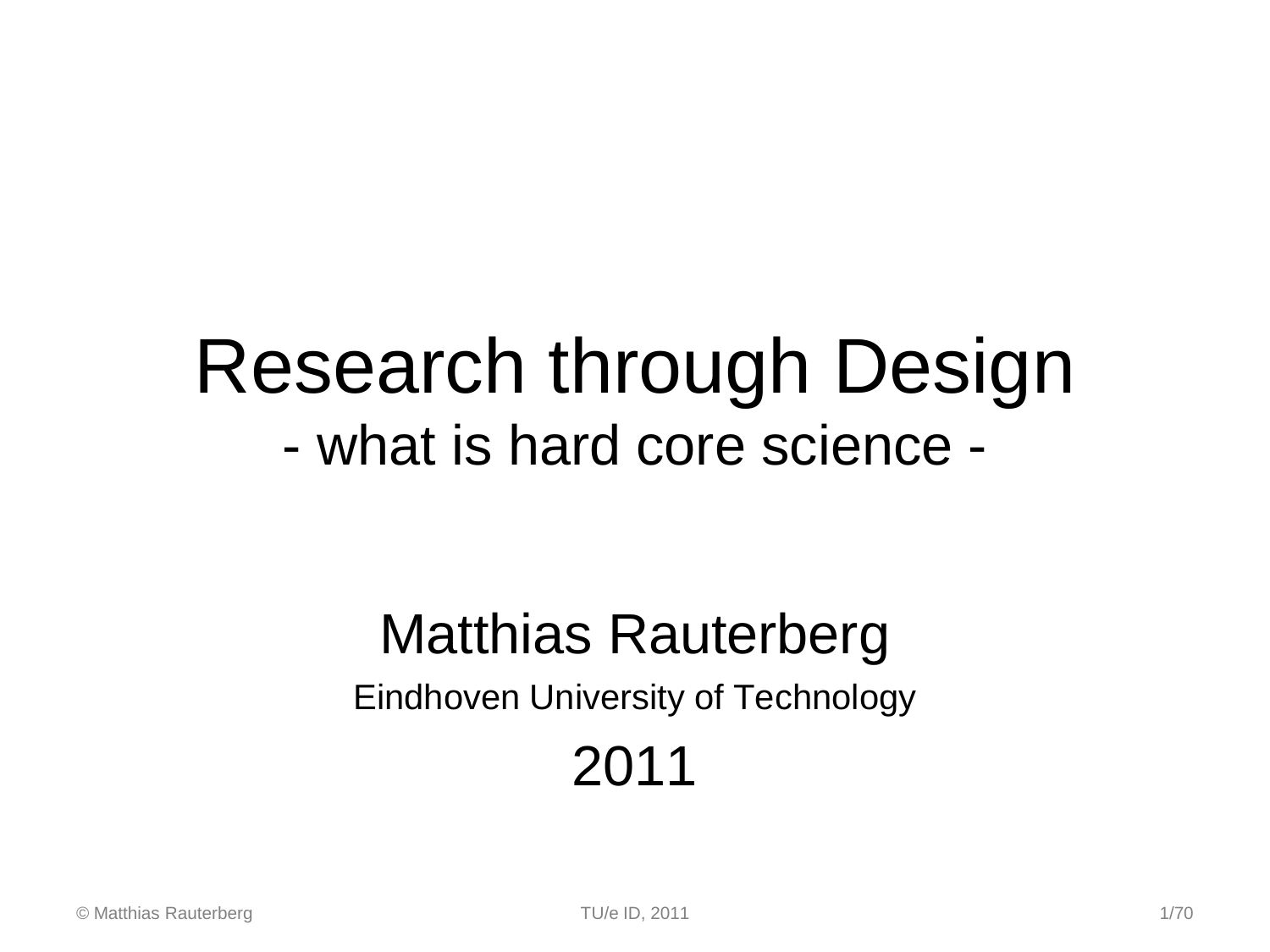### **Thinker versus Tinker**



Ludwig Boltzmann (1884-1906)

"There is nothing so practical as a good theory."

"Don't worry about what anybody else is going to do… The best way to predict the future is to invent it. Really smart people with reasonable funding can do just about anything that doesn't violate too many of Newton's Laws!" (1971)



Alan C. Kay (1940-)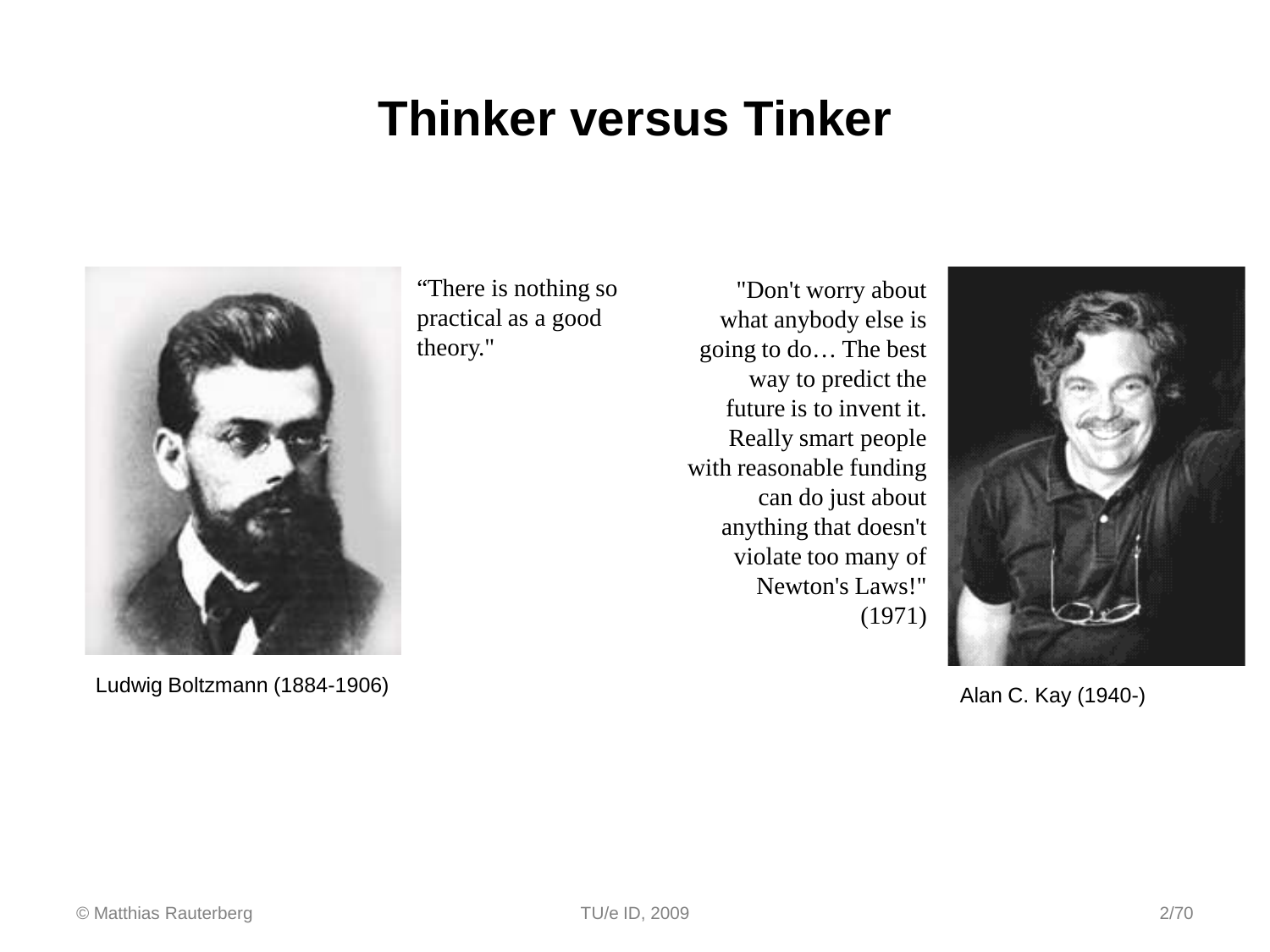### **How do we get theories?**



#### **positivism :**

{theory, model}  $\notin$  reality

reality (t<sub>1</sub>) ≈ reality (t<sub>2</sub>)

#### **constructionism :**

{theory, model}  $\in$  reality

reality (t<sub>1</sub>)  $\neq$  reality (t<sub>2</sub>)

[REFERENCE: Rauterberg M. (2006). HCI as an engineering discipline: to be or not to be!?. *African Journal of Information and Communication Technology*, vol. 2, no. 4, pp. 163-184]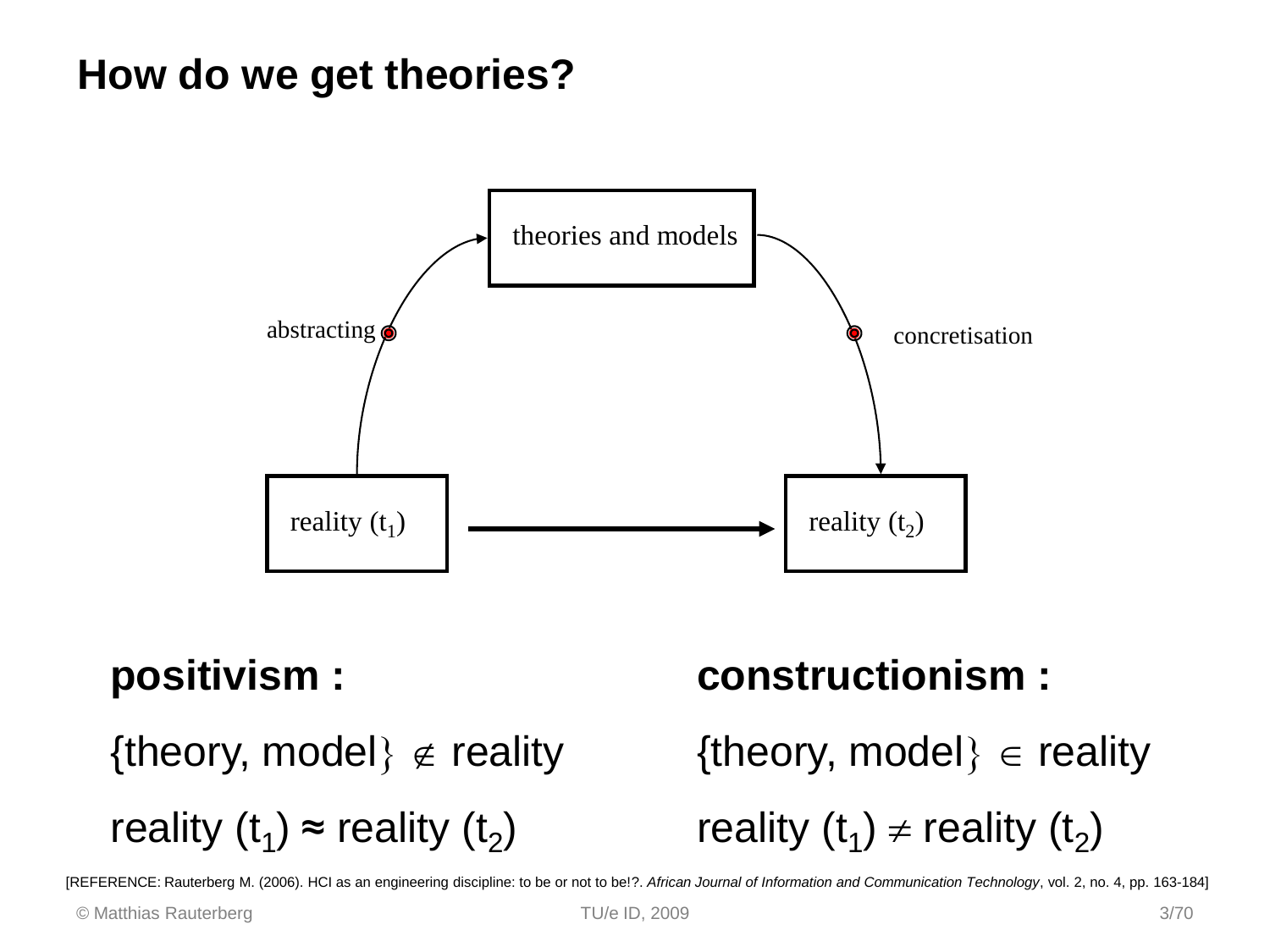### **What kind of knowledge?**

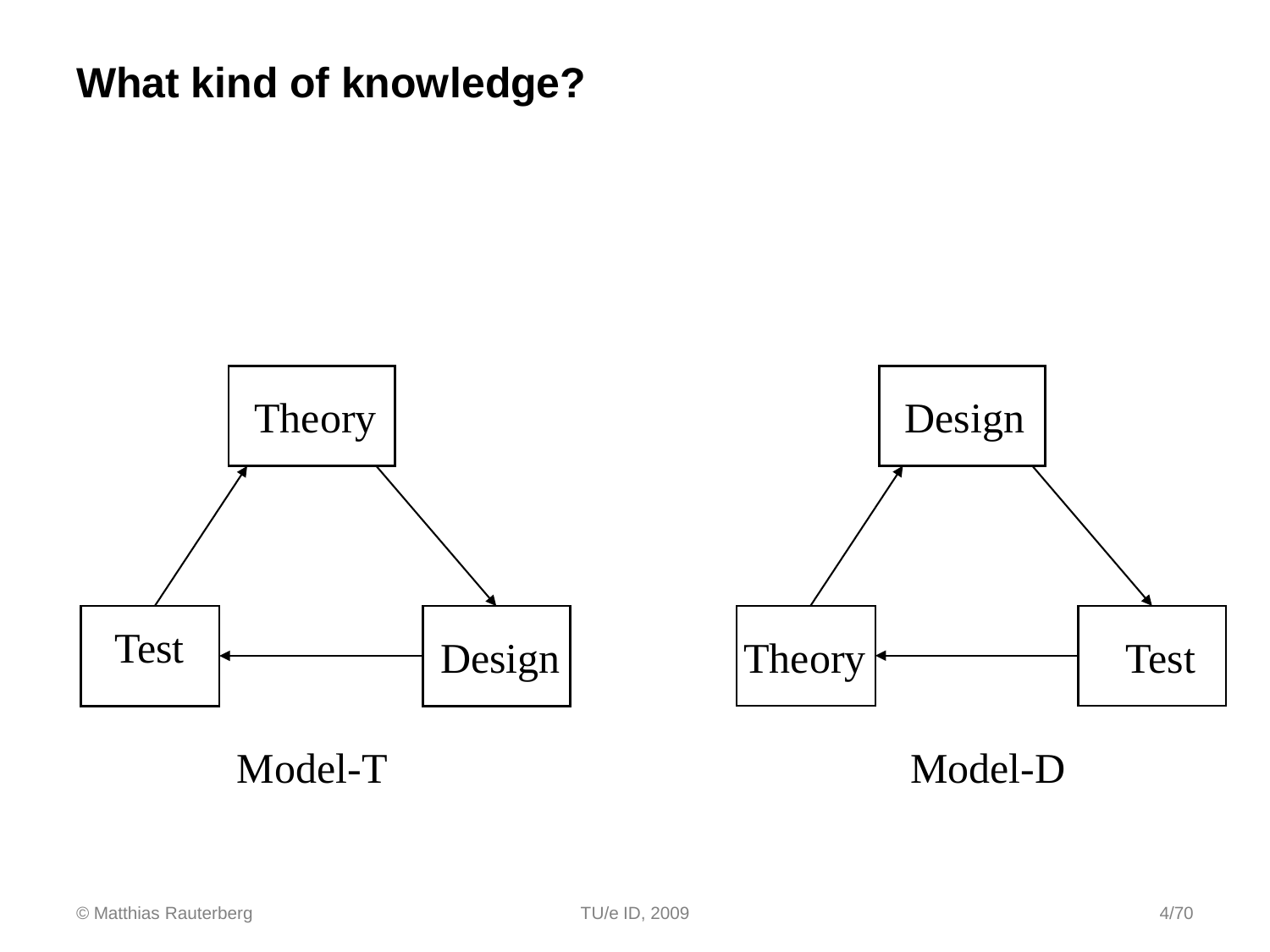### **Paradigm and novelty**



*Paradigm* is an unquestioned theory or set of beliefs, existing worldview (concept introduced by Thomas Kuhn in 1962).

Novel results outside the present paradigm are mainly rejected by the scientific community.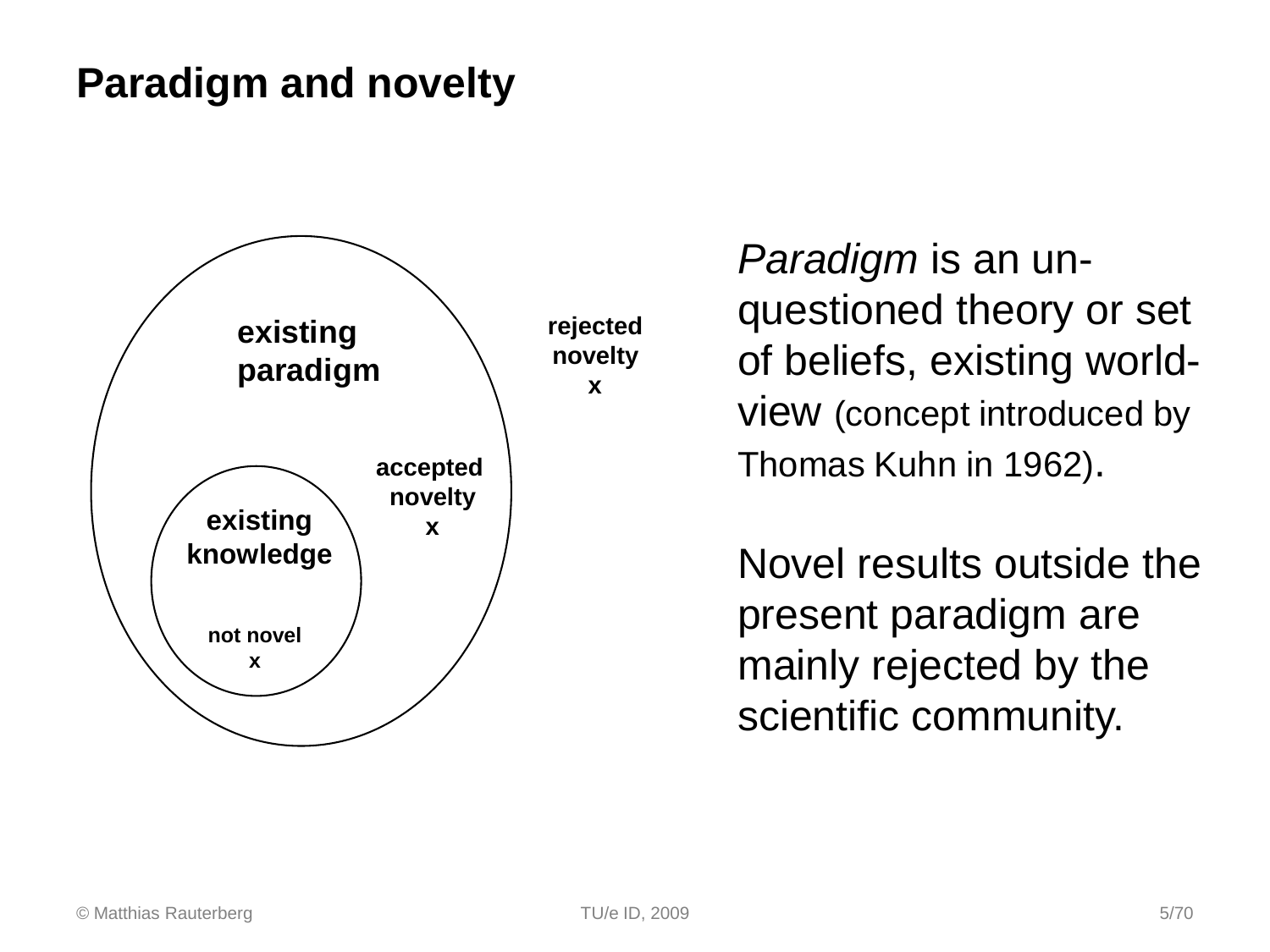### **Three paradigms and major barriers**

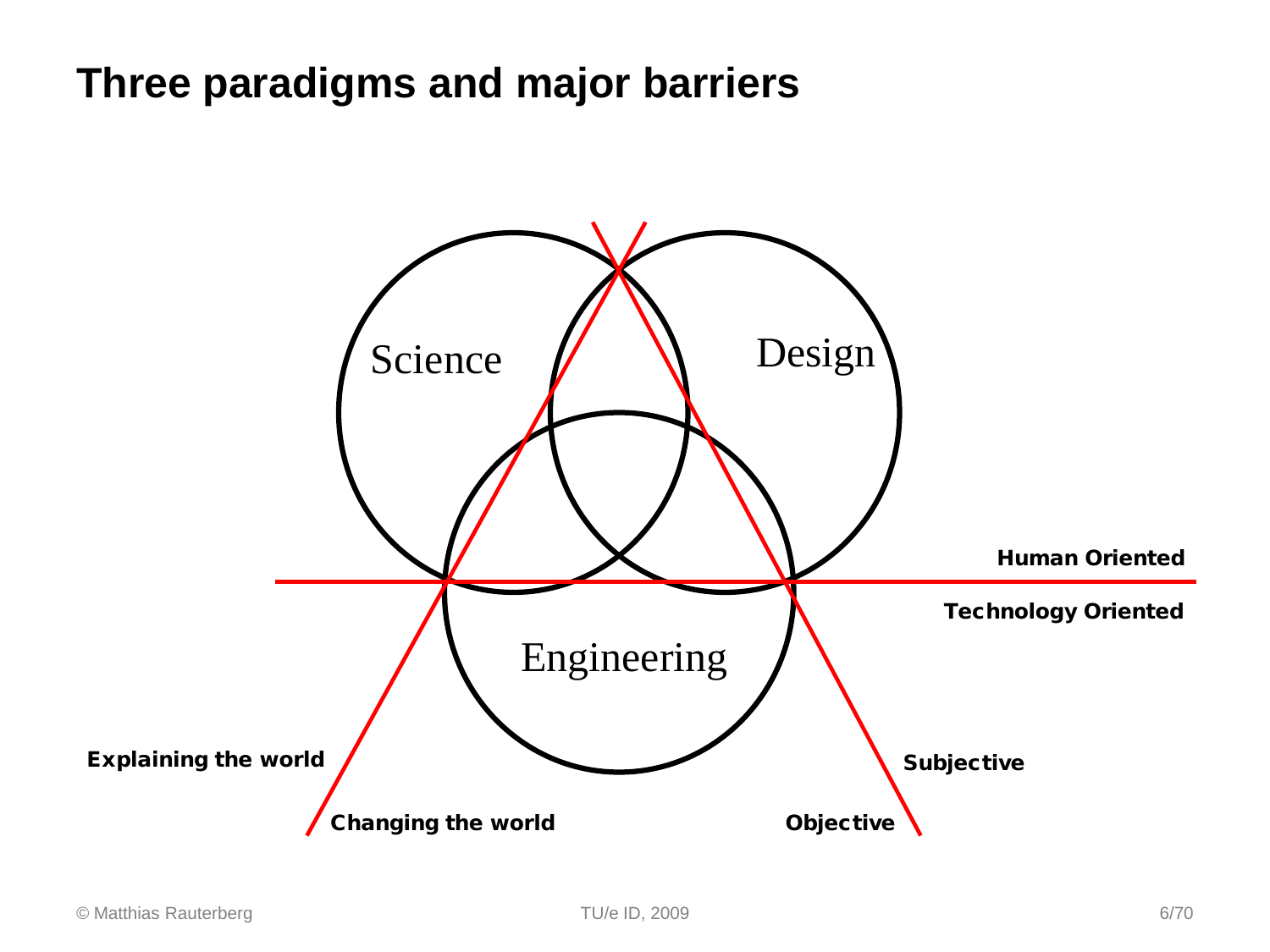### **These persons really changed our world…**



**Galileo Galilei (1564-1642 )** 



**René Descartes (1596-1650)**





**Christopher Columbus (1451-1506)** 

**Leonardo Da Vinci (1452-1519)** 



**Nikolaus Kopernikus (1473-1543)** 

### *most remarkable people*

#### © Matthias Rauterberg TU/e ID, 2009 7/70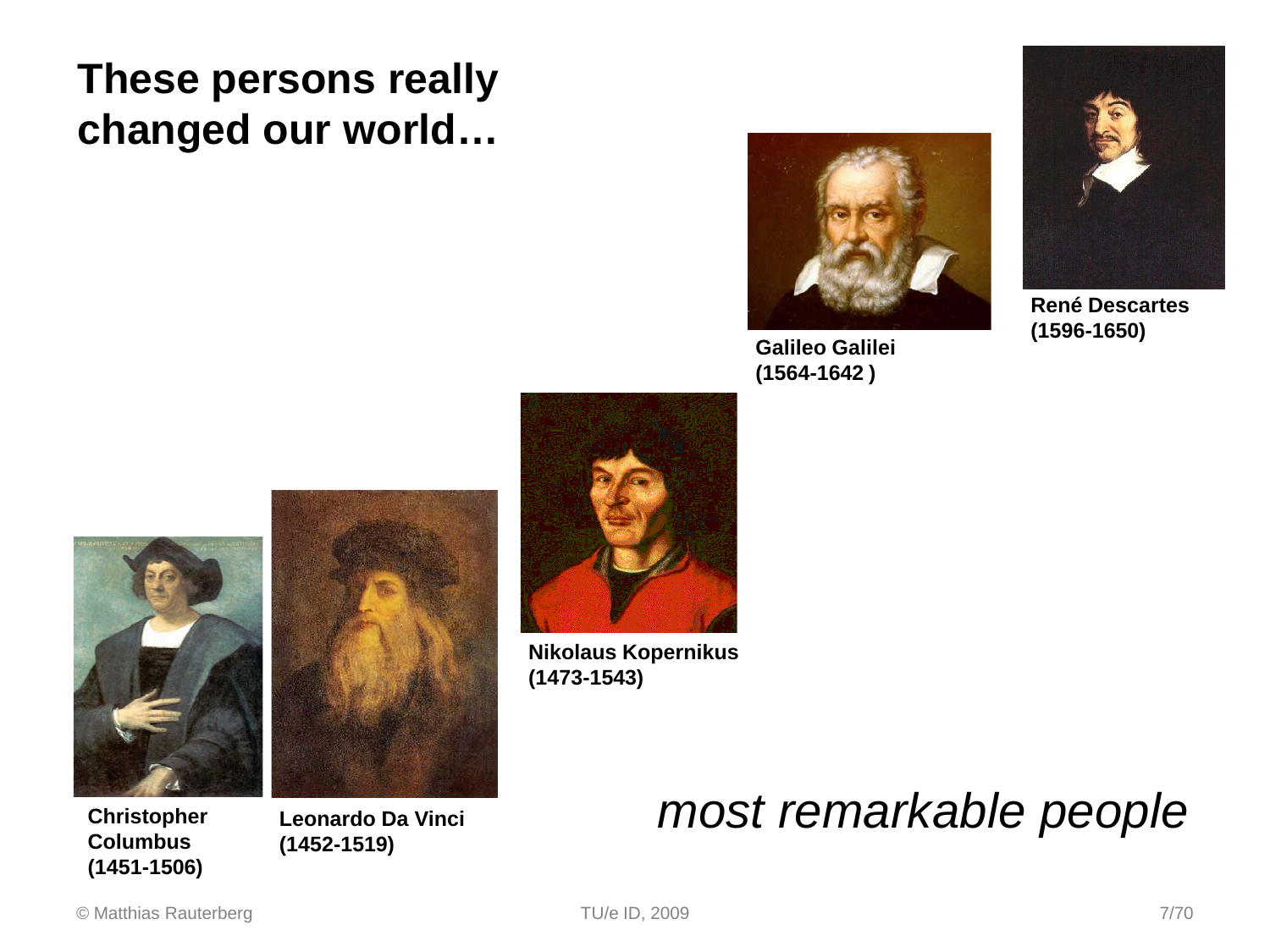#### A deep insight…



Arthur Schopenhauer [1788 – 1860]

**"The task is not so much** *to see* **what no one yet has seen, but to** *think what nobody* **yet has** *thought* **about that which**  *everybody sees***…** 

**But life is short, and truth works far and lives long: let us speak the truth."**  (1818)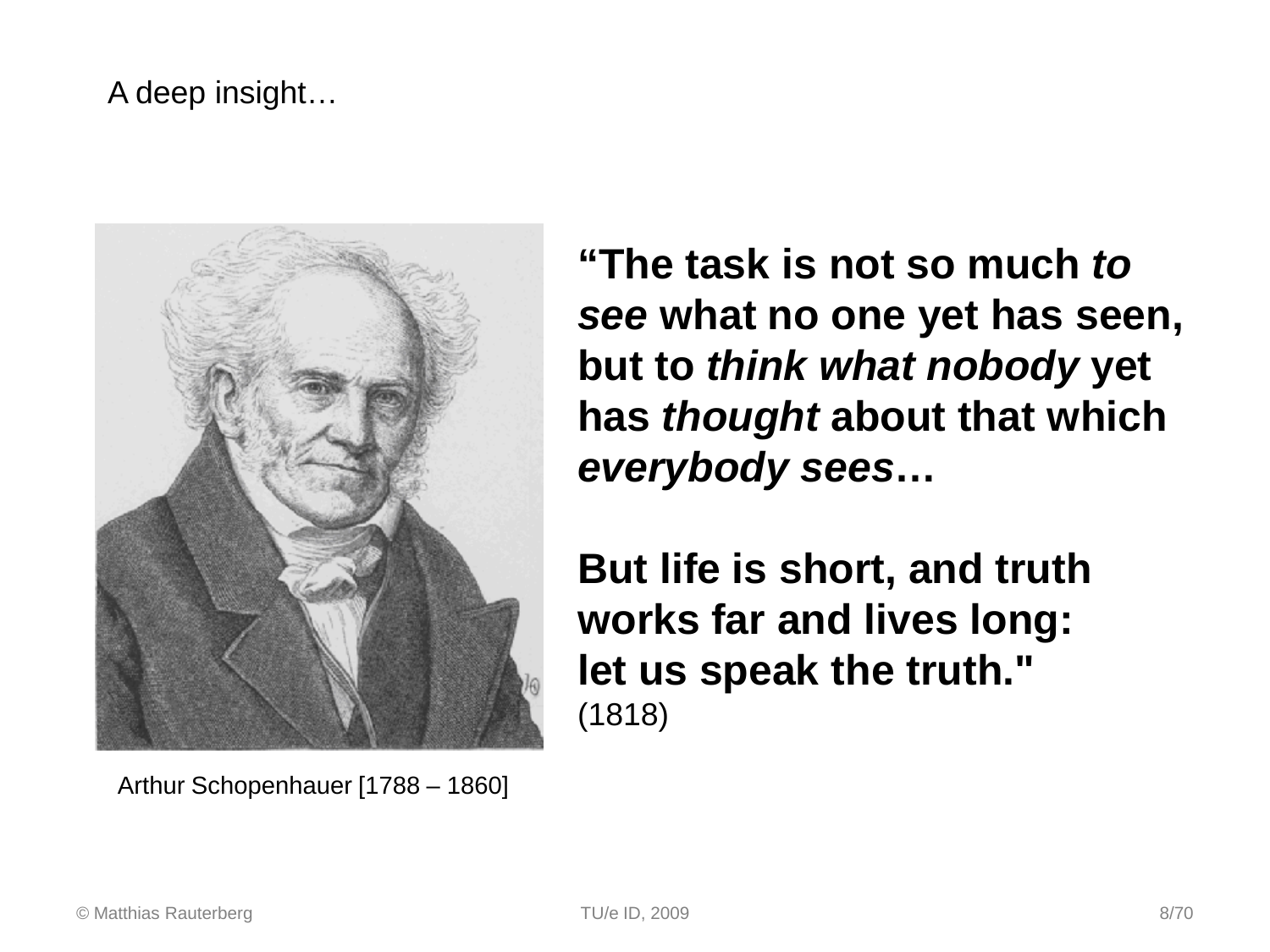#### **1492 – Conquest of paradise – the new world**

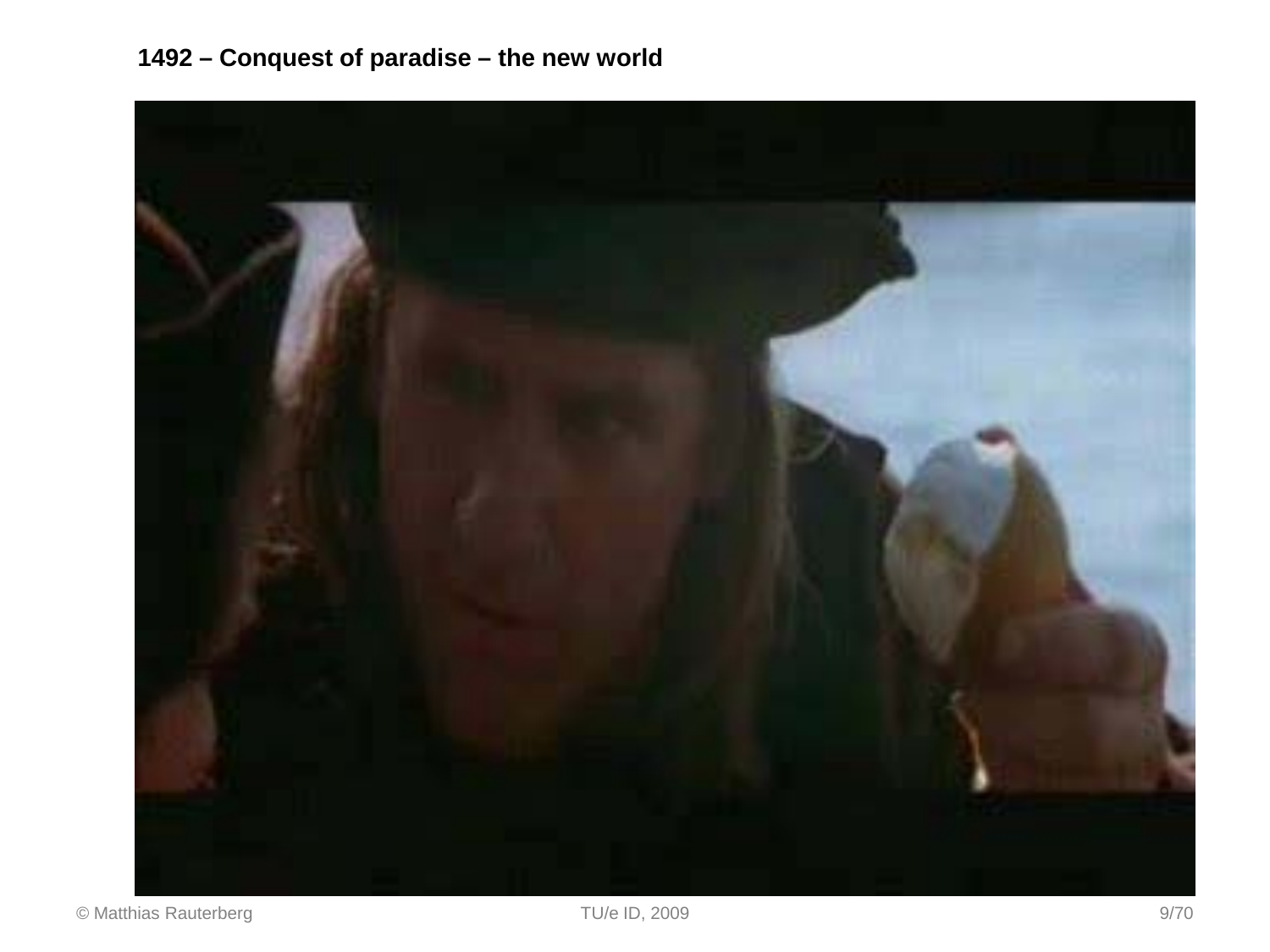

La Vérité ("Truth") Jules Joseph Lefebvre, 1870

# So, what is TRUTH?

The meaning of the word **truth** extends from honesty, good faith, and sincerity in general, to agreement with fact or reality in particular.

The term has no single definition about which a majority of professional philosophers and scholars agree, and various theories of truth continue to be debated.

There are differing claims on such questions as what constitutes truth; how to define and identify truth; the roles that revealed and acquired knowledge play; and whether truth is subjective, relative, objective, or absolute.

From Wikipedia, the free encyclopedia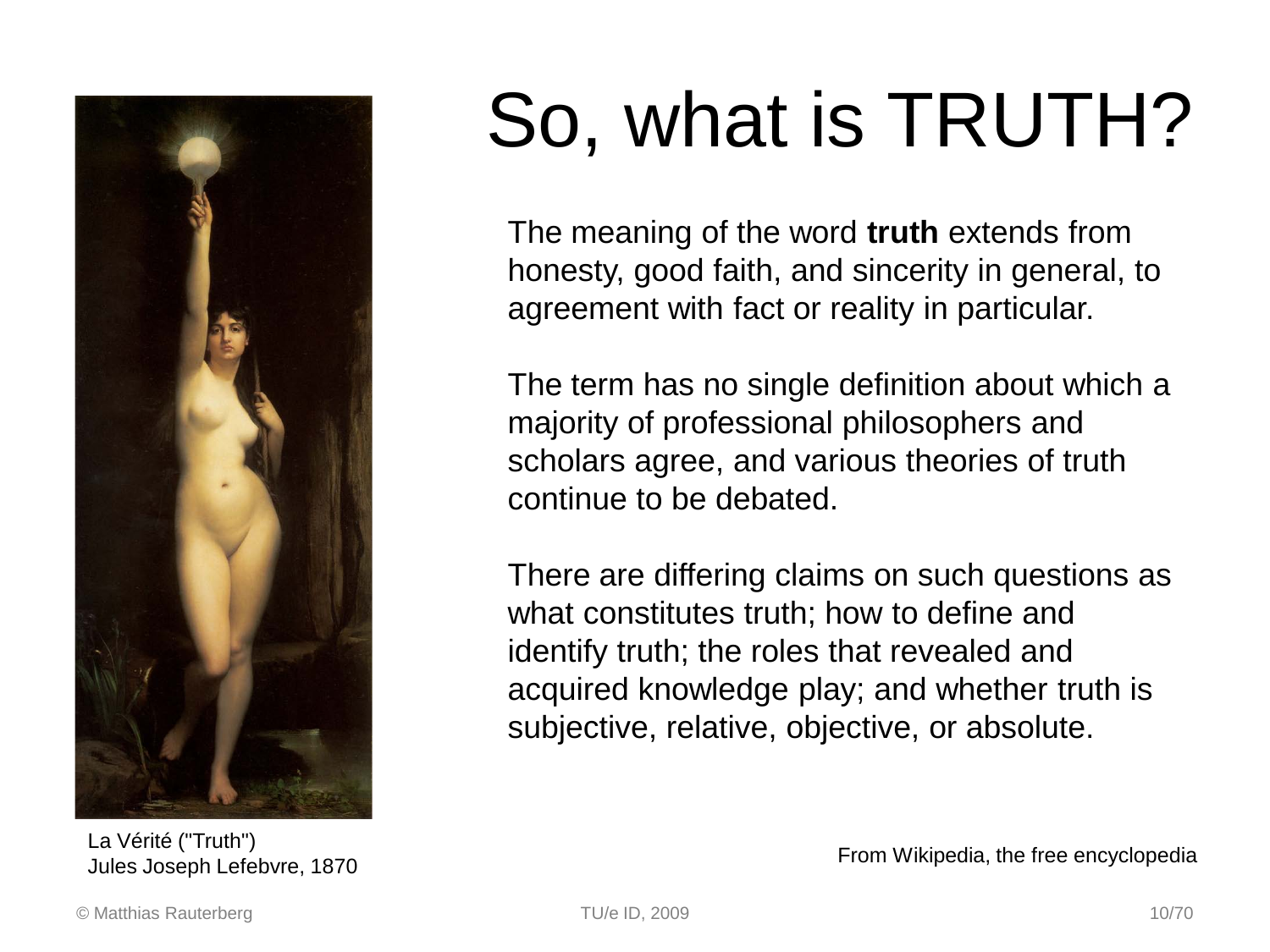**Correspondence theories** state that true beliefs and true statements correspond to the actual state of affairs. This type of theory posits a relationship between thoughts or statements on the one hand, and things or objects on the other.

For **coherence theories** in general, truth requires a proper fit of elements within a whole system. Very often, though, coherence is taken to imply something more than simple logical consistency; often there is a demand that the propositions in a coherent system lend mutual inferential support to each other.

**Social constructivism** holds that truth is constructed by social processes, is historically and culturally specific, and that it is in part shaped through the power struggles within a community. Constructivism views all of our knowledge as "constructed," because it does not reflect any external "transcendent" realities (as a pure correspondence theory might hold).

**Consensus theory** holds that truth is whatever is agreed upon, or in some versions, might come to be agreed upon, by some specified group. Such a group might include all human beings, or a subset thereof consisting of more than one person.

Although there are differences in viewpoint among proponents of **pragmatic theory**, they hold in common that truth is verified and confirmed by the results of putting one's concepts into practice.

A **logical truth** (also called an analytic truth or a necessary truth) is a statement which is true in all possible worlds or under all possible interpretations, as contrasted to a synthetic claim (or fact) which is only true in this world as it has historically unfolded. Logical truths are necessarily true. A proposition such as "If p and q, then p." and the proposition "All husbands are married." are considered to be logical truths because they are true because of their meanings and not because of any facts of the world. They are such that they could not be untrue.

There are two main approaches to **truth in mathematics**. They are the model theory of truth and the proof theory of truth.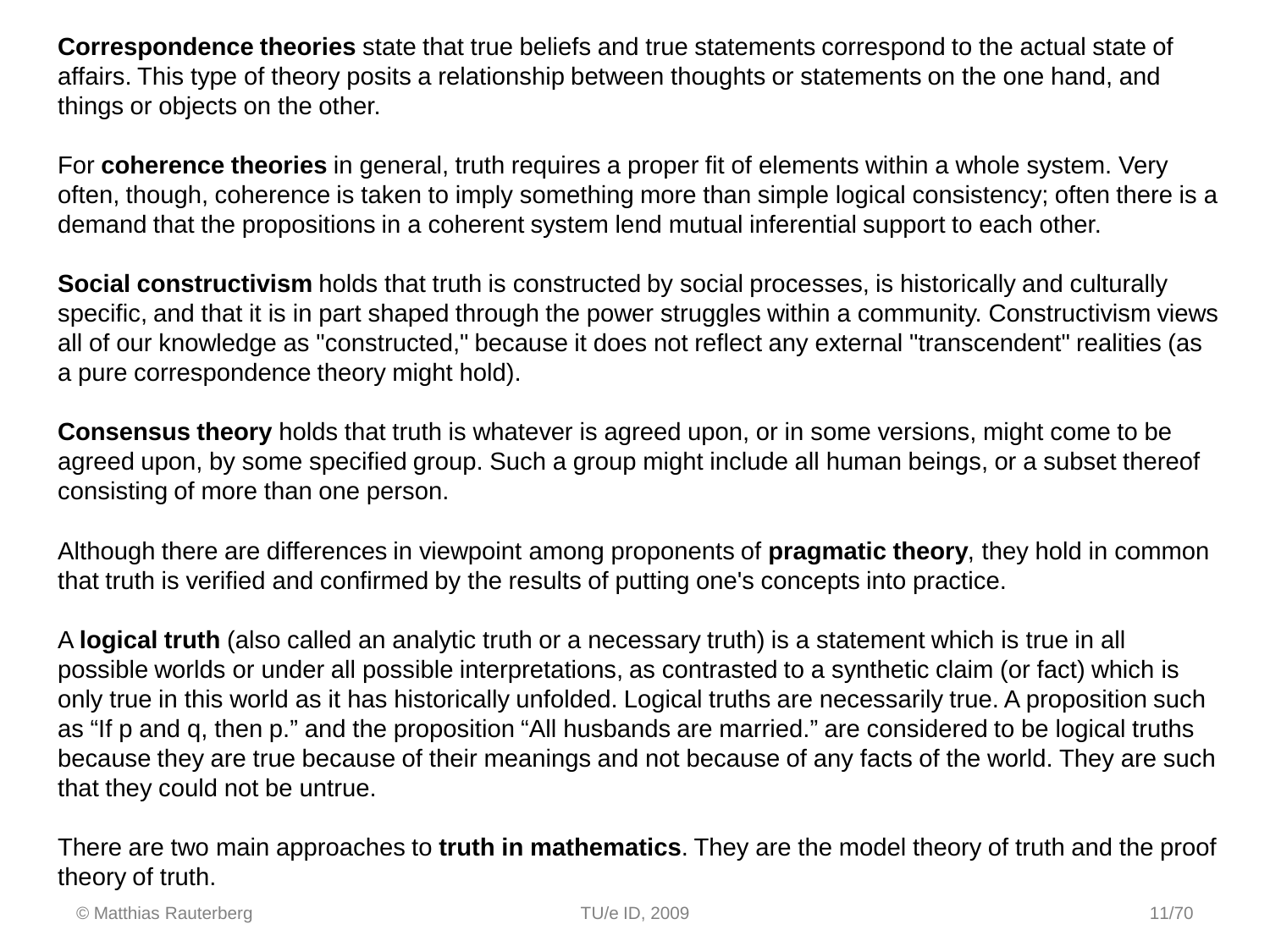



"Time Saving Truth from Falsehood and Envy" François Lemoyne, 1737



© Matthias Rauterberg TU/e ID, 2009 12/70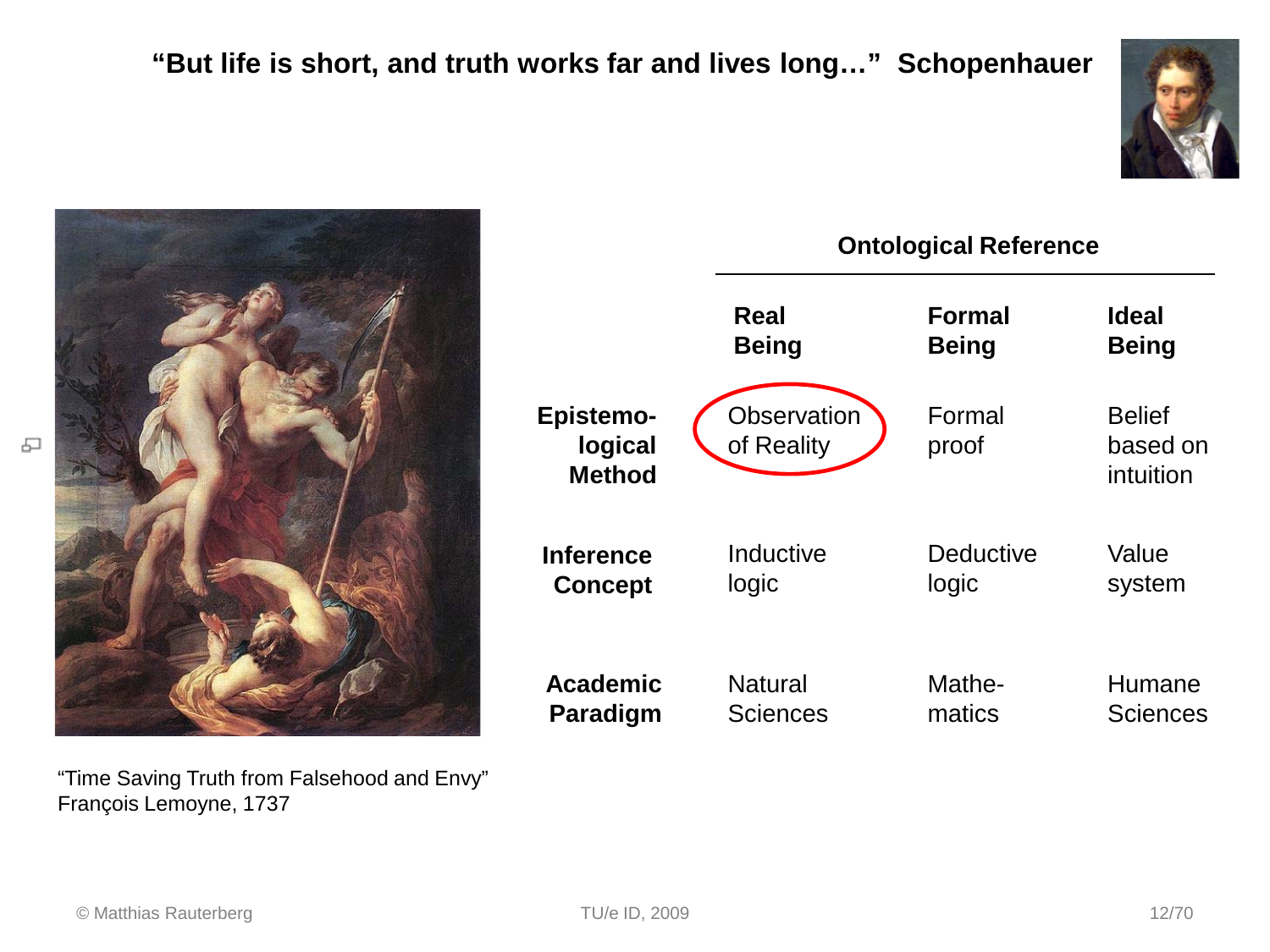### **Analysis & Synthesis, Deduction & Induction**

*Analysis* (reduction): Separating of any material or abstract entity into its constituent elements.

*Synthesis*: Combining of the constituent elements or separate material or abstract entities into a single or unified entity.

*Deduction*: A form of inference; if the premises are true, the conclusion must be true, i.e., deduction preserves the truth (equivalent to analysis).

*Scientific induction*: a form of inference in which the conclusion, though supported by the premises, does not follow from them necessarily, i.e., induction does not necessarily preserve the truth (equivalent to synthesis).

------------------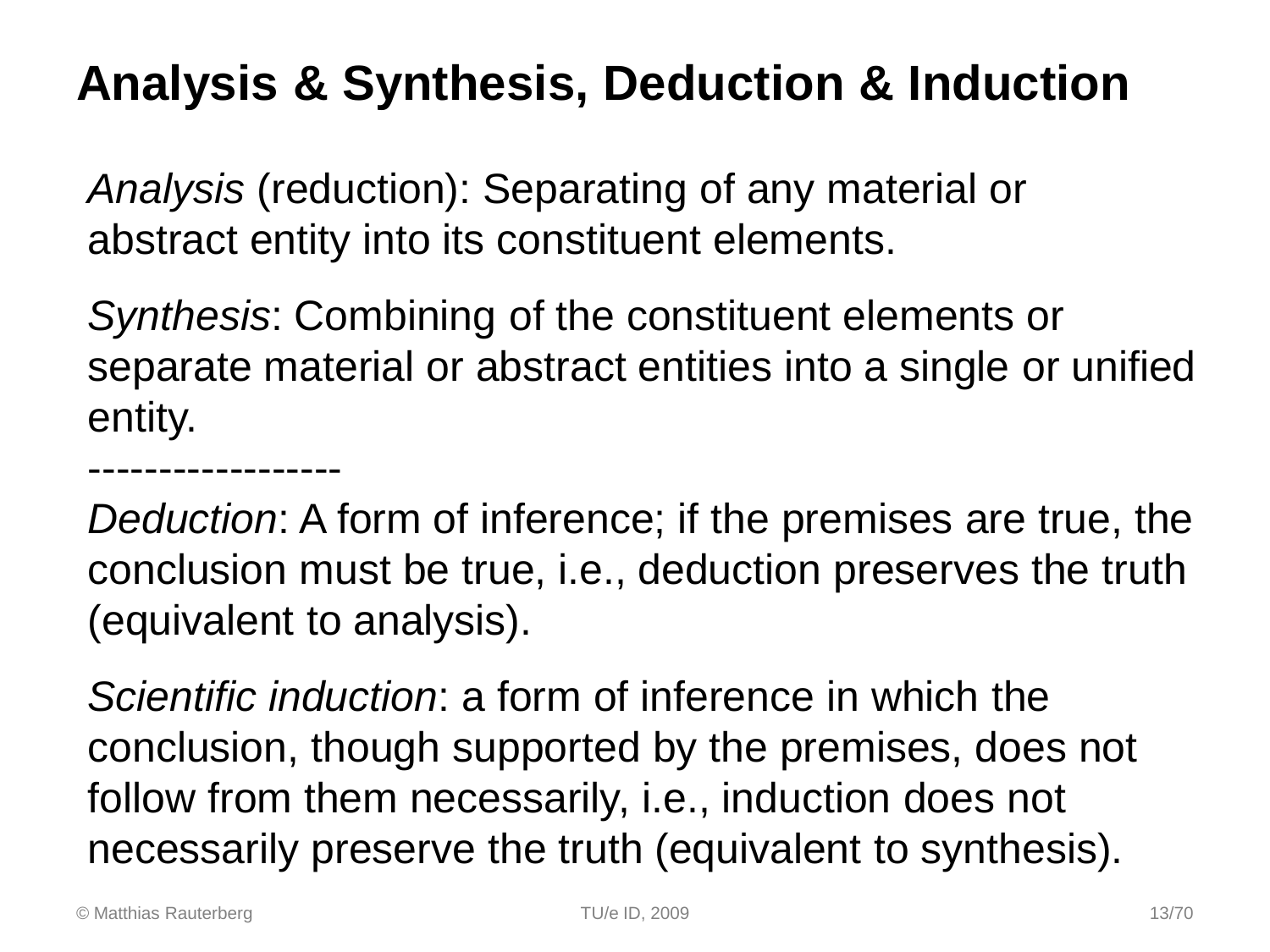

#### **Bloom's Taxonomy Bloom's Revised Taxonomy**



**Taxonomy of Educational Objectives: The Classification of Educational Goals; pp. 201–207; B. S. Bloom (Ed.) Susan Fauer Company, Inc. 1956.** 

**A Taxonomy for Learning, Teaching, and Assessing — A Revision of Bloom's Taxonomy of Educational Objectives; Lorin W. Anderson, David R. Krathwohl, Peter W. Airasian, Kathleen A. Cruikshank, Richard E. Mayer, Paul R. Pintrich, James Raths and Merlin C. Wittrock (Eds.) Addison Wesley Longman, Inc. 2001**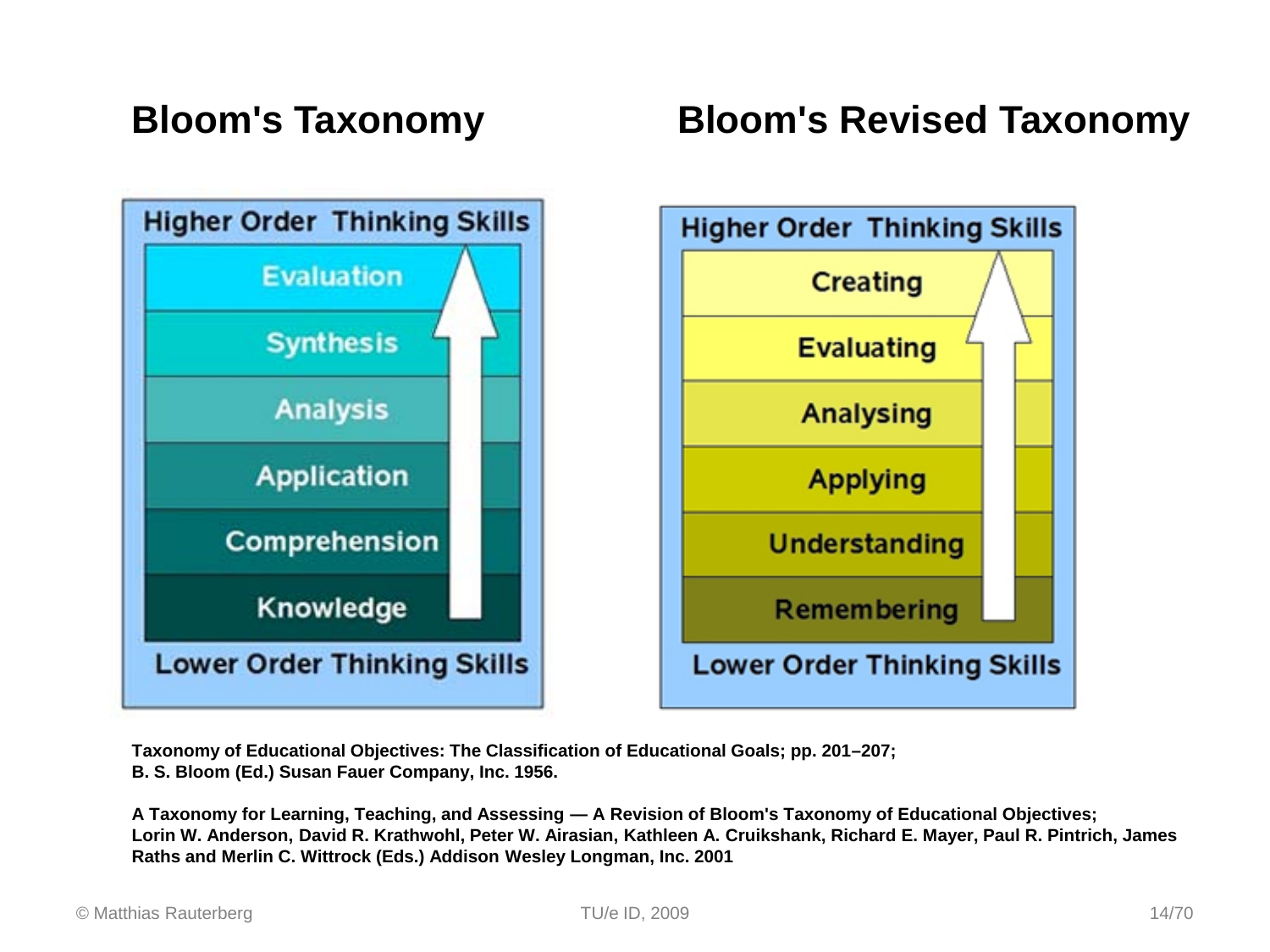### **Causation, science and common sense**

- We have a somewhat problem free handle on talk about causes, effects and causal explanations.
- Example: The beer got me so drunk that I fell down the stairs causing a fracture in my leg. That explains why I am moving around using these crutches.
- In science, acknowledging causes and effects is central !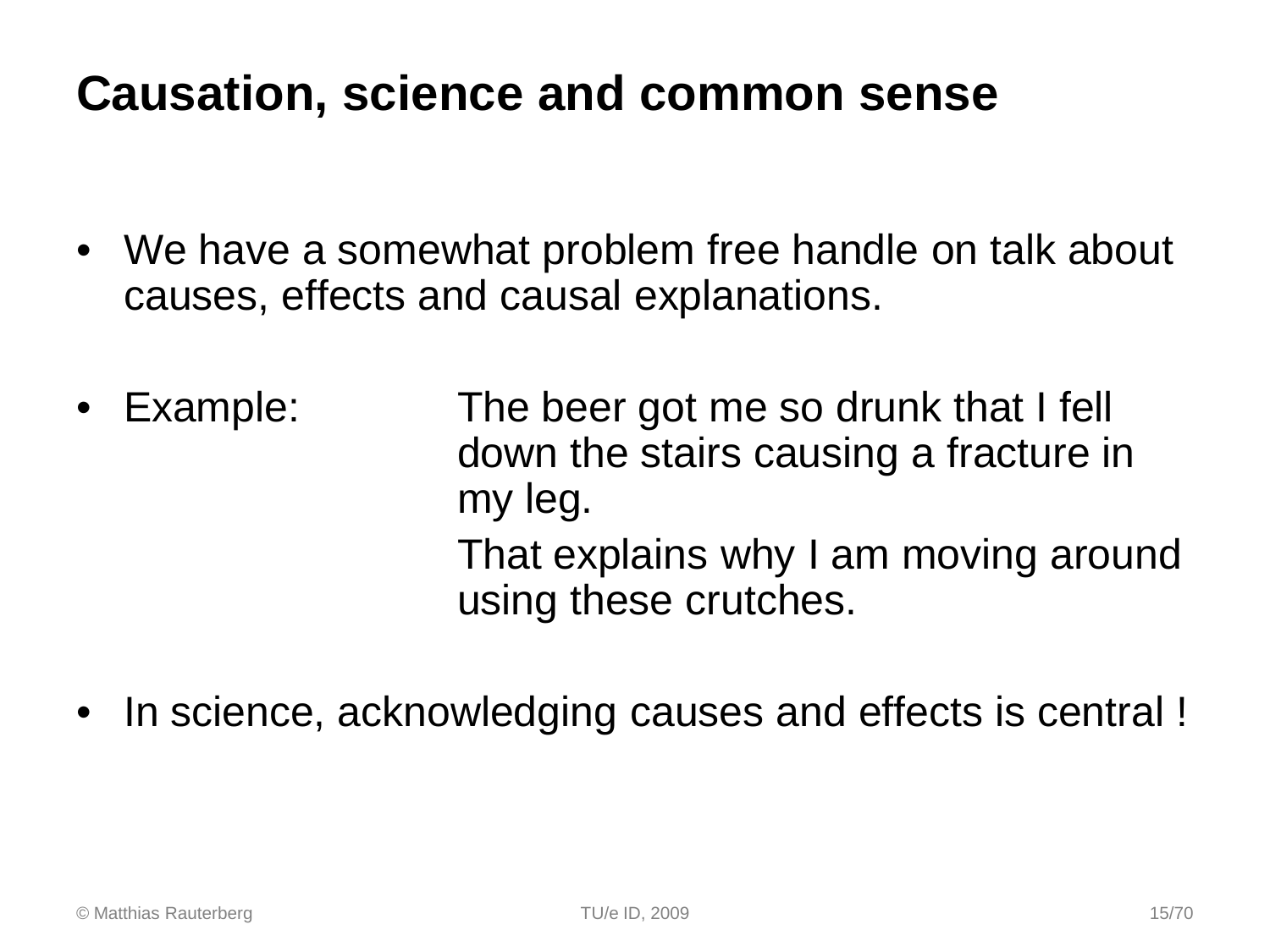### **What are causes and effects?**

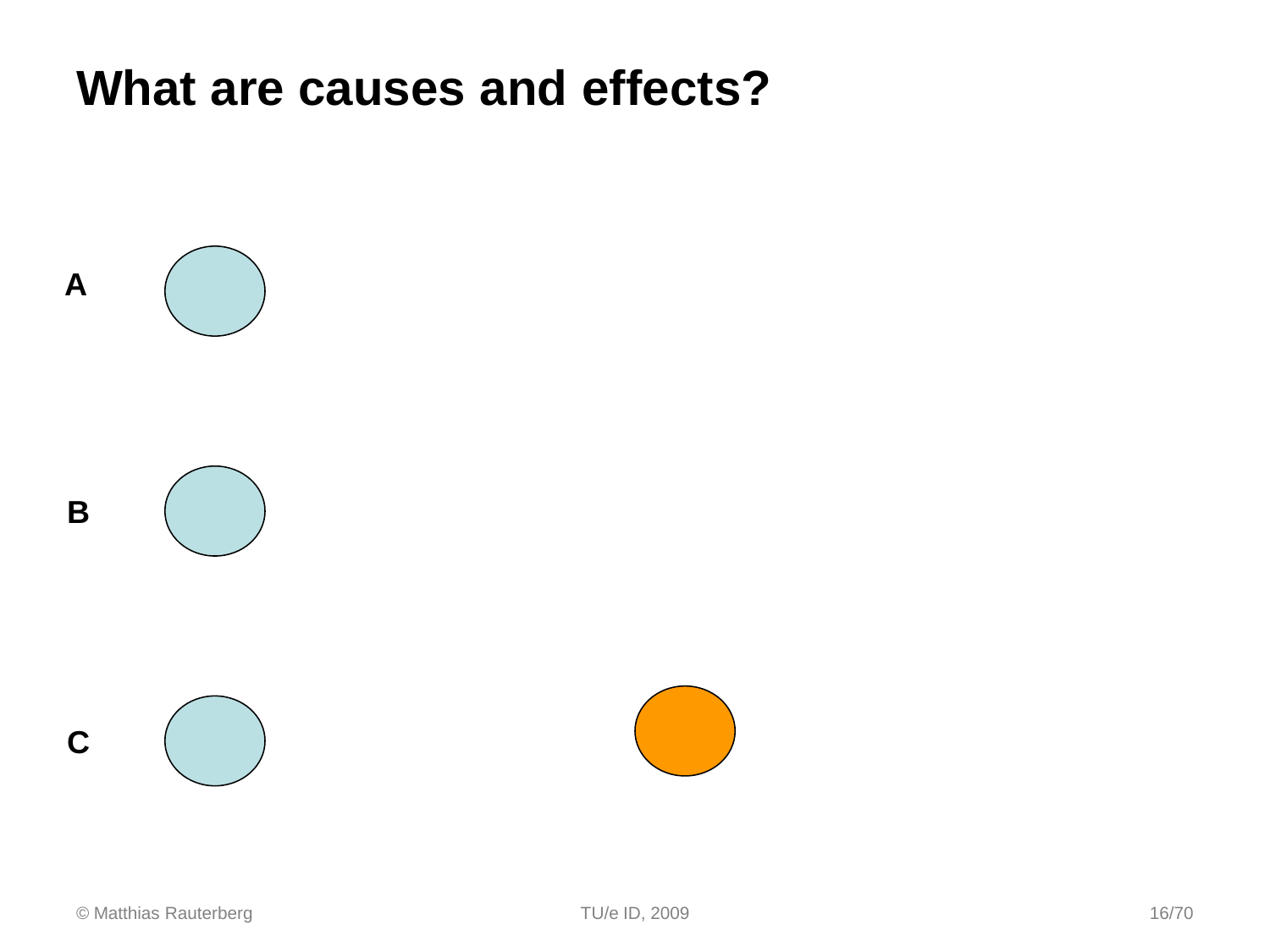### **Are there causes and effects?**

- We would normally not question that there are causes and effects.
- There seems to be an apparent necessity in causal relationships.
- Causation reduces to spatiotemporal contiguity, succession and constant conjunction.
- Regularities are just things or processes that we see repeated in nature.
- We have no epistemic justification for saying that they are necessary.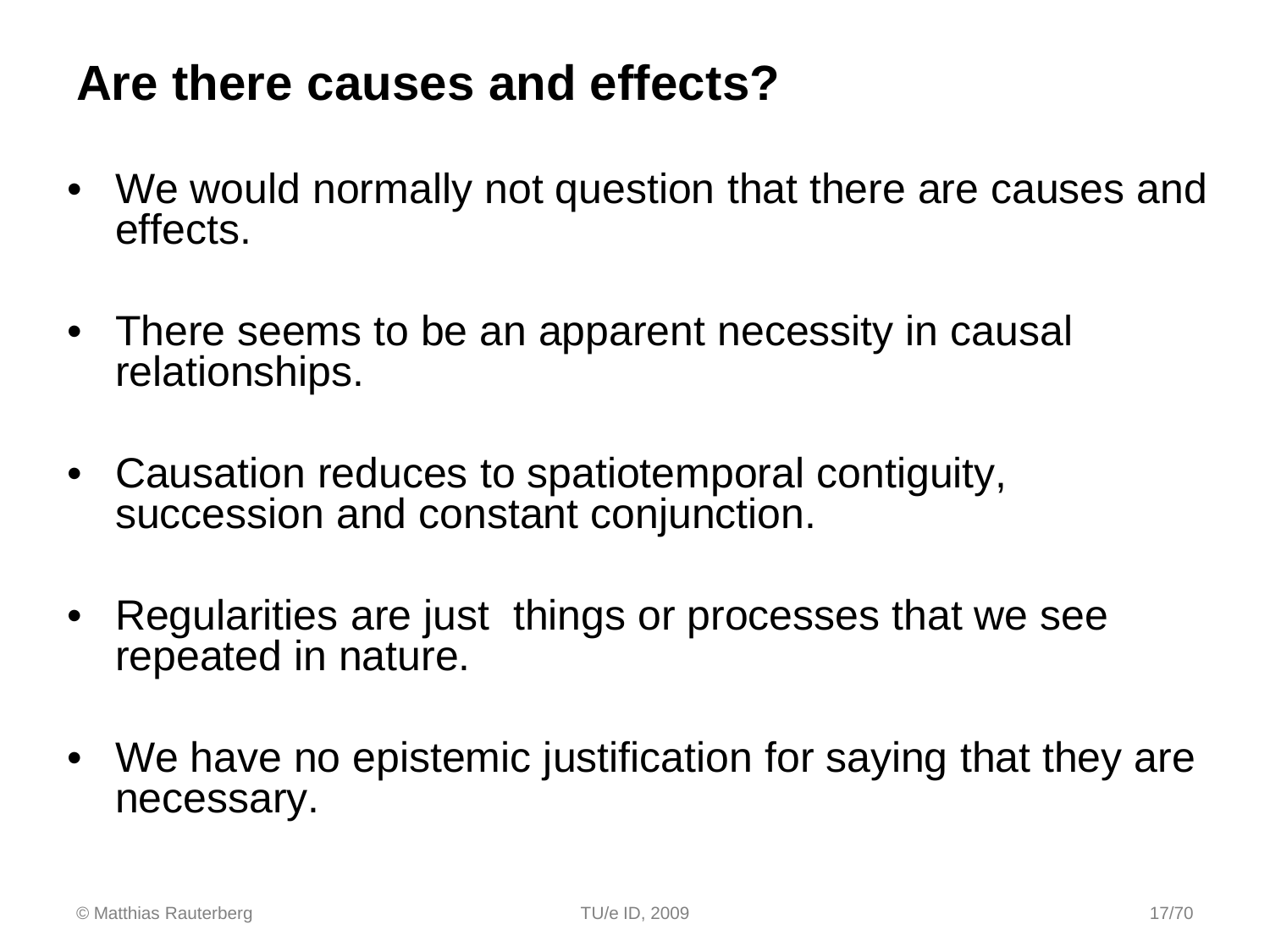### **The regularity view of causation**

• *c* causes *e* iff

(I) *c* is spatiotemporally contiguous to *e*

(II) *e* succeeds *c* in time, and

(III) all events of type *C* (i.e., events that are like *c*) are regularly followed by or constantly conjoined with events of type *E* (i.e. events like *e*)

(This formulation can be found in Psillos, 2002, p.19)

- Our 'received view' of causation tells us that causation happens in virtue of 'something else'.
- If *c* causes *e*, it is because there is some real connection between *c* and *e* (that necessitates *e* happening when *c* happens).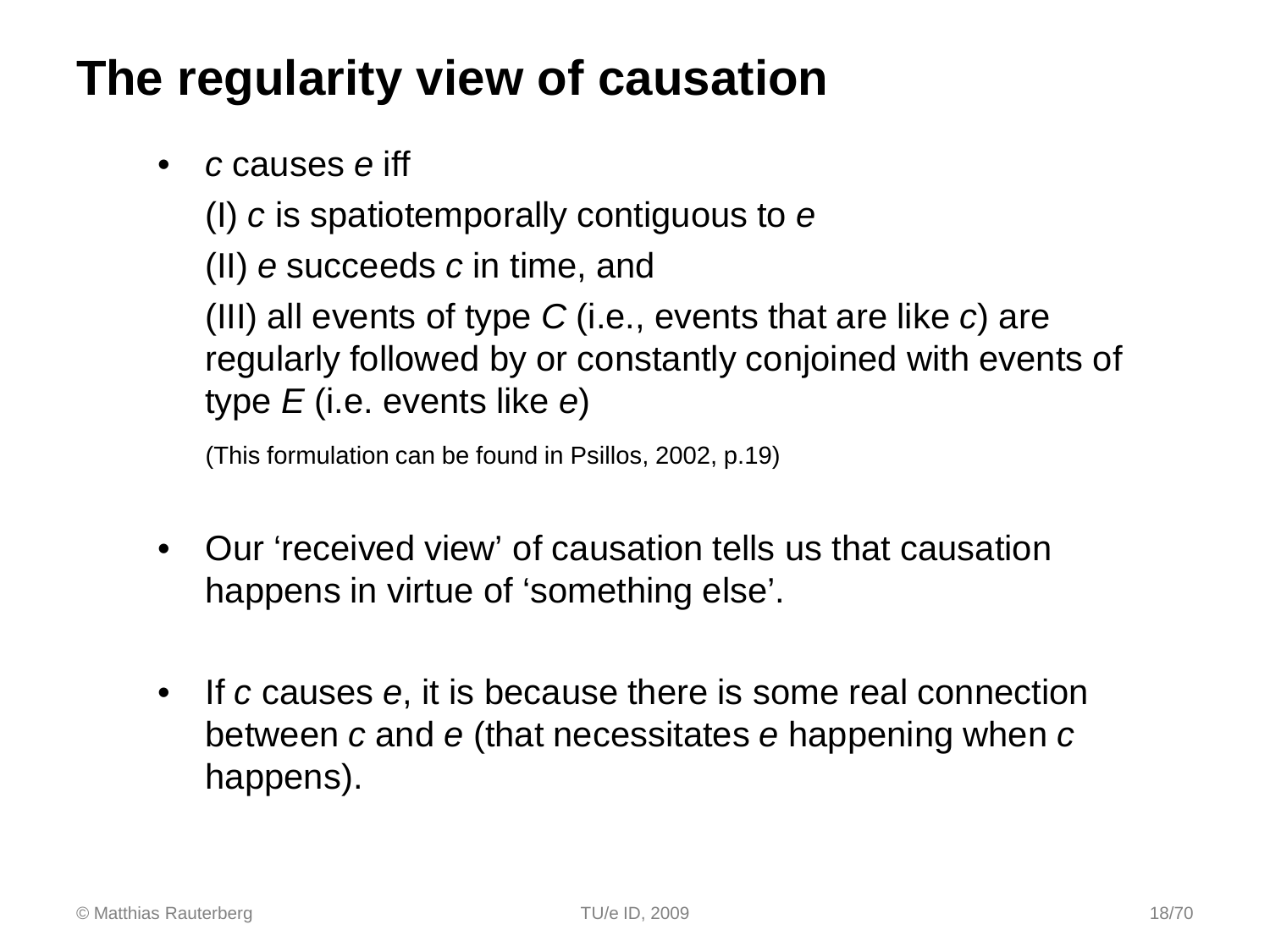### **Similarity between worlds and causation**

- We evaluate worlds with regard to matters of fact and laws.
- Some of these matters of fact will be causal.
- Laws of nature are sometimes considered to be causal.
	- Whether objects fall to the ground will depend on whether they are supported.
	- How far you can jump will depend on whether the laws of gravitation hold.
- So, when we determine the **truth conditions** for certain counterfactuals we already have to assume that certain causal facts either obtain or do not obtain in the worlds we evaluate with regard to their similarity.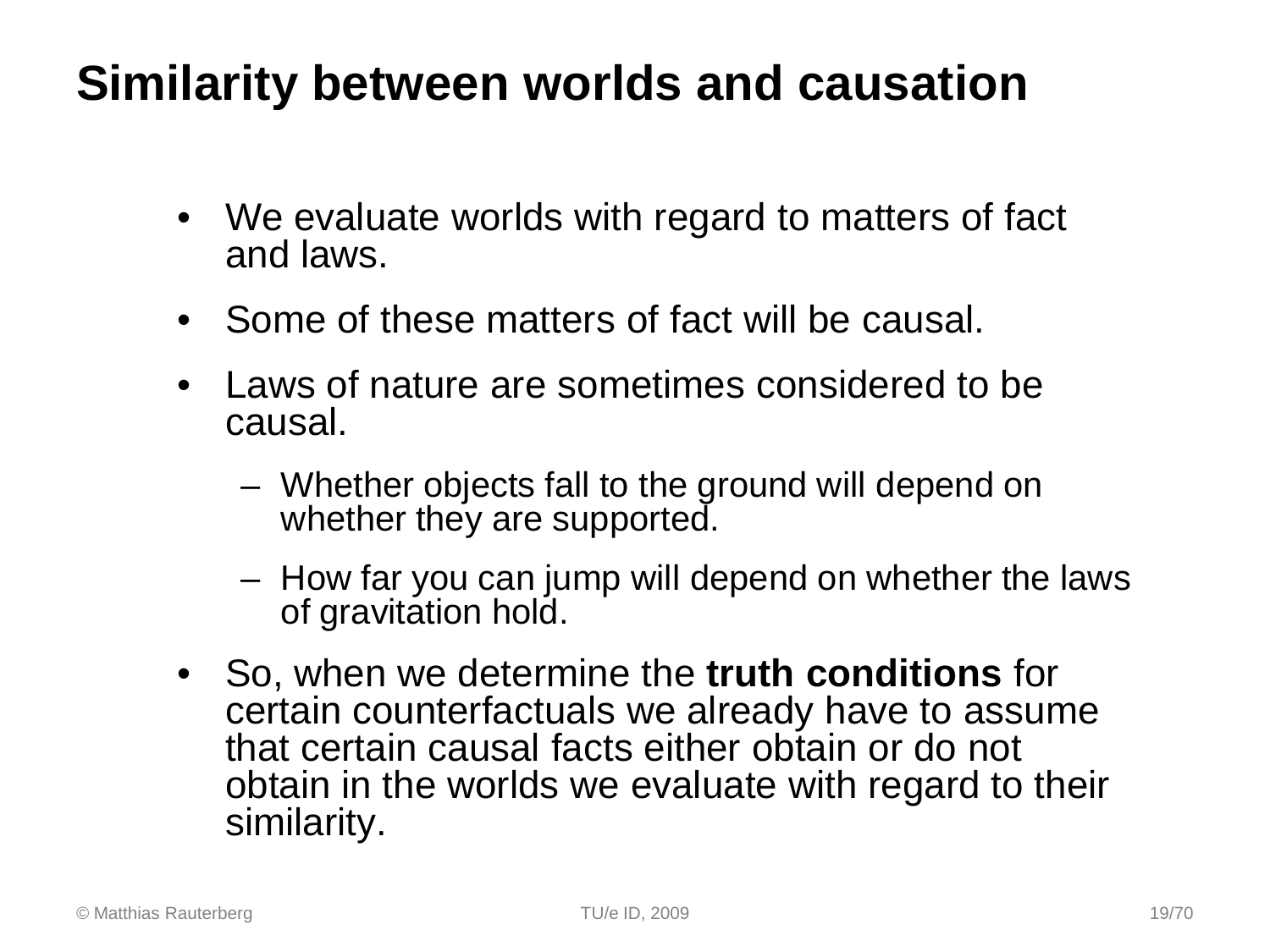### **Three kinds of causality** [Walter Seifritz (1987), Wachstum, Ruckkopplung und Chaos:

Eine Einfuhrung in die Welt der Nichtlinearitat und des Chaos . Carl Hanser]



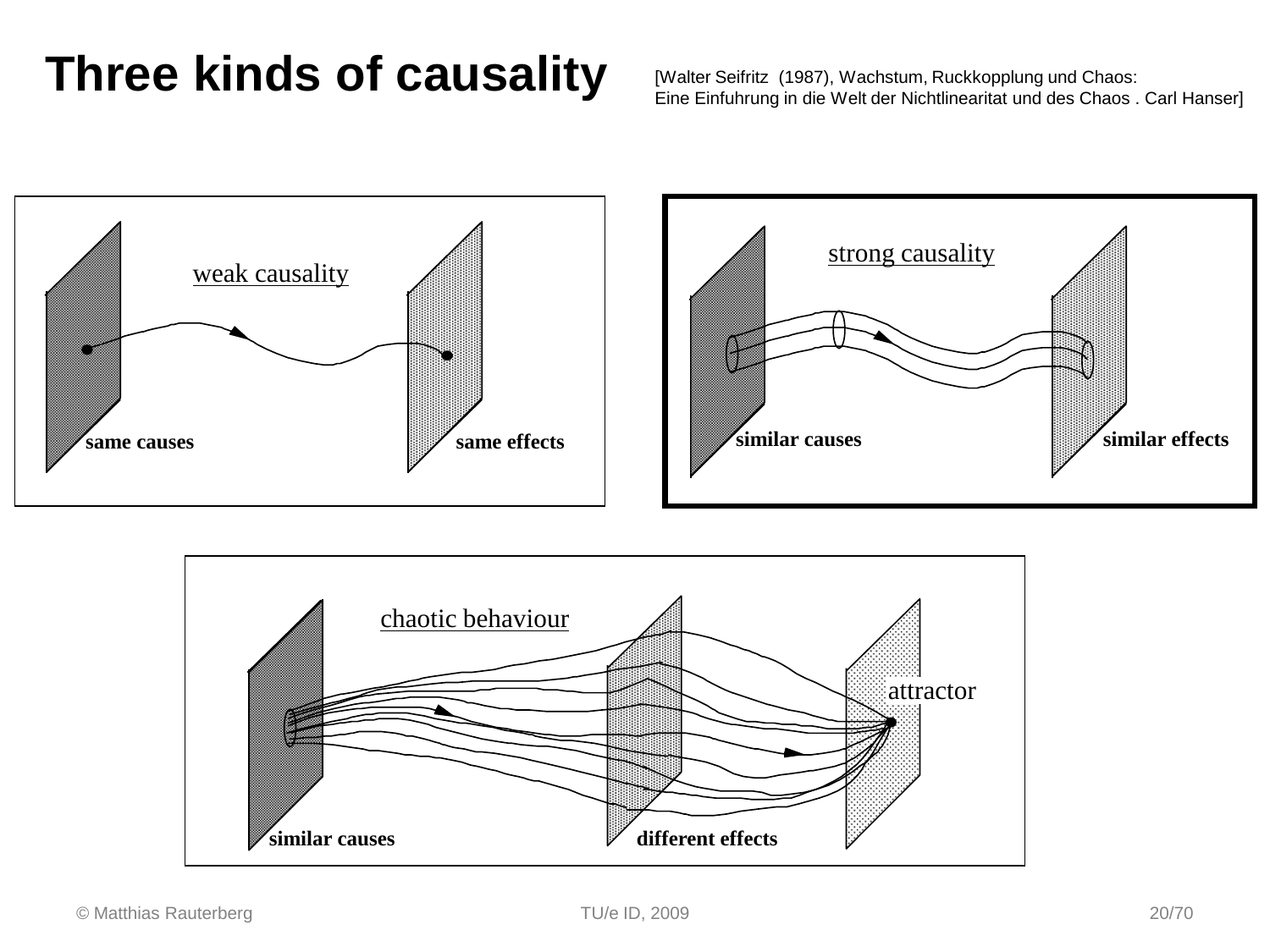### **To explain the world, we need to know…**

- The cause(s) -- effect(s) relationship(s)
- Factors altering functional relationships
- Systematic context for that information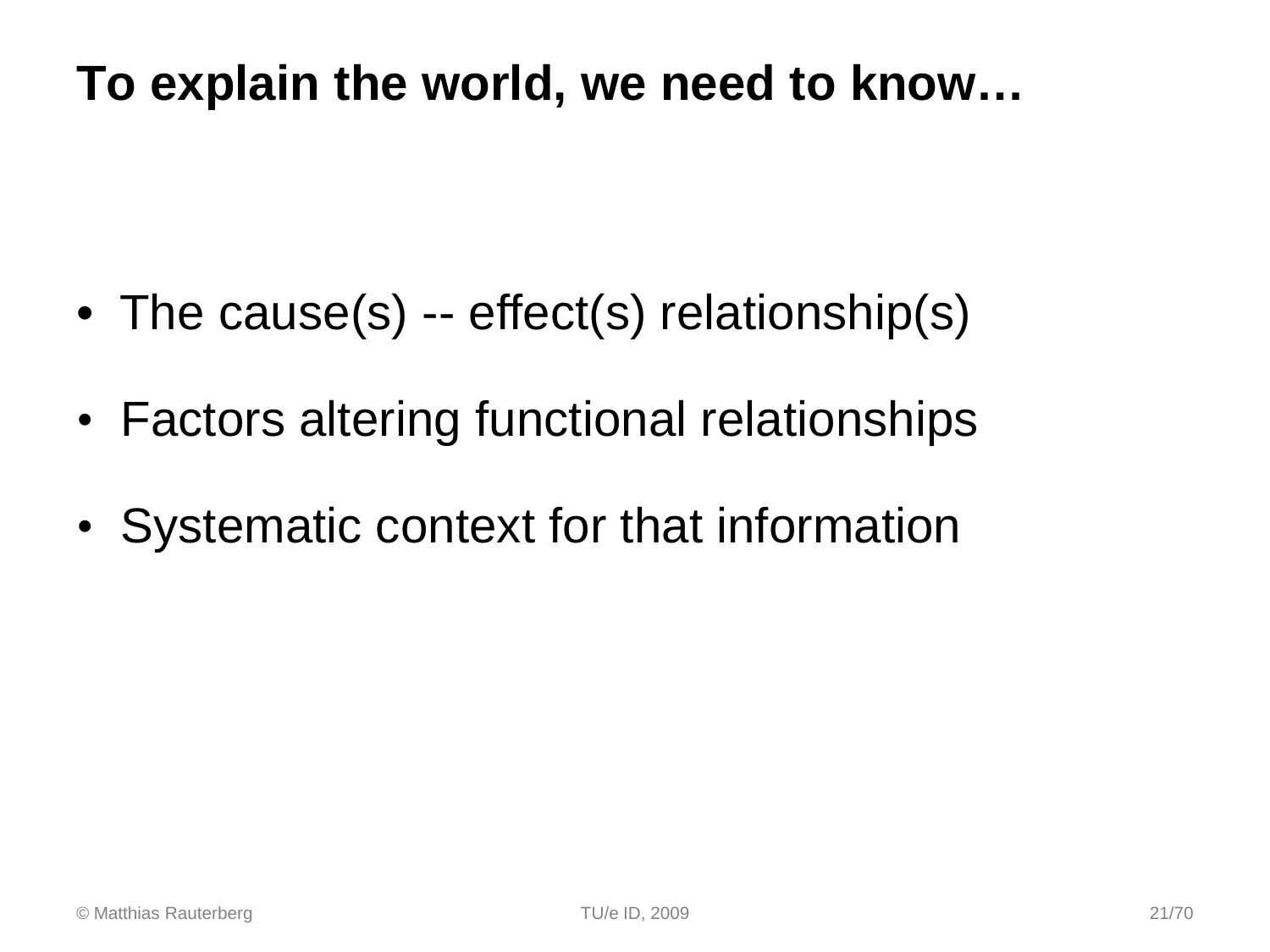### **The basic idea in explaining the world…**



REF: Robert Mauro, Understanding L.O.V.E. (Left Out Variables Error): A Method for Estimating the Effects of Omitted Variables. Psychological Bulletin, Volume 108, Issue 2, September 1990, Pages 314-329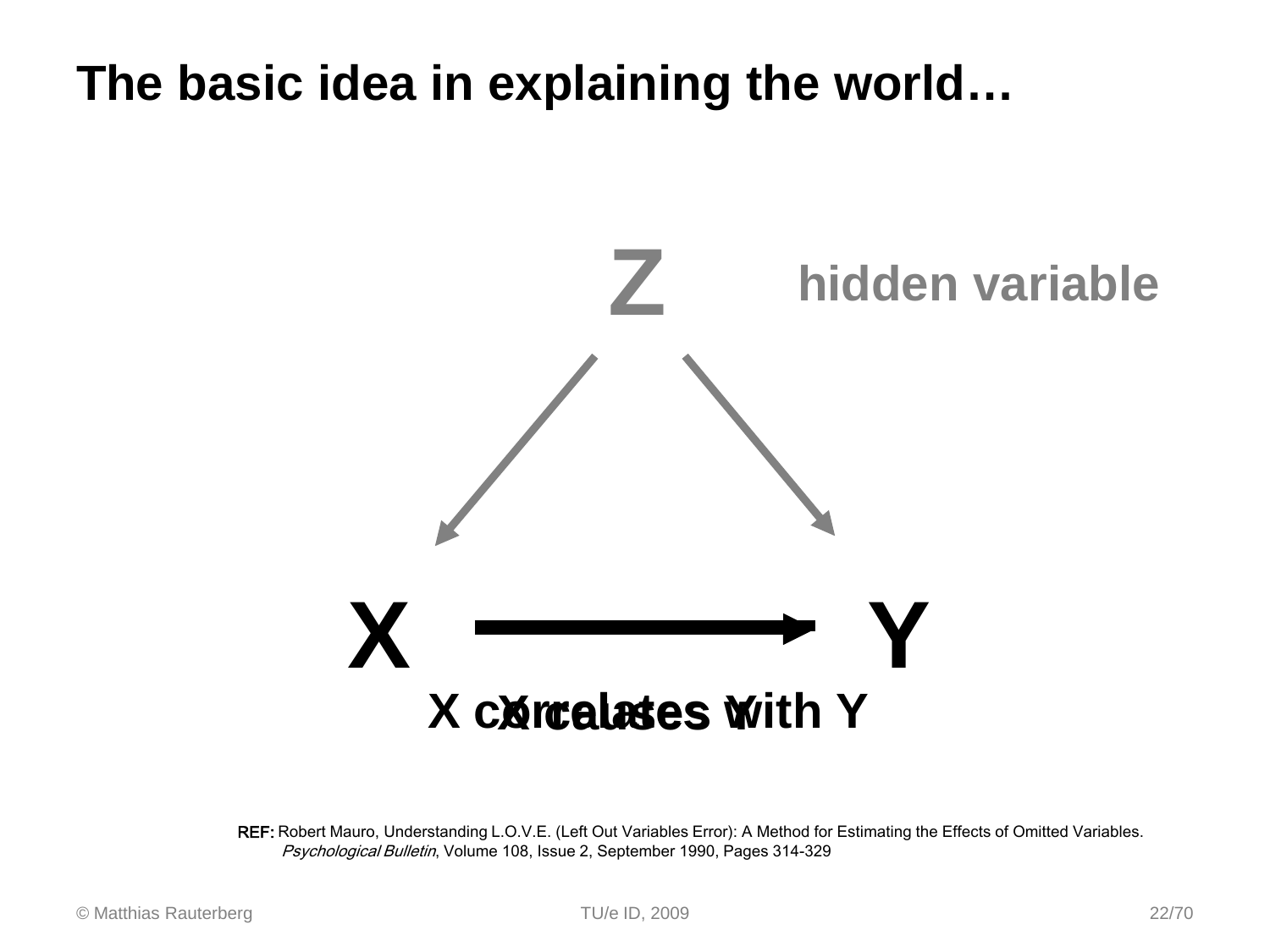### **Positivistic sciences**

- An assumption of linear causality; there are no effects without causes and no causes without effects. [*Causality*]
- A single, tangible reality "out there" that can be broken apart into pieces capable of being studied independently. [*Reductionism*]
- The separation of the observer from the observed. [*Objectivity*]
	- So that the results of an inquiry are essentially free from beliefs, interpretations, etc.
- What is true at one time and place will also be true at another time and place. [*Universality*]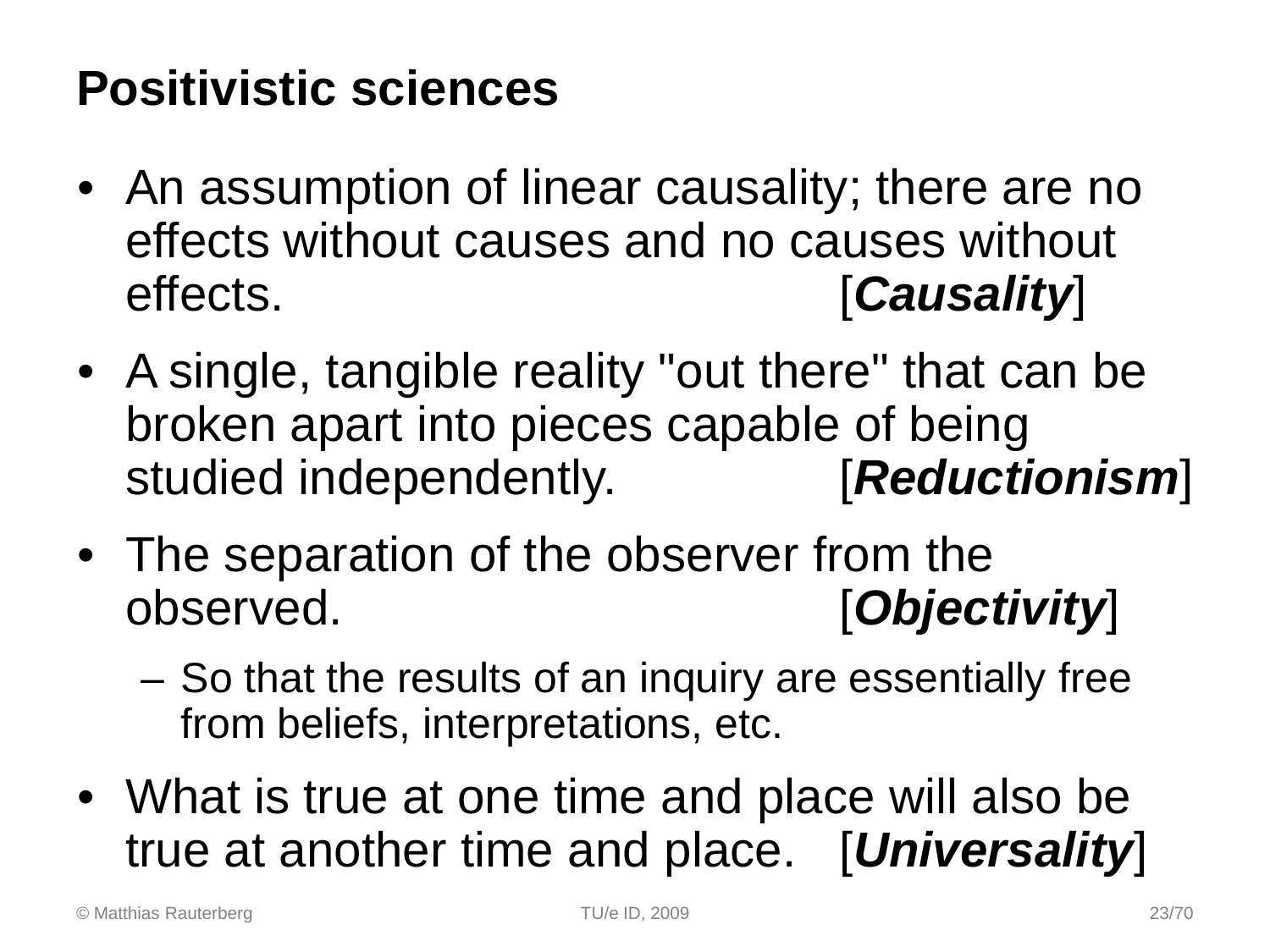### **Principle of the minimum**

"Ockham's razor":

• Elimination of superfluous concepts

(*pluralitas non est podenda sine necessitate*)

- **Scepticism**
- Omnipotence principle William of Ockham



(c.1280 - c.1348)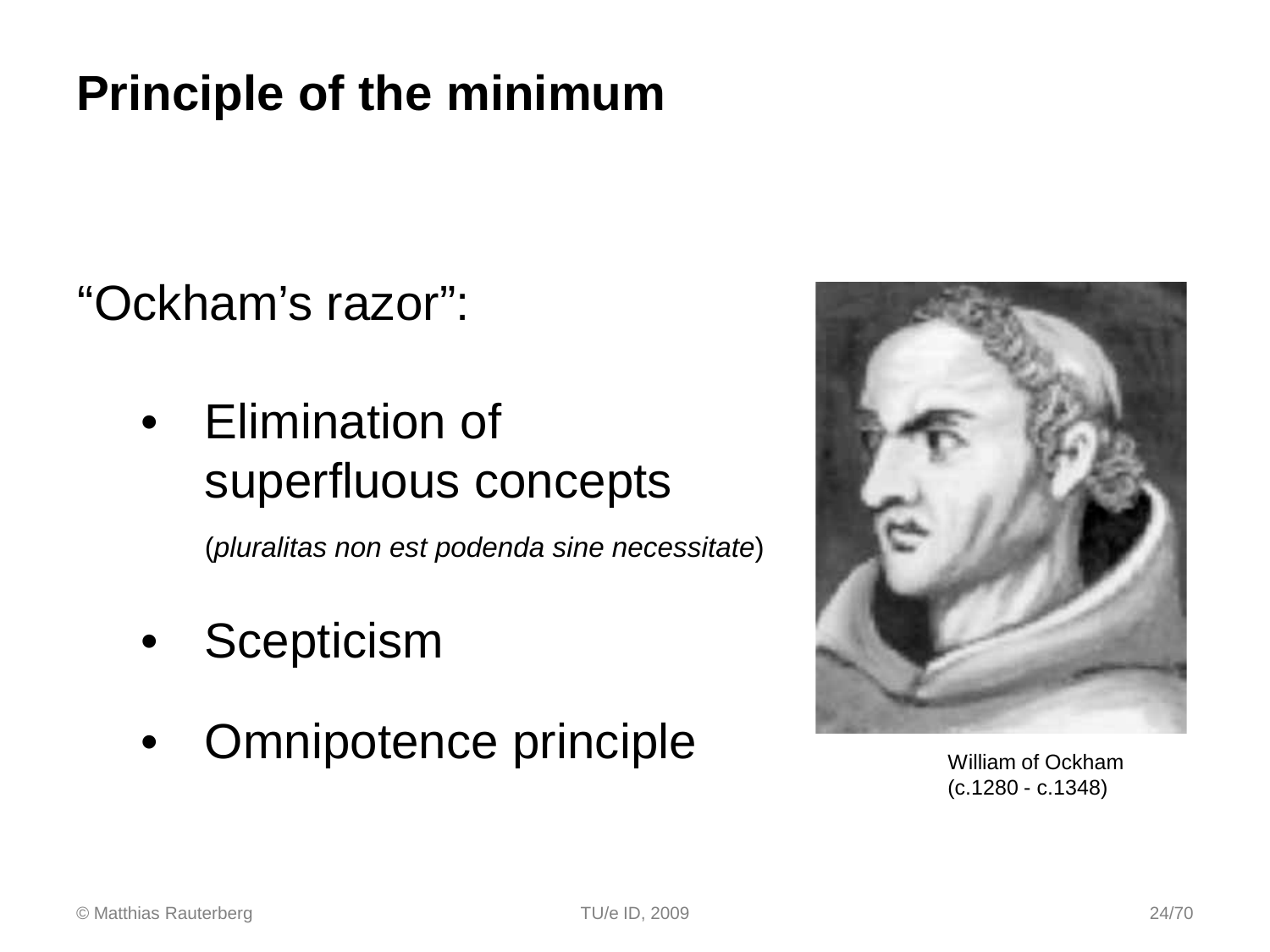### **Criteria for scientific theories**

### *Agreement with data*

- Falsifiability (hypothetico-deductive method)
- Repeatability and reproducibility

### *Coherence or unity*

Internal and external coherence (deductive structure)

### *Generality*

• Parsimony or economy (Occam's razor to find the simplest theory)

*Fertility*

New implied discoveries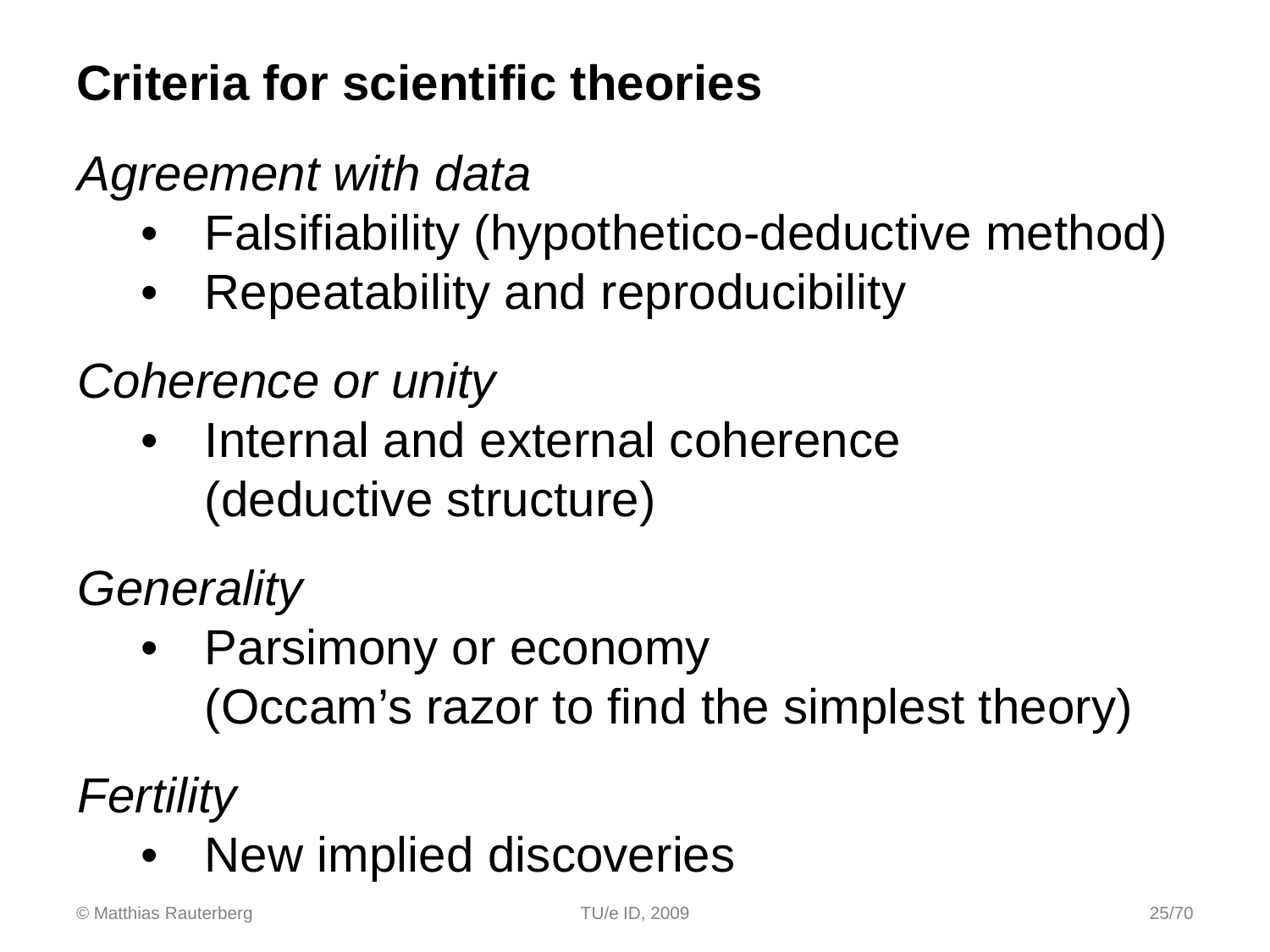### **A scientific method is…**

"a method of research, in which a problem is identified, relevant data are gathered, a hypothesis is formulated  $[=$  discovery], and the hypothesis is empirically tested  $[=$  verification]" [Random House 1999]

- *Problem* is a question proposed for solution or discussion.
- *Hypothesis* is a provisional theory suggested as a solution to the problem: either a causal or a non-causal correlation between variables.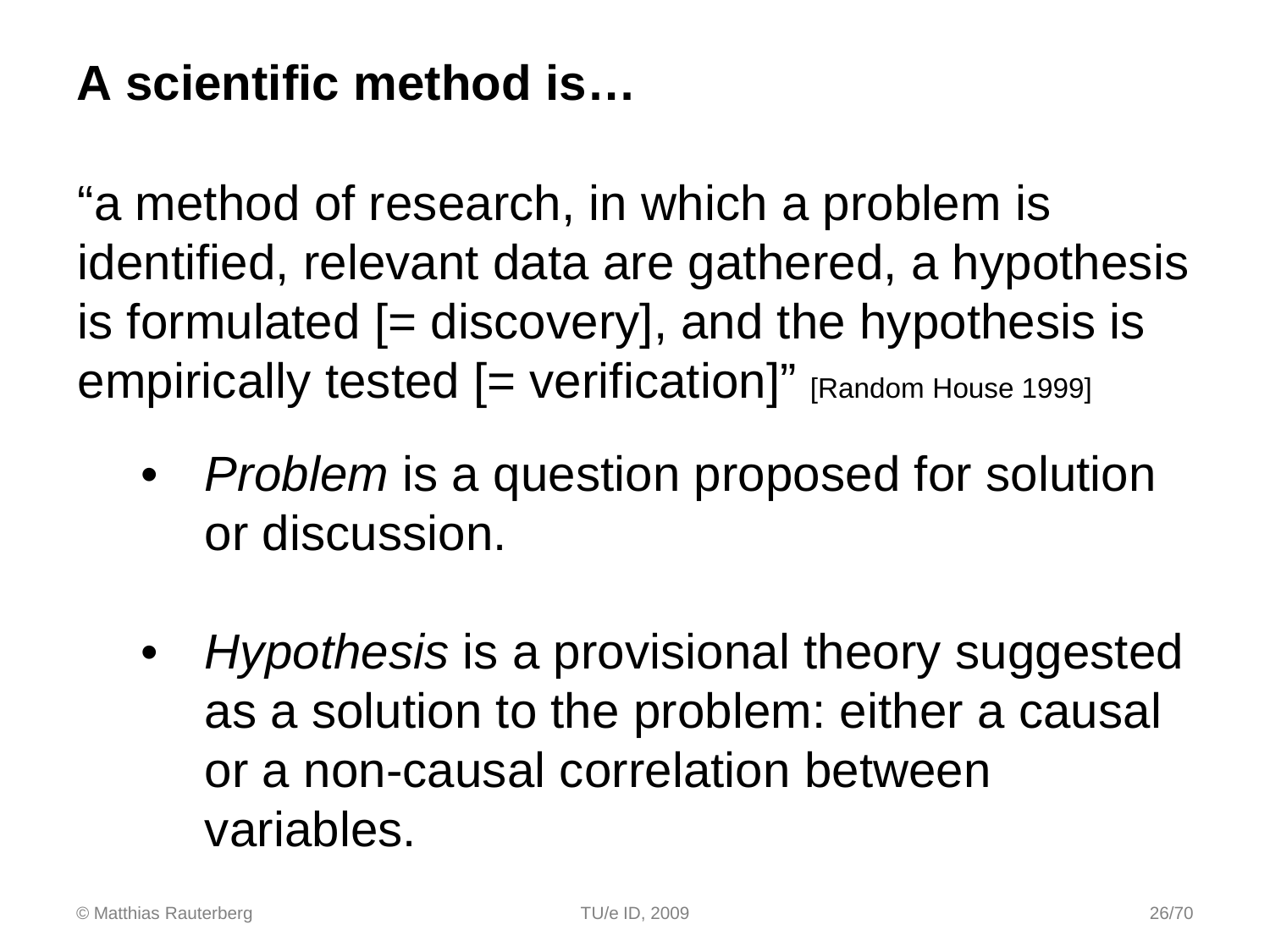### **Scientific methods**

**Nomothetic** research (in natural sciences and engineering): the aim is to find general causal laws to explain phenomena, theories are usually axiomatic (deductive) systems or sets of models.

**Constructive** research (in engineering and design): the solution of the problem is not only shown to exist but it is also constructed.

**Idiographic** (ideographic) research trying to provide all possible explanations of a particular case, for example in history.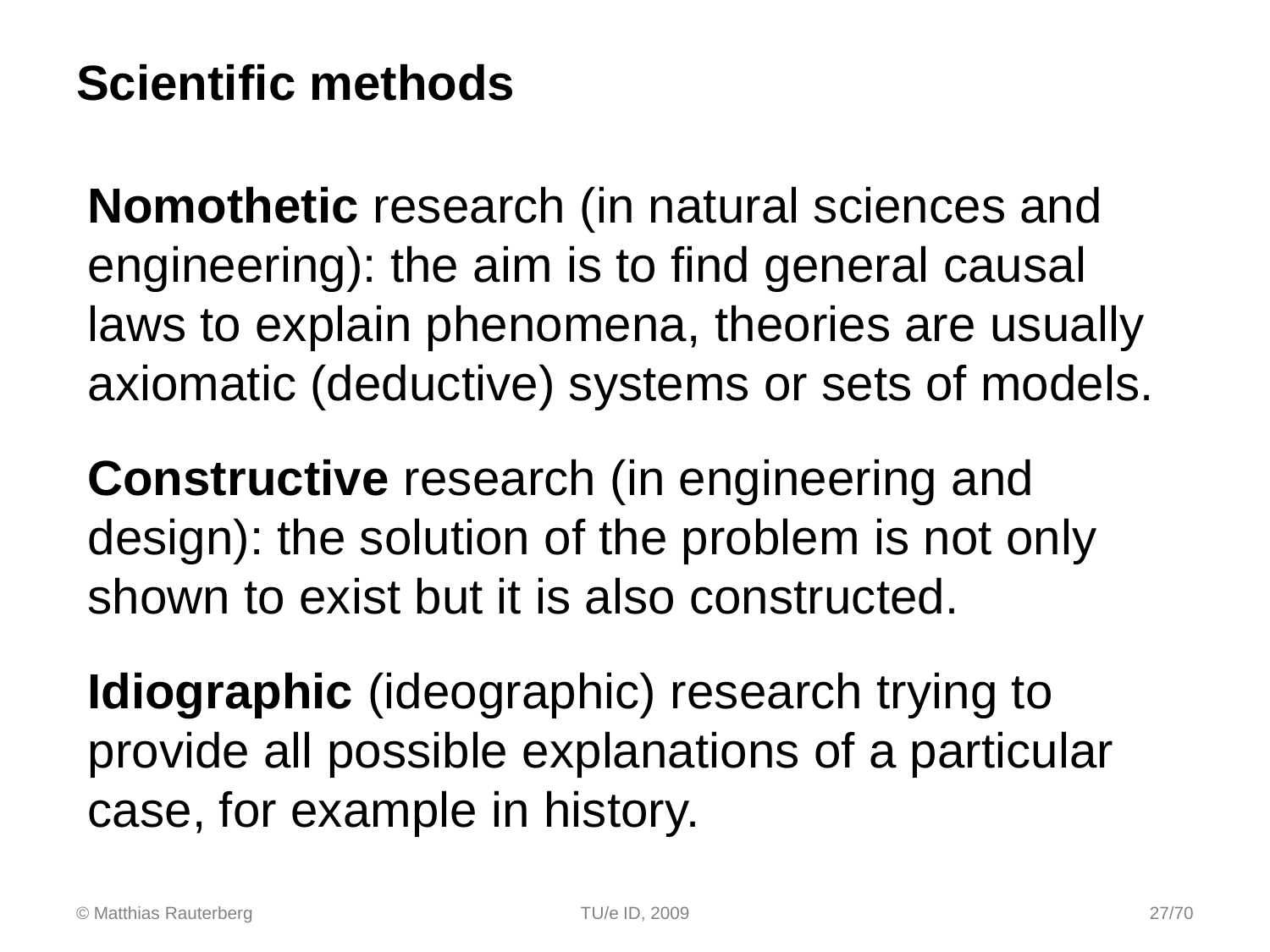### **Scientific methods (cont'd)**

**Action research** (in design sciences): the problem is solved by certain actions whose consequences are evaluated and new actions are specified (iterative improvement, trial and error).

**Case study** (in design sciences): an in-depth, longitudinal examination of a single instance or event, which is called a case.

**Questionnaire study** (in social sciences): a series of questions are used for the purpose of gathering information, which is usually analyzed statistically.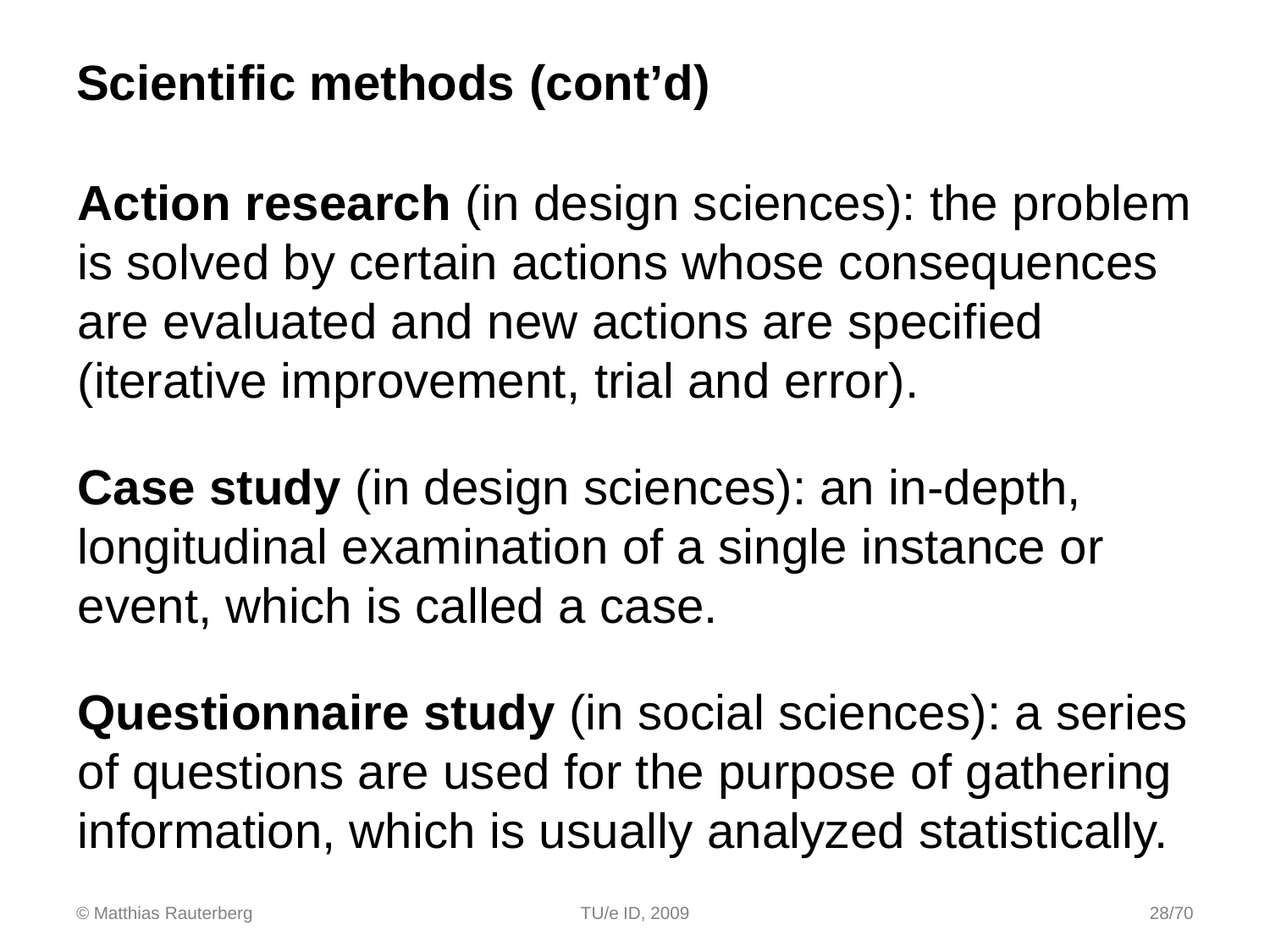### **From question to answer**

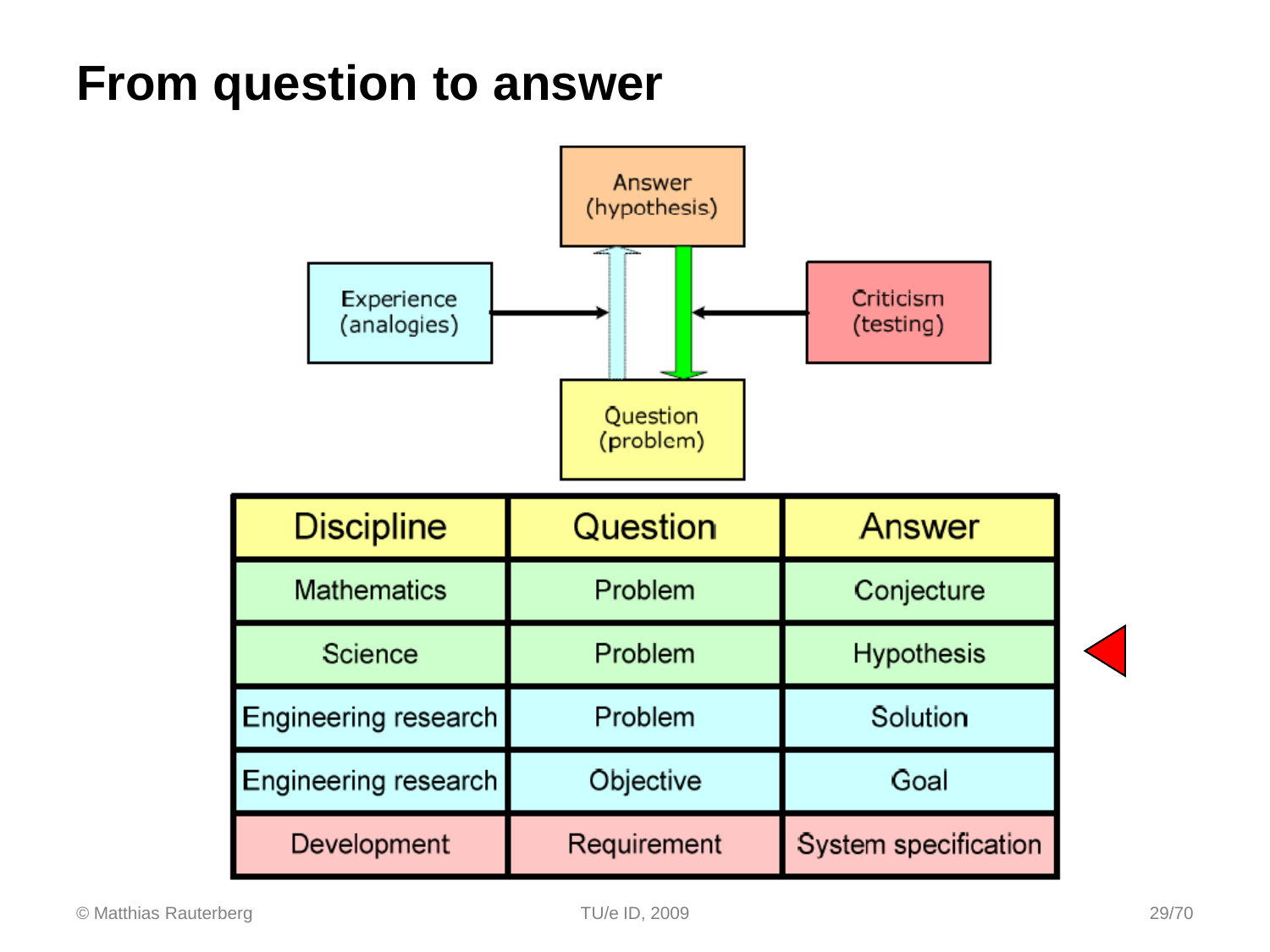**Now the big question is…**

### How to distinguish between a *causal* correlation and a *non-causal* correlation?

### **Answer**: the controlled experiment !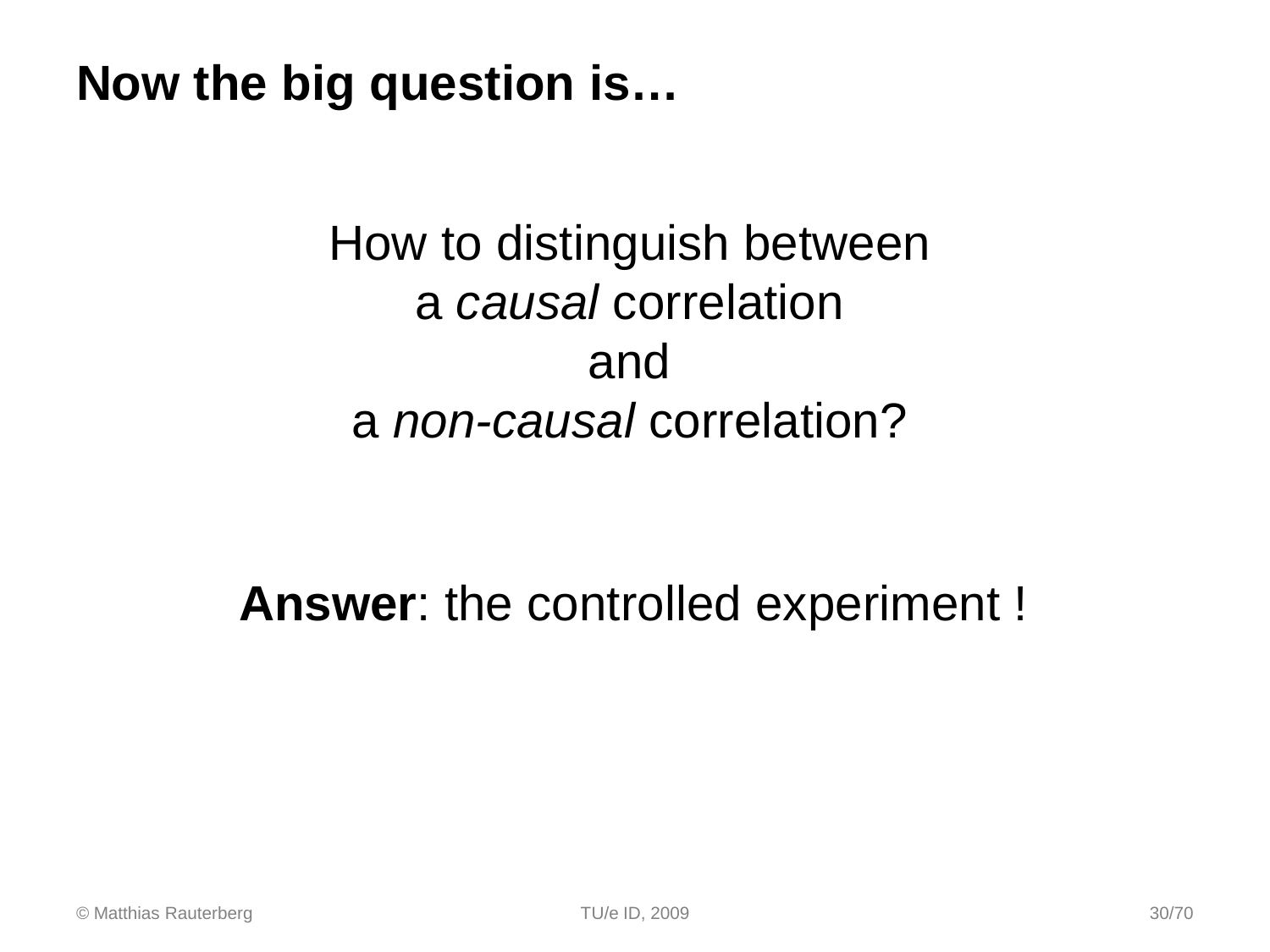### **Experimental settings**

### **Laboratory experiment**

Experiments conducted in a controlled setting.

### **Field experiment**

Tests conducted outside the laboratory in an actual environment, such as a marketplace.



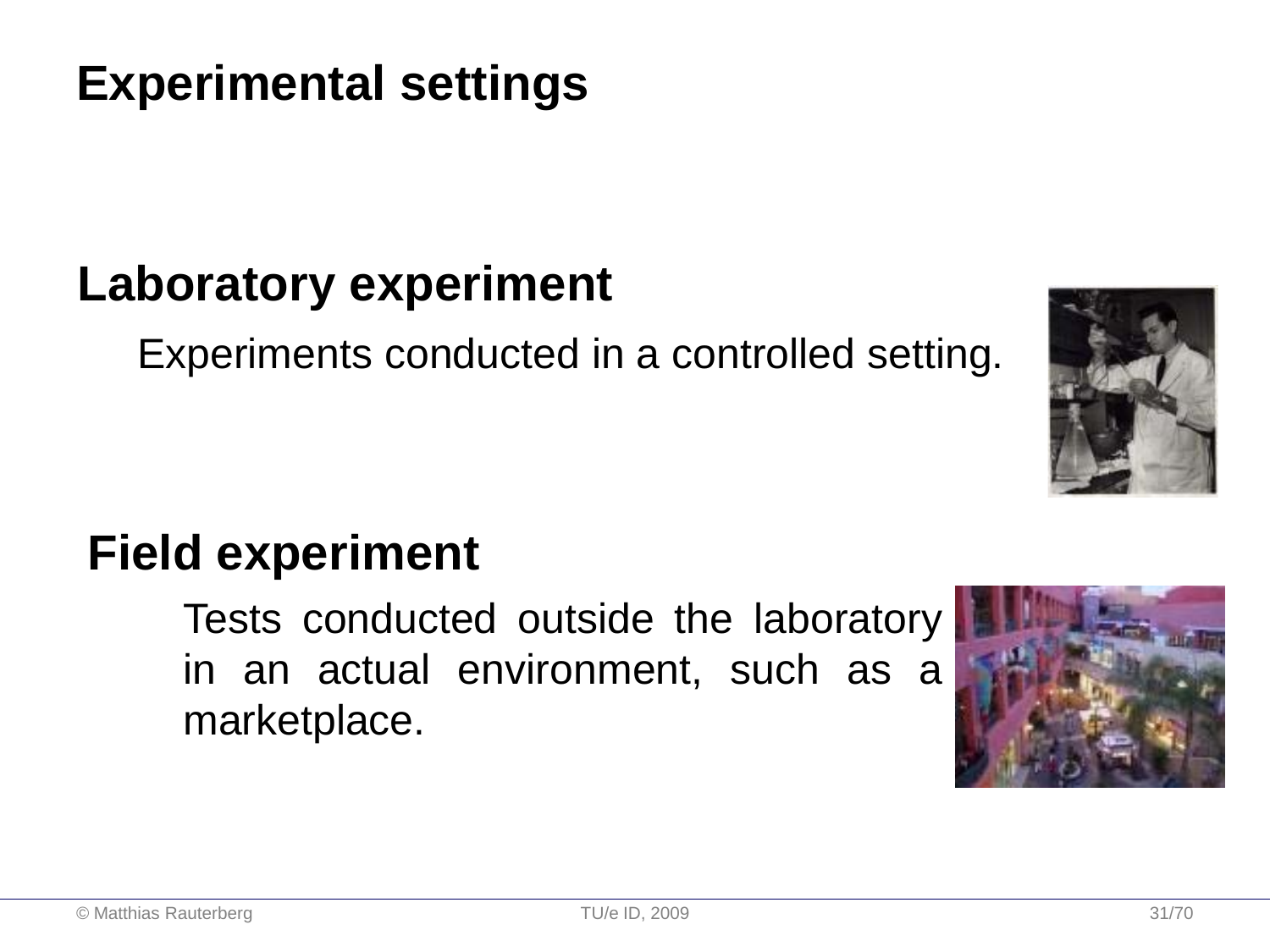### **Experiments have to demonstrate validity**

### **Internal validity**

The extent to which competing explanations for the results observed can be ruled-out.

### **External validity**

The extent to which causal correlations measured can be generalized to outside persons, settings, and times.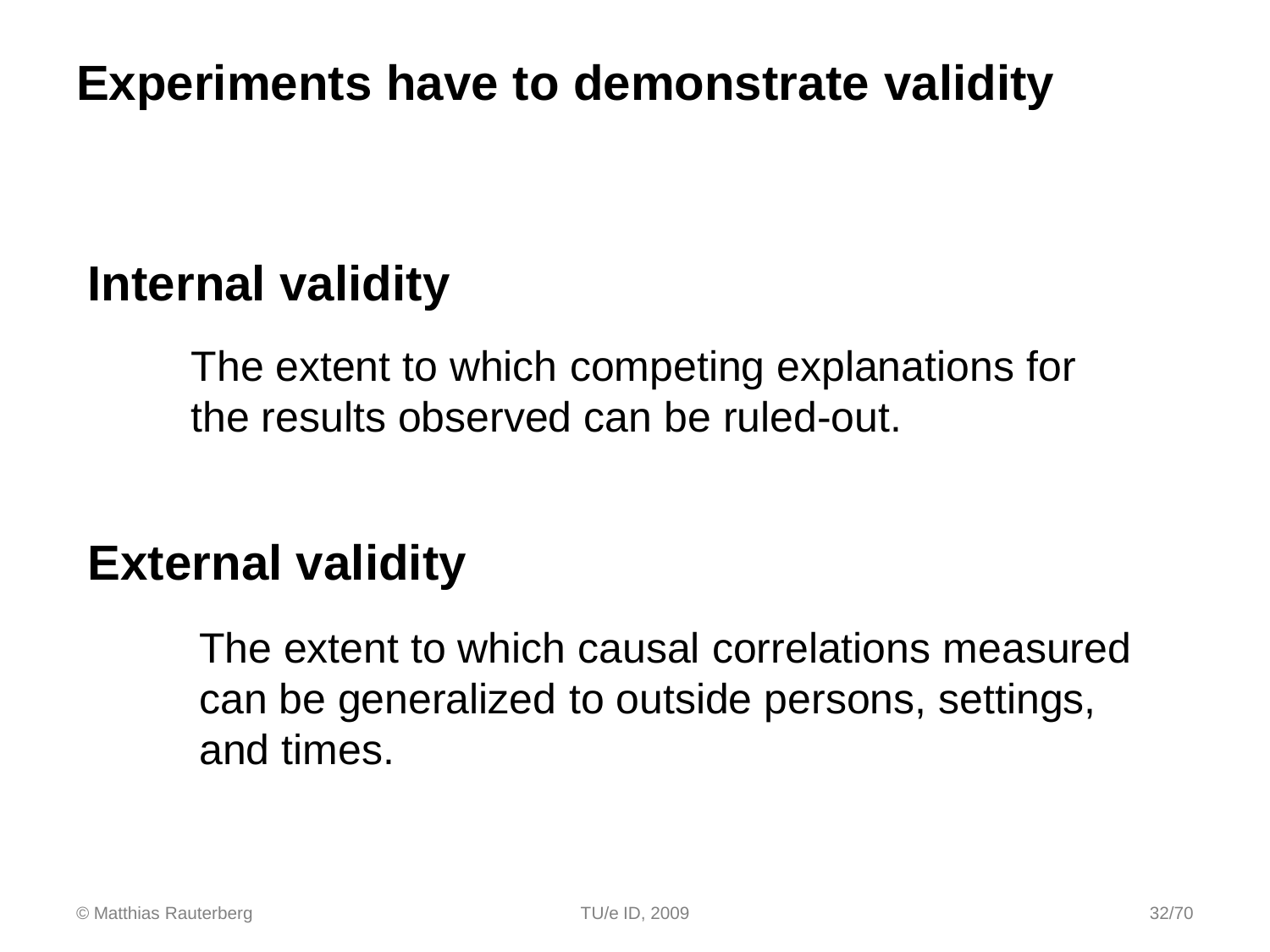### **What is an experiment?**

#### **An experiment:**

A research approach in which one [or more] variable[s] are manipulated and the effect[s] on other variable[s] are observed.

#### **Key variables:**

*Independent (IV)*: variables one controls directly such as price, packaging, distribution, product features, etc.;

*Treatment (T):* the independent variable manipulated during an experiment to measure its effect on the dependent variable;

*Dependent (DV):* variables one does not directly control such as sales or customer satisfaction - *(might control them by manipulating the independent variable);*

*Extraneous (EF):* factors one does not control but has to live with such as the weather.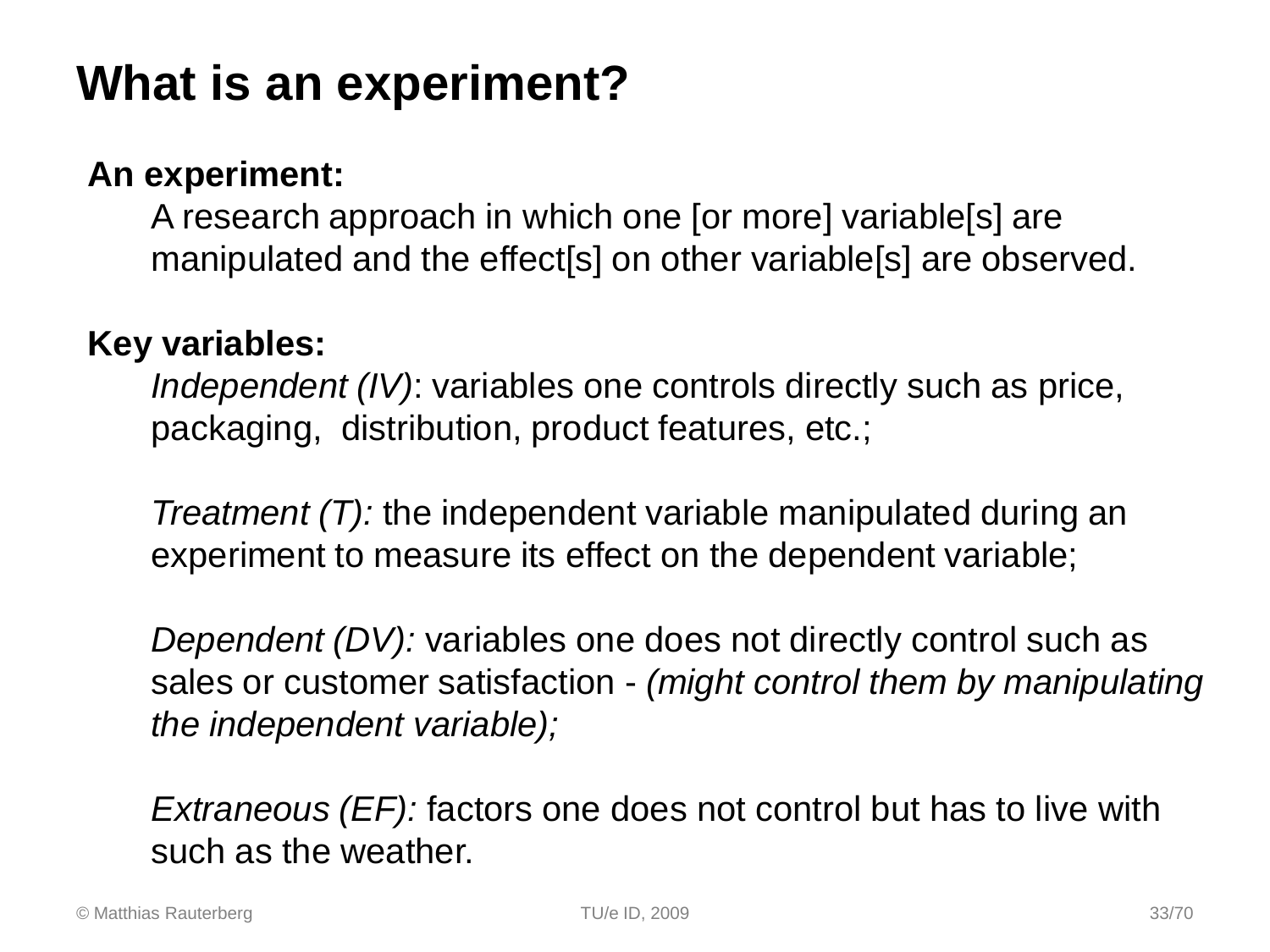### **Extraneous variables**

#### **History:**

Intervention, between the beginning and end of an experiment, of outside variables that might change the dependent variable.

#### **Maturation:**

Changes in subjects occurring during the experiment that are not related to the experiment but which might affect subjects' response to the treatment factor.

#### **Instrument variation:**

Changes in measurement instruments *(e.g., interviews or observers)* that might affect measurements.

#### **Selections bias:**

Systematic differences between the test group and the control group due to a biased selection process.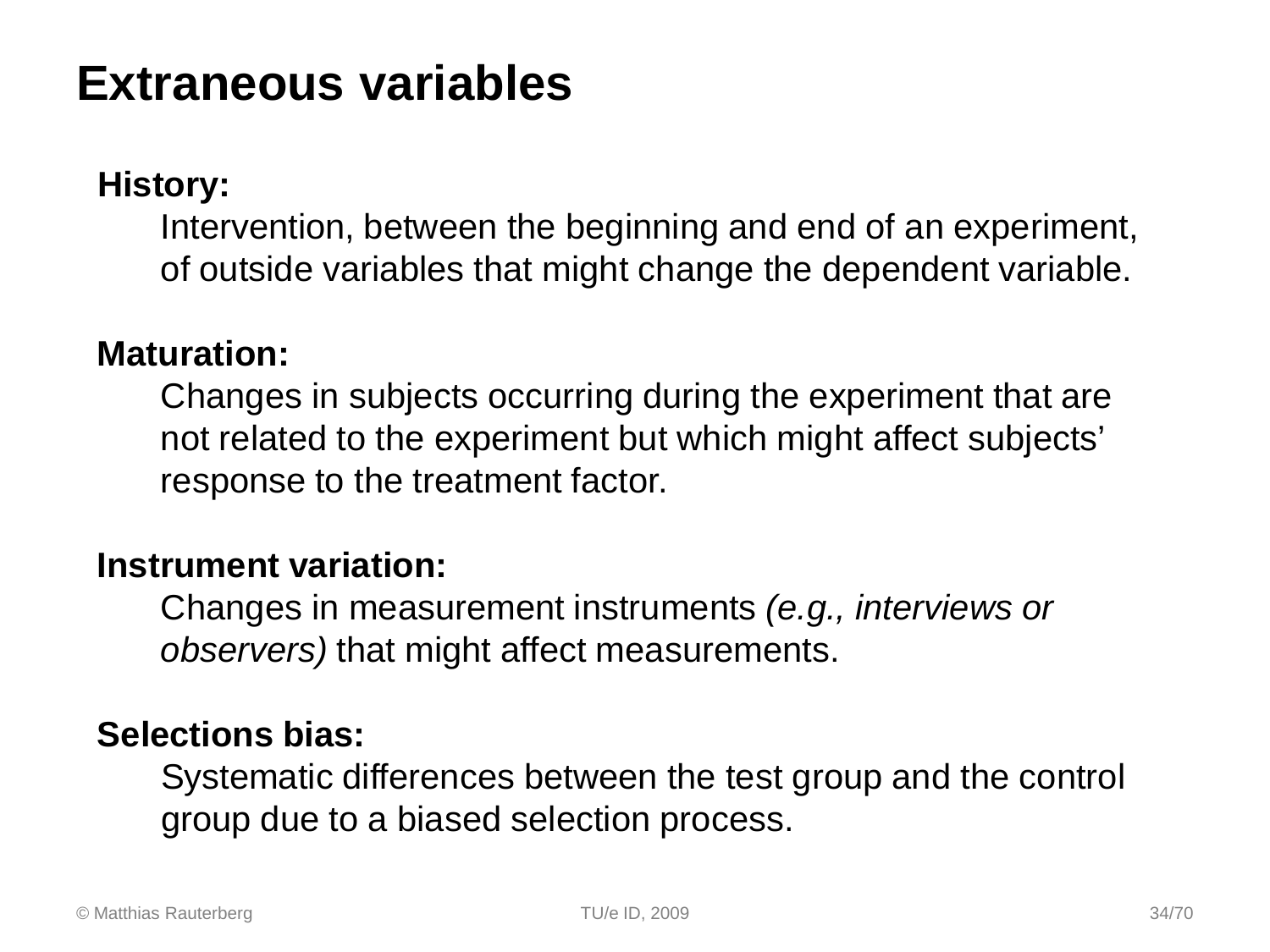### **Extraneous variables (cont'd)**

#### **Mortality:**

Loss of test units or subjects during the course of an experiment - which might result in a nonrepresentativeness.

#### **Testing effect:**

An effect that is a by-product of the research process itself (e.g. 'Hawthorne effect').

#### **Regression to the mean:**

Tendency of subjects with extreme behavior to move towards the average for that behavior during the course of the experiment.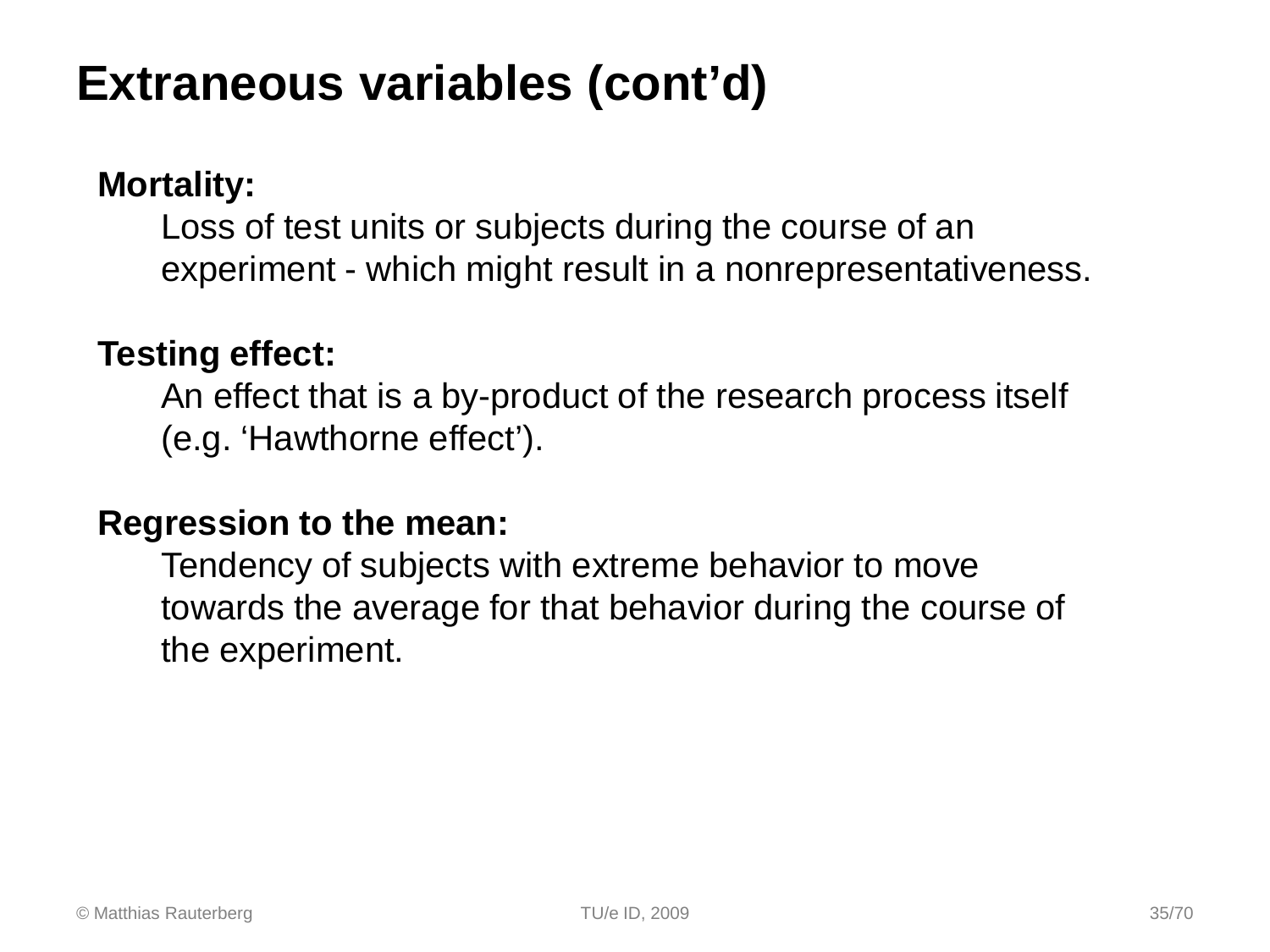### **Controlling extraneous variables**

#### **Randomization:**

The random assignment of subjects to treatment conditions to ensure equal representation of subject characteristics.

#### **Physical control:**

Holding constant the value or level of extraneous variables throughout the course of an experiment.

#### **Test-design control:**

Use of experimental design to control extraneous causal factors.

#### **Statistical control:**

Adjusting for the effects of extraneous variables by statistically adjusting the value or the dependant variable for each treatment condition.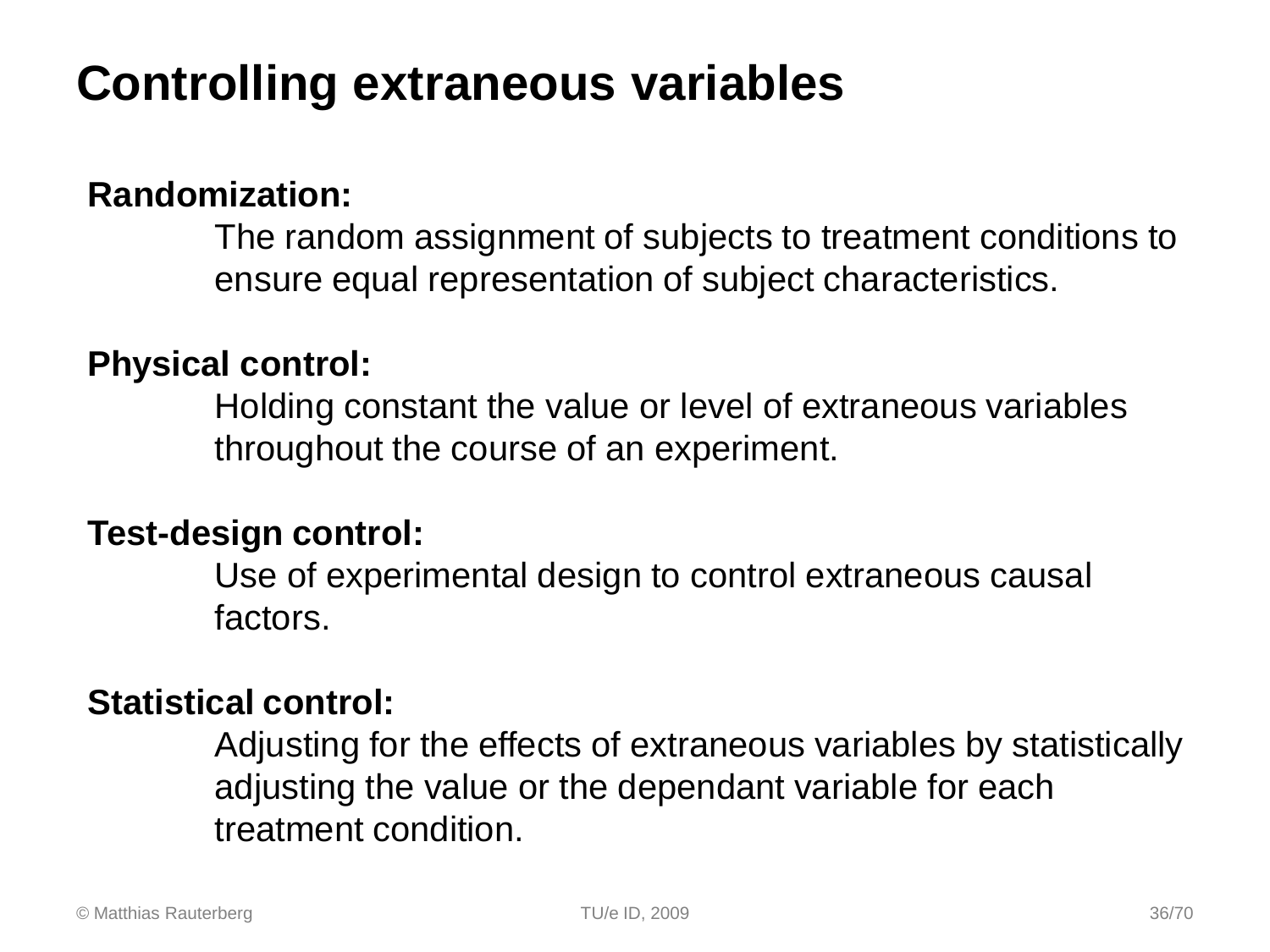### **Population**



#### *Definition*

A *population* consists of all elements – individuals, items, or objects – whose characteristics are being studied.

The population that is being studied is also called the *target population*.

A portion of the population selected for study is referred to as a *sample*.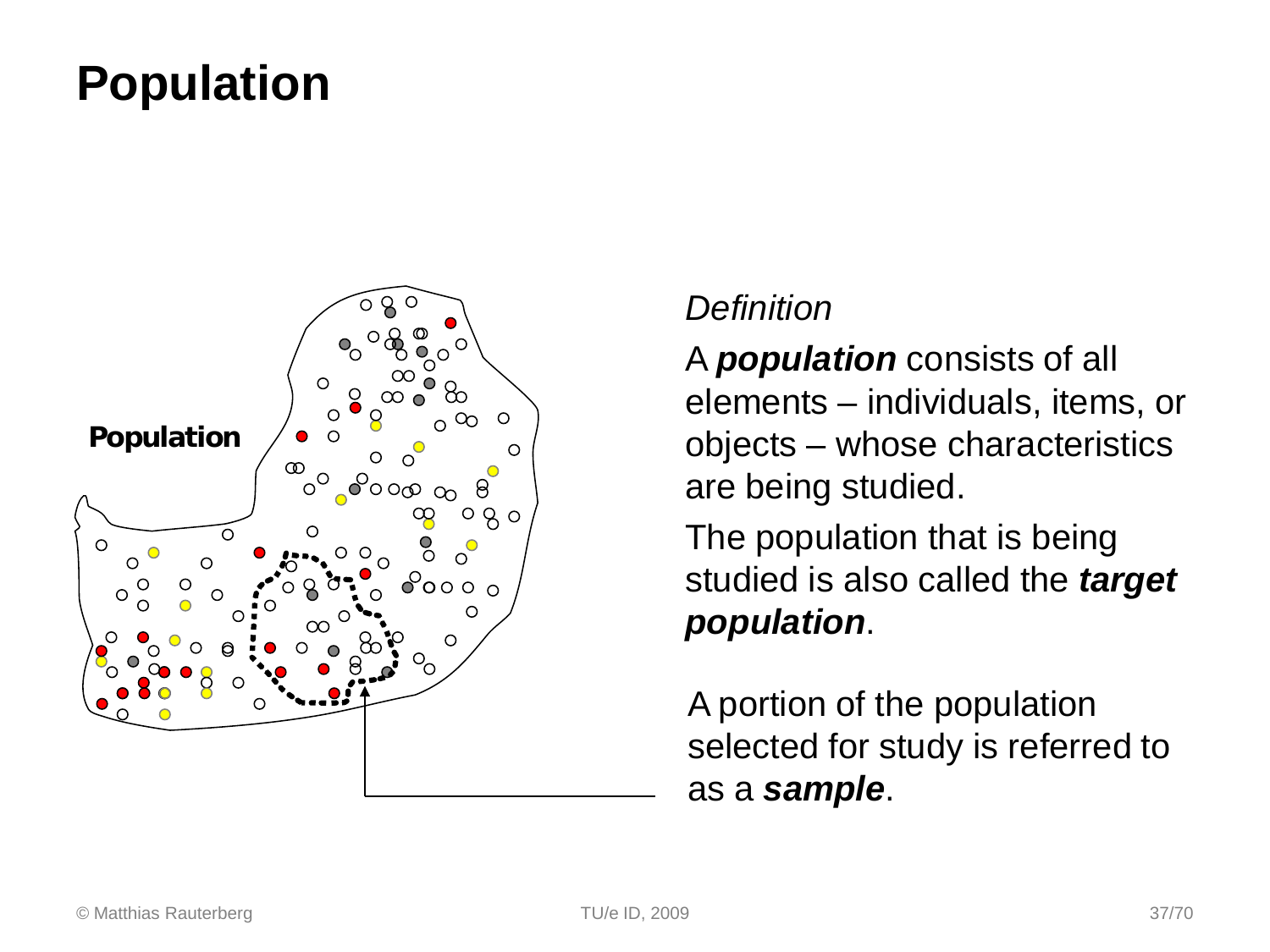### **The random sample**

#### *Definition*

A sample drawn in such a way that each element of the population has a chance of being selected is called a *random sample*. If the chance of being selected is the same for each element of the population, it is called a *simple random sample*.

An *element* or *member* of a sample or population is a specific subject or object (for example, a person, firm, item, state, or country) about which the information is collected.

A *variable* is a characteristic under study that assumes different values for different elements. In contrast to a variable, the value of a *constant* is fixed.

The value of a variable for an element is called an *observation* or *measurement*.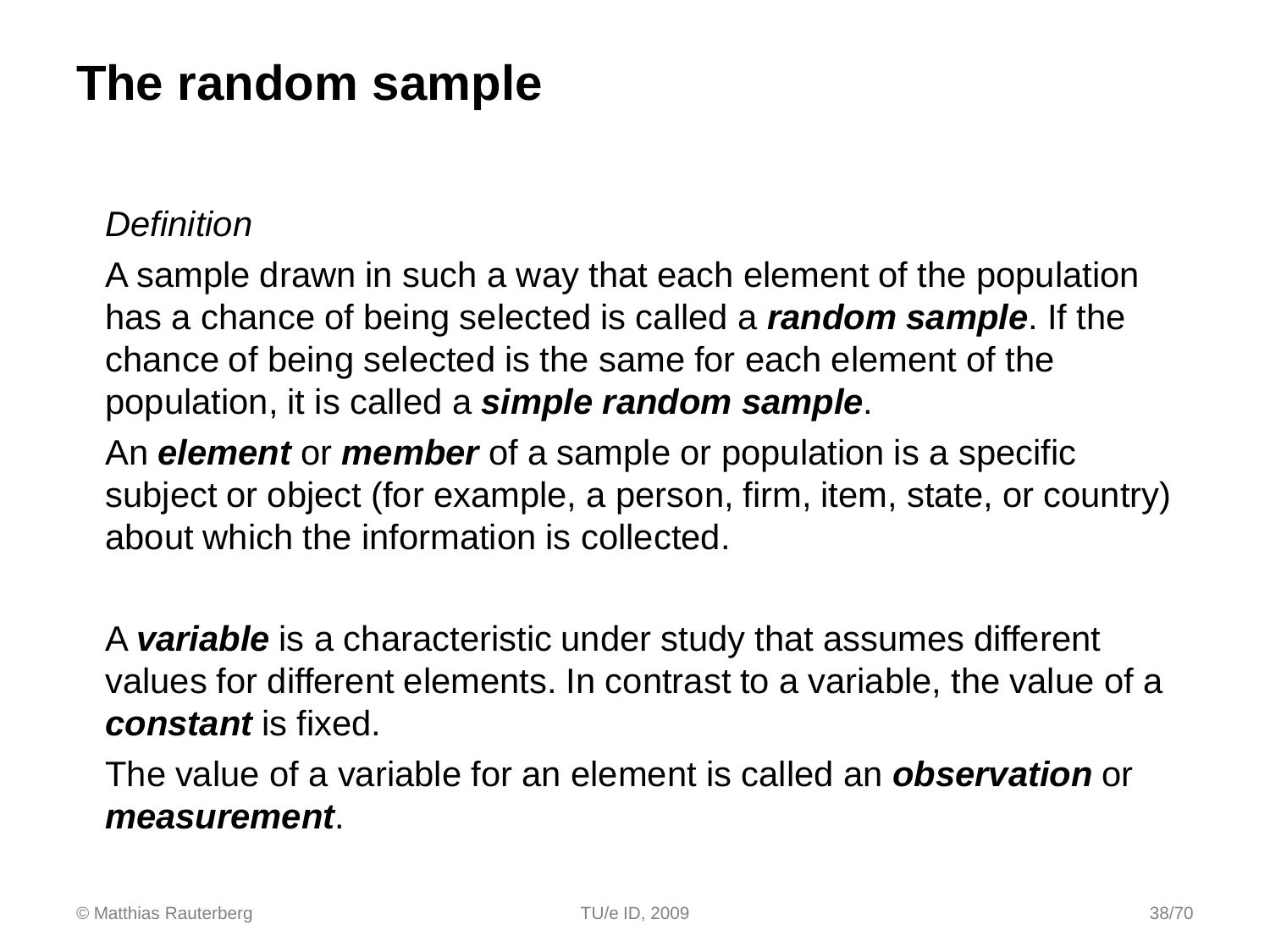### **Random sampling method**

| <b>Simple Random Sampling</b>                                                                                                                                                            |                            |                                                                                                                                                                                         |  |
|------------------------------------------------------------------------------------------------------------------------------------------------------------------------------------------|----------------------------|-----------------------------------------------------------------------------------------------------------------------------------------------------------------------------------------|--|
| Population                                                                                                                                                                               | <b>Sample Method</b>       | <b>Resulting Sample</b>                                                                                                                                                                 |  |
| The population identified uniquely<br>by number                                                                                                                                          | Selection by random number |                                                                                                                                                                                         |  |
| $\circledS$<br>❀<br>- 9 0<br>$\circled{0}$<br>$\circledS$<br><u>- ଭ</u><br>అ<br>- (*)<br>$\mathbb{C}^{\ast}$<br>- ©<br>$\circled{c}$<br>$\circledast$<br>$\bigcirc$<br>$\left( 0\right)$ | X<br>X<br>X                | $\bigcirc$<br>$\left(\begin{matrix} \bullet \\ \bullet \end{matrix}\right)$<br>(وی)<br>رلیان<br>$\left(\mathbb{C}\right)$ .<br>Every member of the population<br>has an equal chance of |  |
| $\bigcirc$<br>$\bigcirc$<br>$\bigcirc$<br>$\circled{0}$<br>$\mathbb{C}$<br>$\bf{\large \textcircled{}}$<br>$\odot$<br>$\circledcirc$<br>$\left(\mathbb{C}\right)$                        | X<br>X                     | being selected into the sample                                                                                                                                                          |  |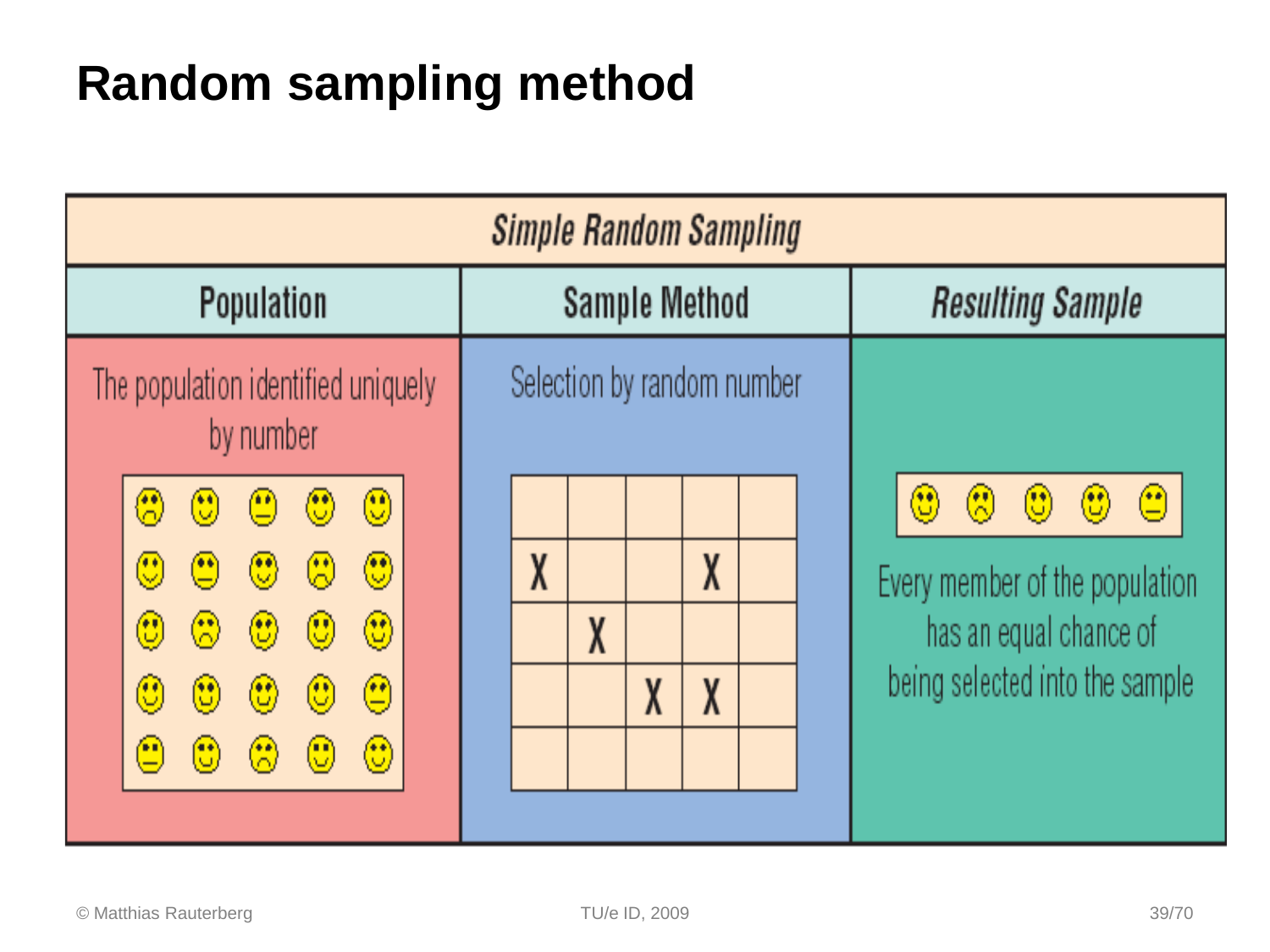### **Systematic sampling method**

| <b>Systematic Sampling</b>                                                                                                                                                                                                                                                                                                                |                                                                       |                                                                                                                                           |  |
|-------------------------------------------------------------------------------------------------------------------------------------------------------------------------------------------------------------------------------------------------------------------------------------------------------------------------------------------|-----------------------------------------------------------------------|-------------------------------------------------------------------------------------------------------------------------------------------|--|
| <b>Population</b>                                                                                                                                                                                                                                                                                                                         | Sample Method                                                         | <b>Resulting Sample</b>                                                                                                                   |  |
| Directory of the population<br>(sample frame)                                                                                                                                                                                                                                                                                             | Selection via skip interval with a<br>random starting point           |                                                                                                                                           |  |
| ◉<br>$\bigcirc$<br>$^\circledR$<br>$\circledS$<br>00<br>⊛<br>☺<br>g<br>⋓<br>$\bigcirc$<br>$\mathbb{Q}$<br>$\mathbf{\hat{e}}$<br>$\circledS$<br>$\mathbf{\widehat{e}}$<br>$\textcircled{\small{1}}$<br>☺<br>000<br>☺<br>$^{\circledR}$<br>$\circled{0}$<br>$\langle \mathcal{R} \rangle$<br>₩<br>$\overset{\text{\tiny{(1)}}}{\mathbb{U}}$ | X<br>X<br><b>Random</b><br>start-<br>Skip interval<br>point<br>X<br>X | $\circled{0}$<br>$\circledcirc$<br>☺<br>0<br>Every member of the sample<br>frame has an equal chance<br>of being selected into the sample |  |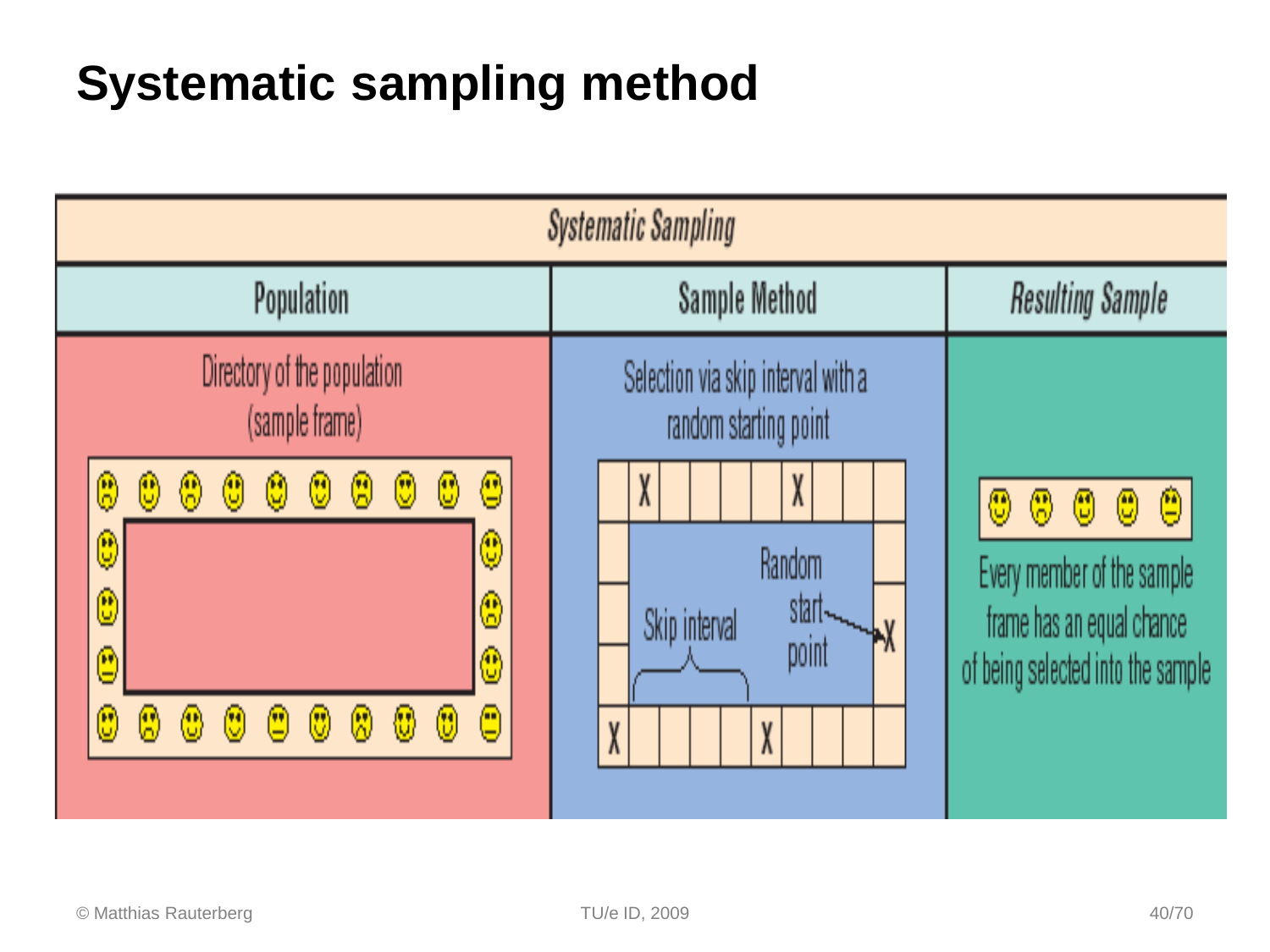### **Cluster sampling method**

| <b>Cluster Sampling</b>                                     |                                                                                                   |                                                                                              |
|-------------------------------------------------------------|---------------------------------------------------------------------------------------------------|----------------------------------------------------------------------------------------------|
| Population                                                  | Sample Method                                                                                     | <b>Resulting Sample</b>                                                                      |
| The population in groups<br>(clusters)                      | Random selection of 2 clusters with<br>random selection of members<br>of these clusters (2-stage) |                                                                                              |
| $\mathbf \odot$<br>$\bm{\mathbb{C}}$<br>僫<br>⑬<br>⑧         | A                                                                                                 | ₾<br>$\circled{e}$<br>⑭<br>Ø<br>恖                                                            |
| 粵<br>$\bm{\mathbb{C}}$<br>僫<br>$\mathbf \odot$<br>恐<br>B    | $\boldsymbol{X}$<br>X<br>X                                                                        | Every cluster (A, B, C, D, or E)<br>in the population has an equal                           |
| 會<br>⑬<br>箘<br>⊛<br>Э                                       | $\mathcal C$                                                                                      | chance of being selected into<br>the sample, and every cluster<br>member has an equal chance |
| Θ<br>$\bm{\mathbb{C}}$<br>恖<br>$\mathbf{\mathfrak{C}}$<br>₩ | D                                                                                                 | of being selected from that cluster                                                          |
| o<br>Ε<br><u>لي:</u><br>g<br>C<br>Ŵ                         | $\boldsymbol{X}$<br>X<br>$\mathbb X$<br>X                                                         |                                                                                              |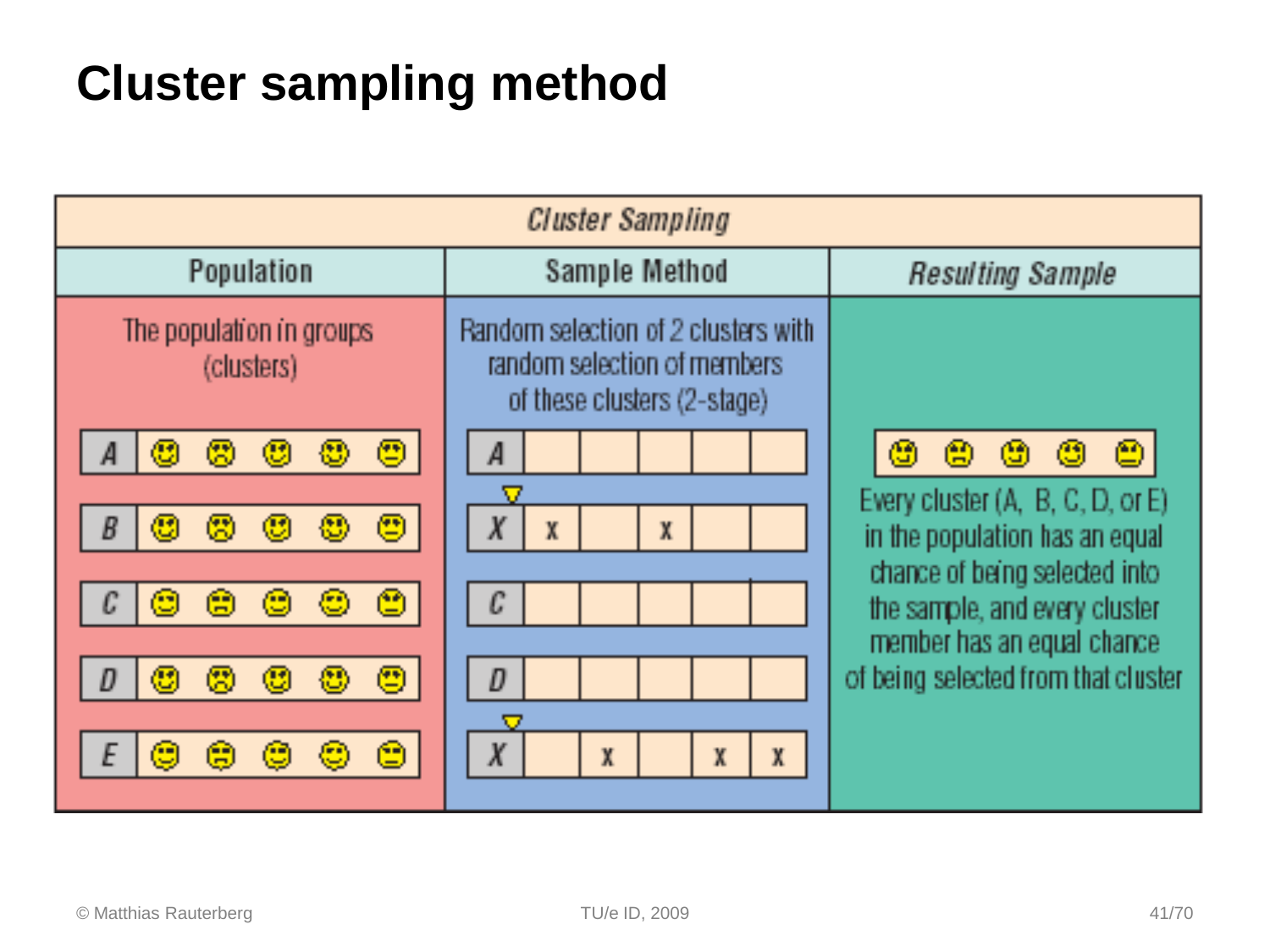### **From sample to population**

- Here is the problem: different samples  $(S_x)$  drawn from the same population (P) can have different properties.
- When you take a sample from a population, you only have a subset of the population--a piece of what you're trying to understand.

The **solution** to this problem is called *statistics*, in particular *inferential statistics*!

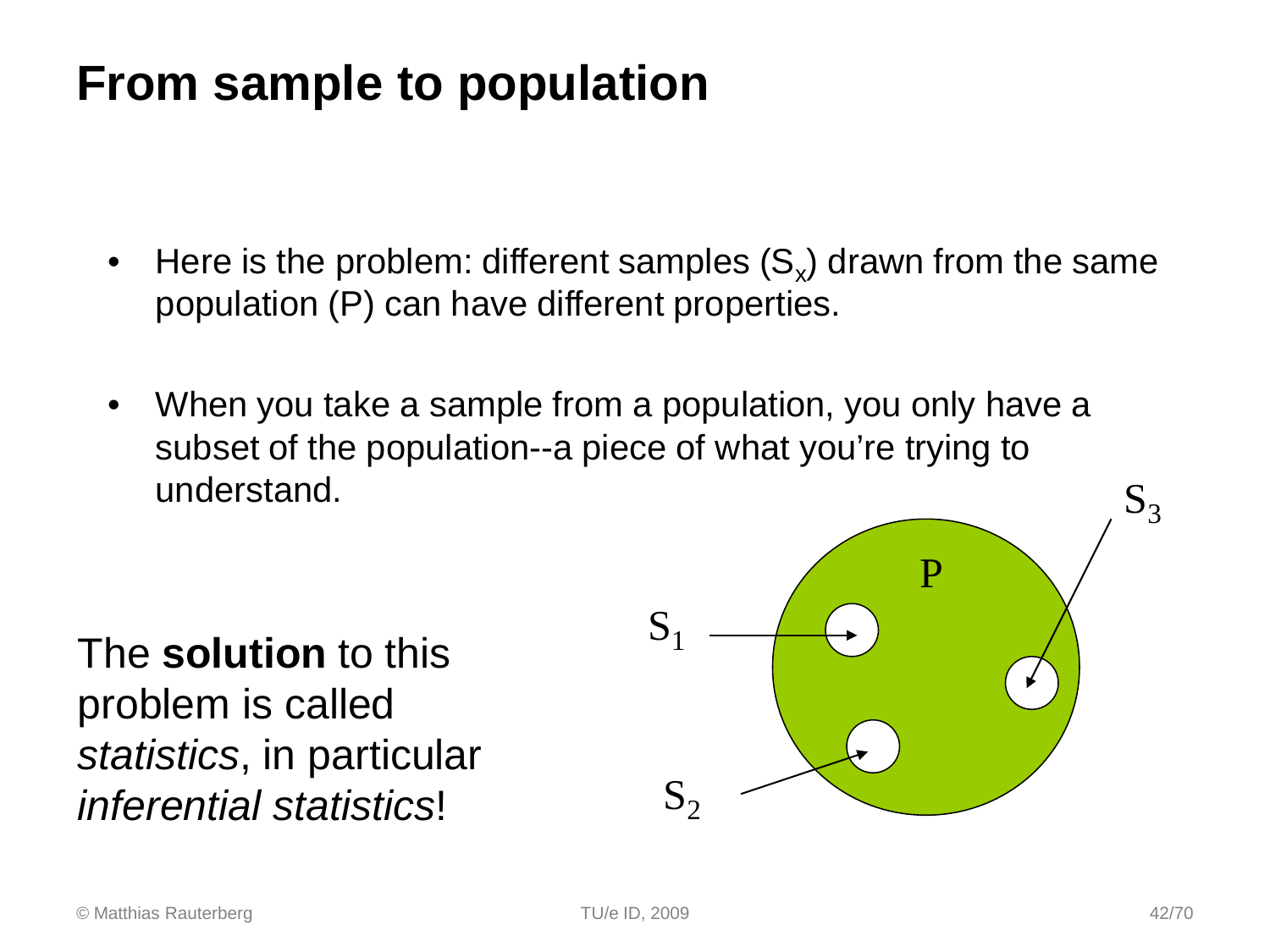### **What is statistics?**

**Definition** 

*Statistics* is a group of methods used to collect, analyze, present, and interpret data and to make decisions.

### **Types of Statistics**:

*Descriptive Statistics* consists of methods for organizing, displaying, and describing data by using tables, graphs, and summary measures.

*Inferential Statistics* consists of methods that use sample results to help make decisions or predictions about a population.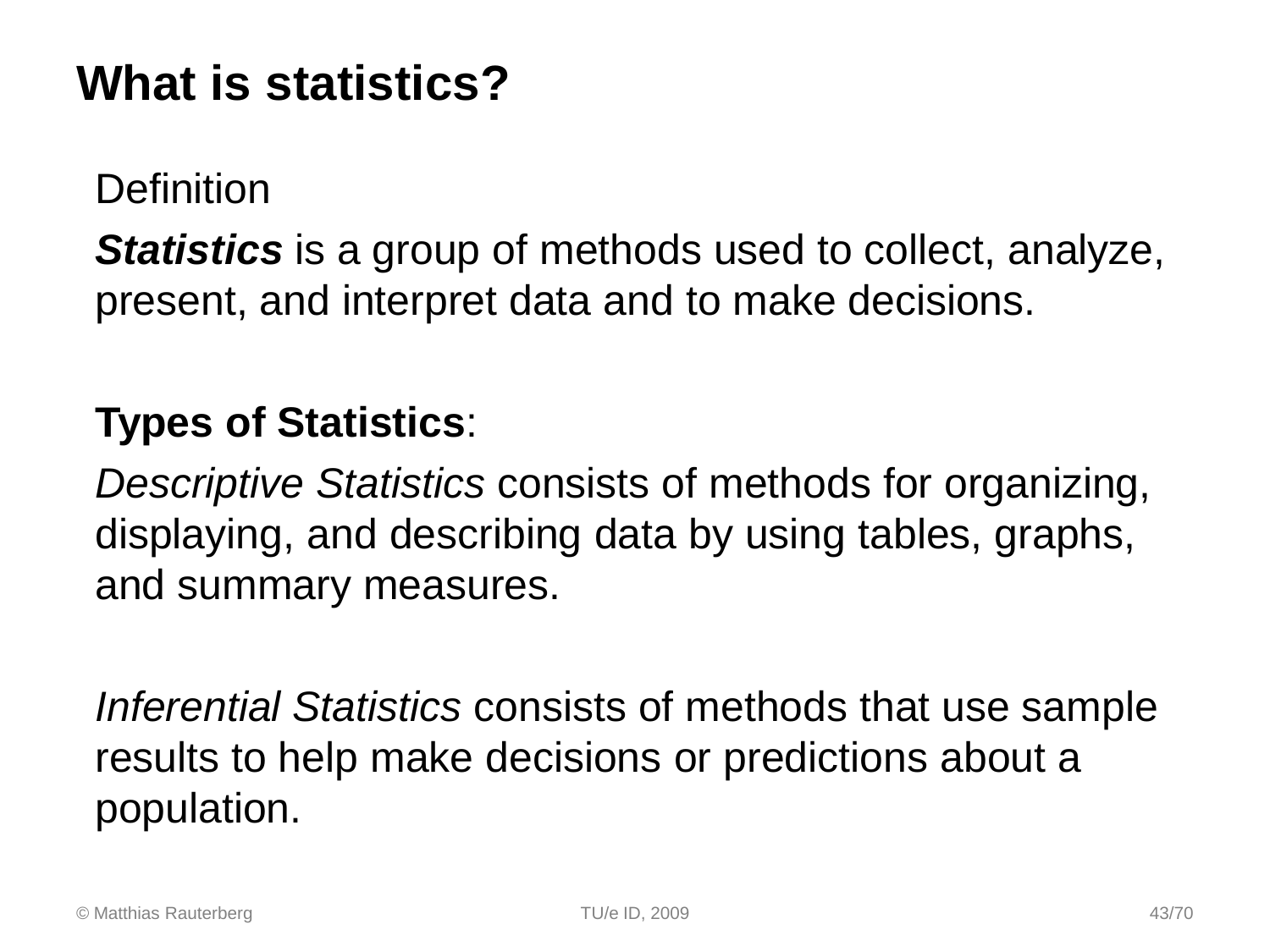We like to think of statistical hypothesis testing as the data analysis stage of an **experiment,** in which the scientist is interested, for example, in comparing the means of a population to a specified value (e.g. mean 'usability').

A **statistical hypothesis** is a statement about the parameters of one or more populations.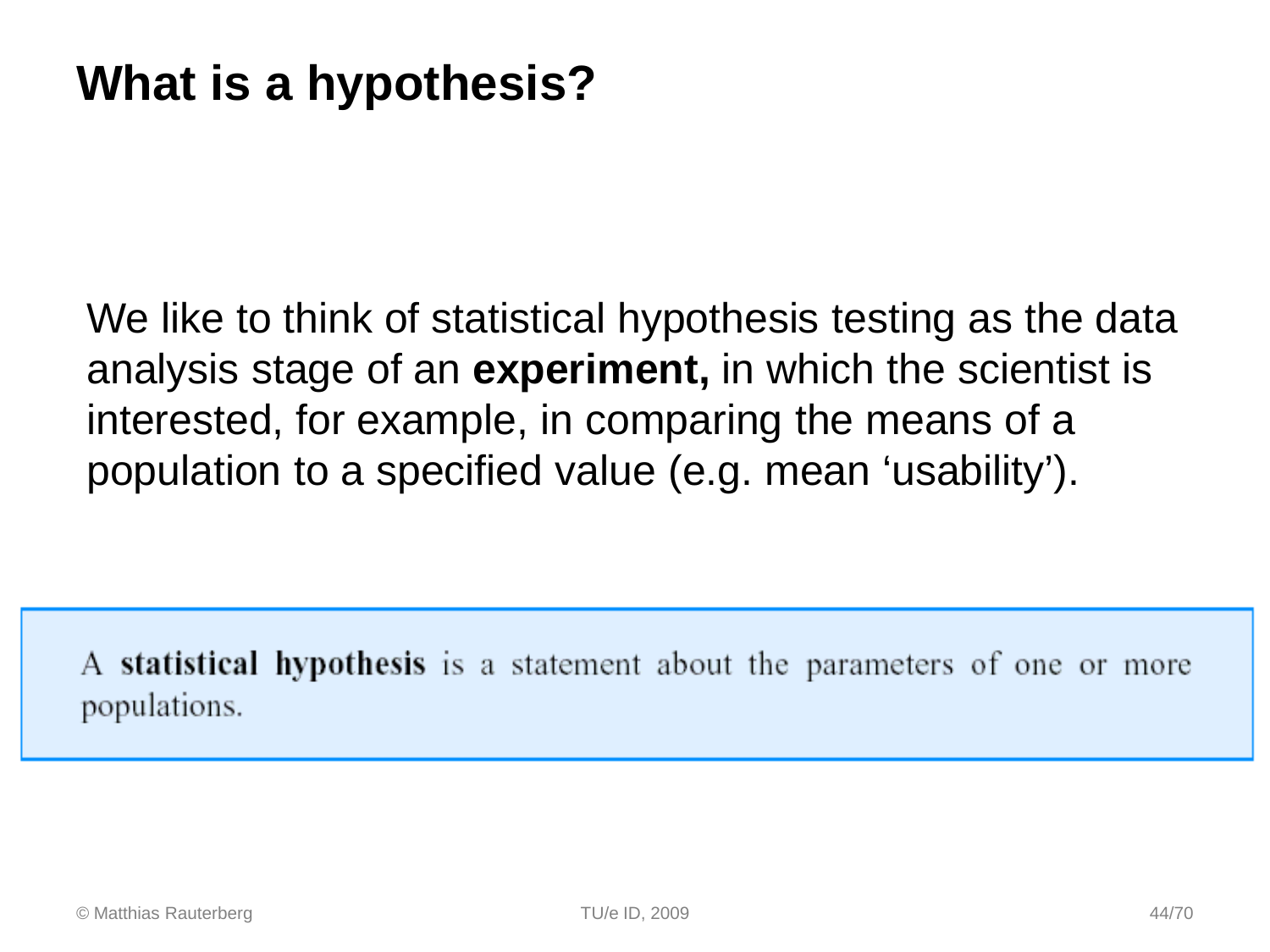### **Testing statistical hypotheses**

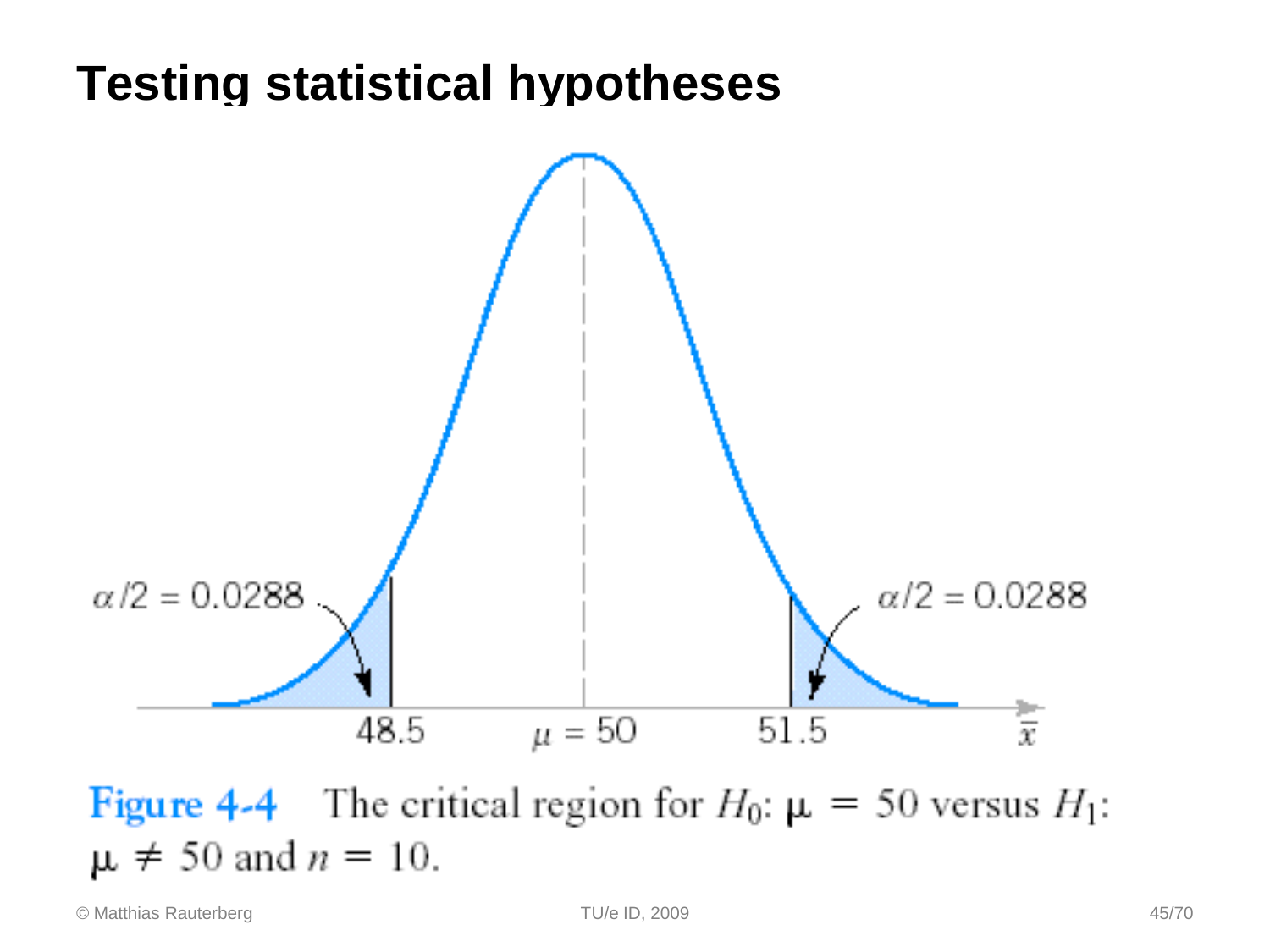### **One-sided and two-sided hypotheses**

**Two-Sided Test:**

$$
H_0: \mu = \mu_0
$$
  

$$
H_1: \mu \neq \mu_0
$$

#### **One-Sided Tests:**

$$
H_0: \mu = \mu_0 \qquad \text{or} \qquad H_0: \mu = \mu_0
$$
  

$$
H_1: \mu > \mu_0 \qquad \text{or} \qquad H_1: \mu < \mu_0
$$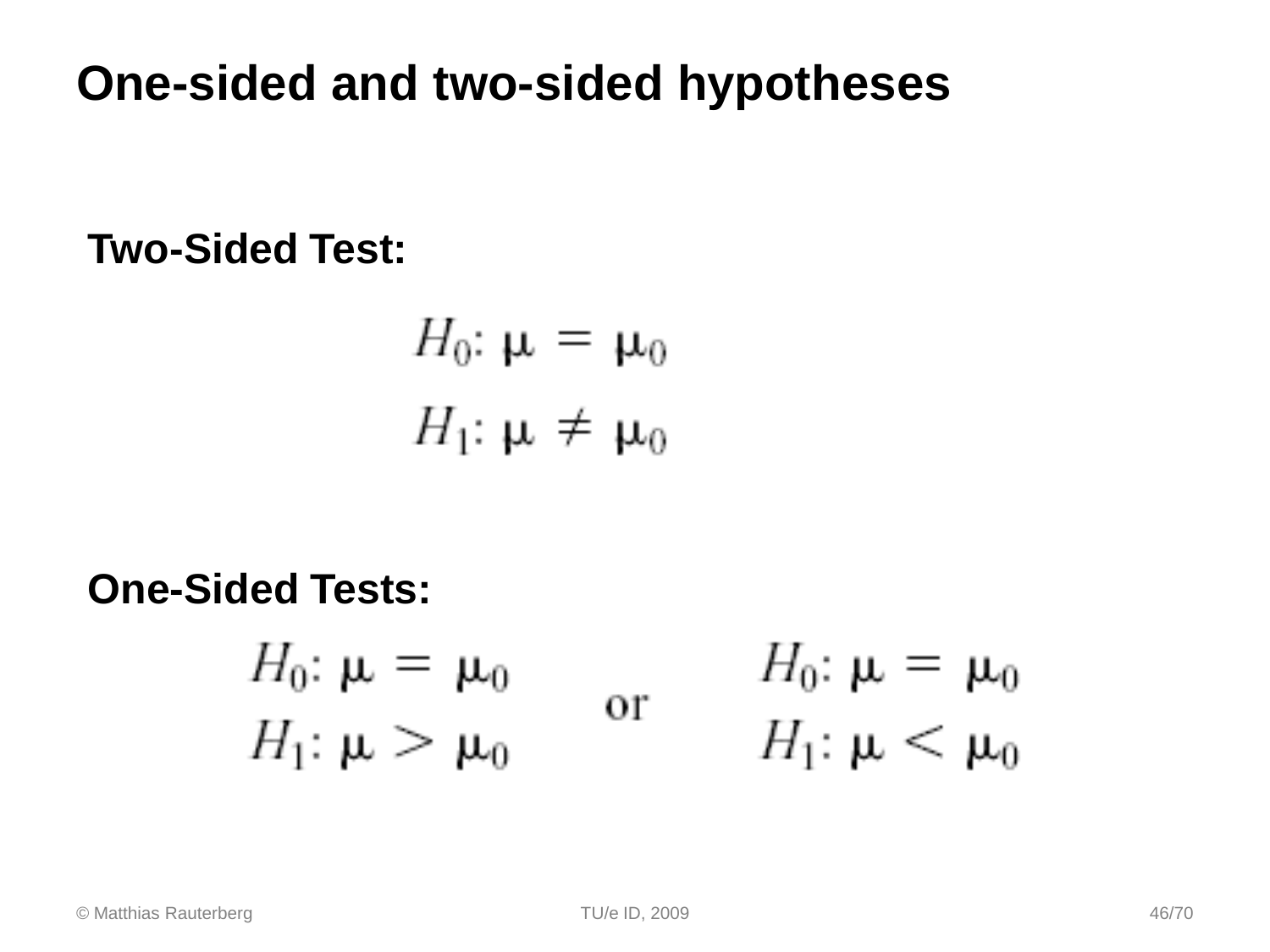### **Outcomes of a statistical analysis**

#### H<sub>0</sub> True **(no correlation)** H<sub>1</sub> True **(correlation)**

| Do not reject $H_0$ | <b>Correct</b> | <b>Type II</b> |
|---------------------|----------------|----------------|
| (not stat. sig.)    | decision       | (beta error)   |
| Reject $H_0$        | <b>Type I</b>  | <b>Correct</b> |
| (stat. sig.)        | (alpha error)  | decision       |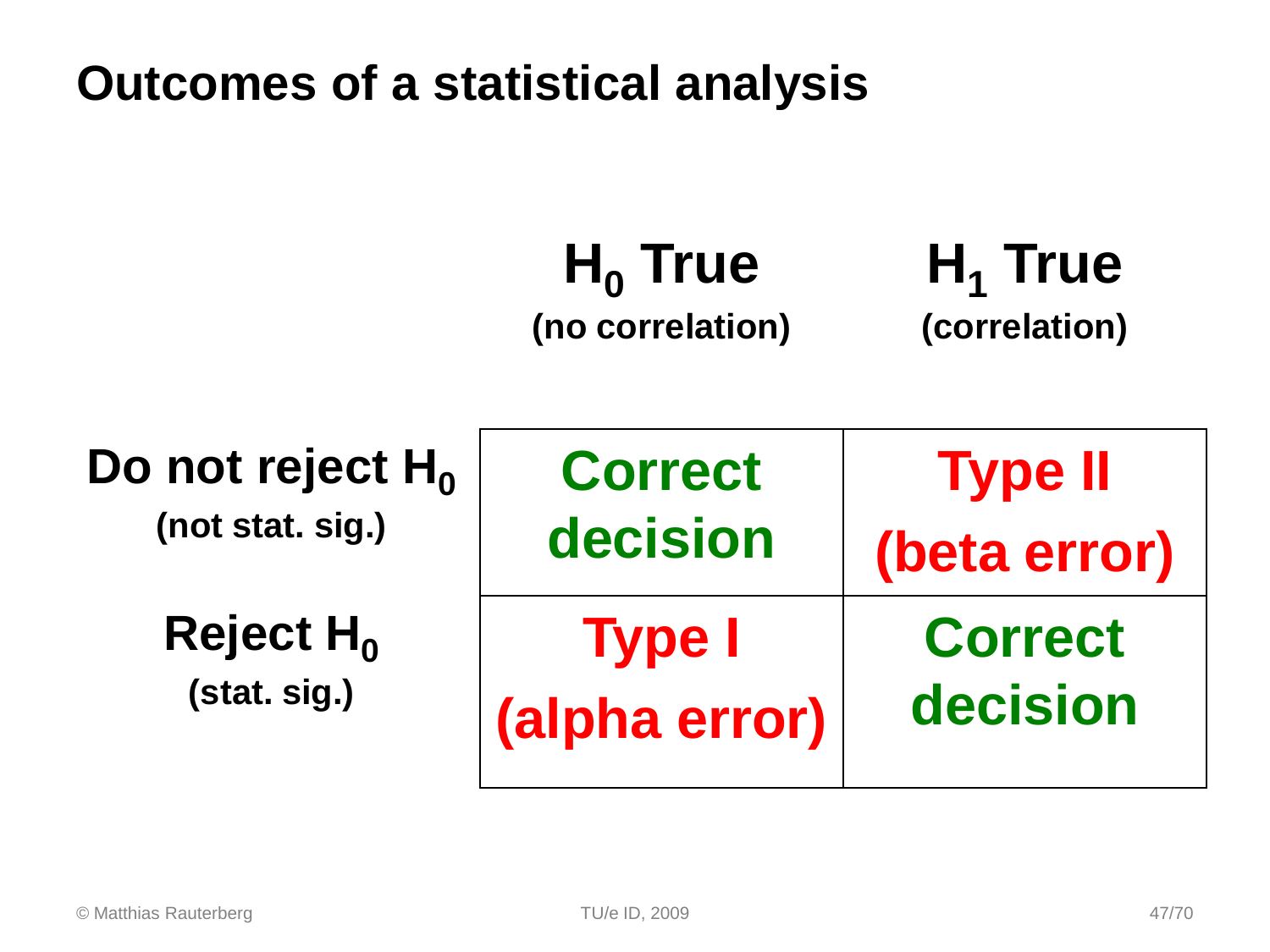### **Errors in inference**

- **Type I error**: Erroneously rejecting the null hypothesis. Your result is significant (*p* < .05), so you reject the null hypothesis, but the null hypothesis is actually true.
- **Type II error**: Erroneously accepting the null hypothesis. Your result is not significant (*p* > .05), so you don't reject the null hypothesis, but it is actually false.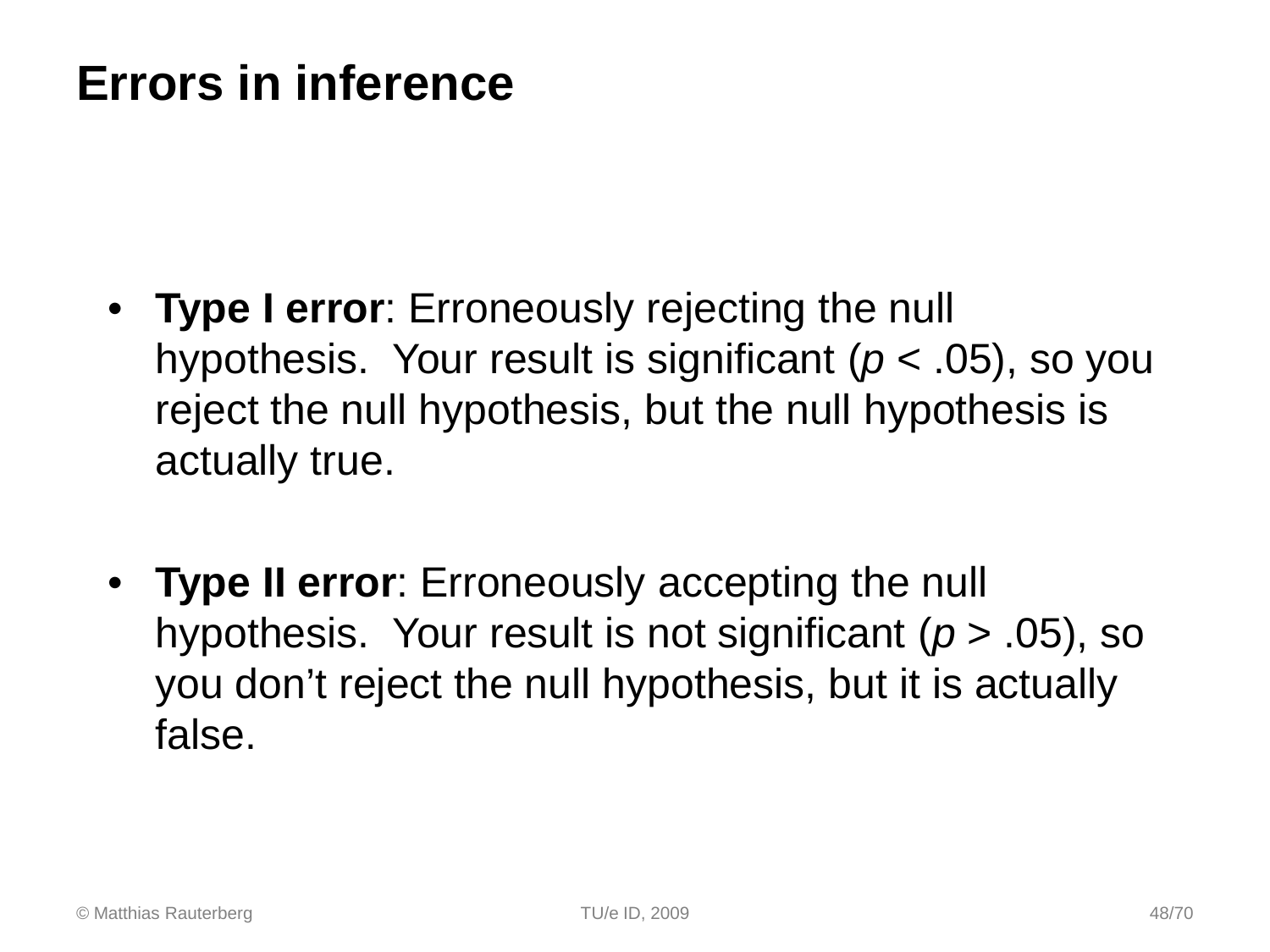### The analysis of variability...

### **Correlation is knowledge**

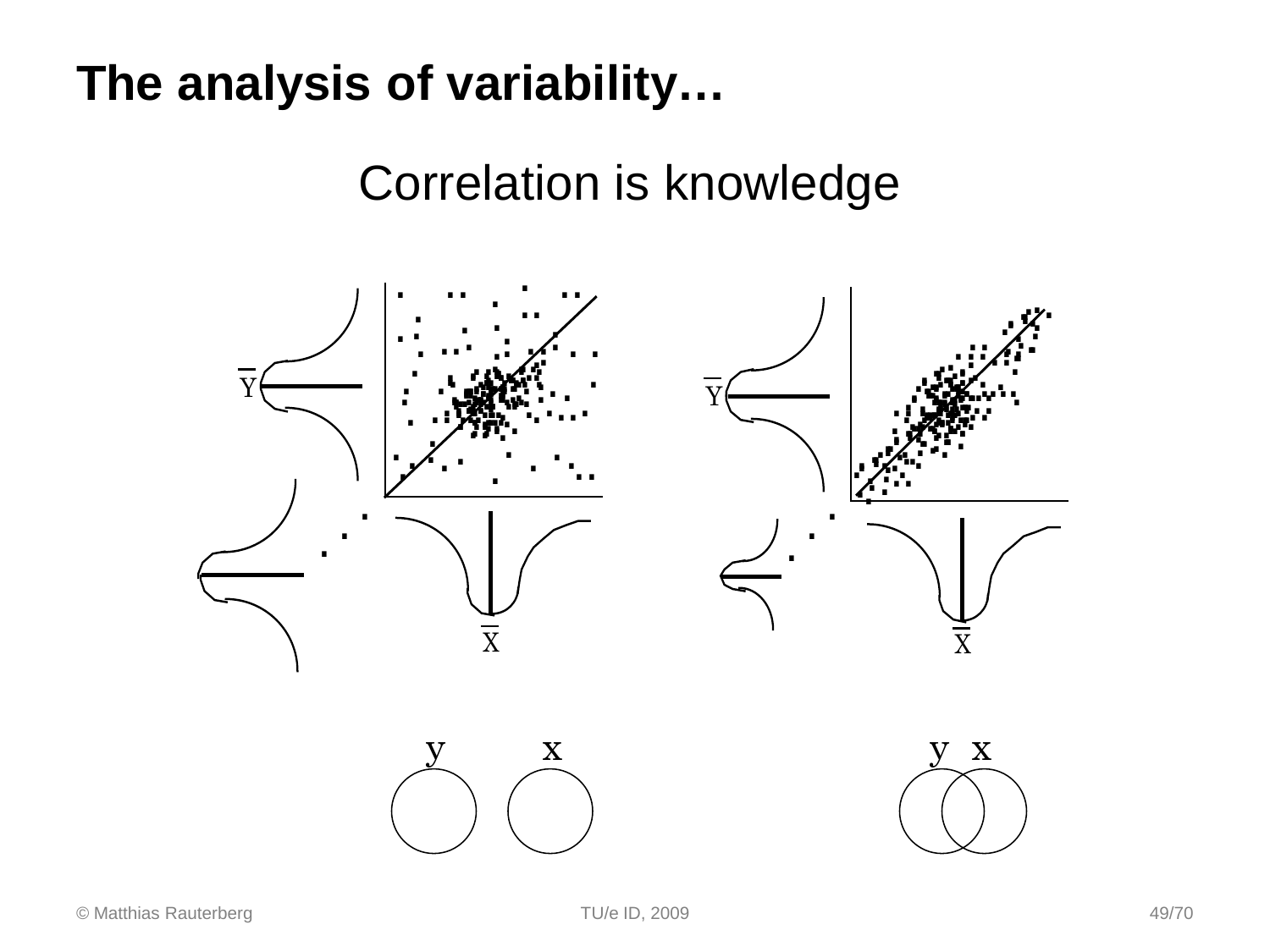$N_x^c$  **Nominal scale:** =,  $\neq$ **Ox O**rdinal scale**: = , ≠ , > , < I<sub>x</sub>** Interval scale:  $=$ ,  $\neq$ ,  $>$ ,  $\lt$ ,  $-$ ,  $+$ **R<sub>x</sub> Rational scale:**  $=$   $, \neq, >, <, -, +, \times, \neq$ 

#### **See further at ftp://ftp.sas.com/pub/neural/measurement.html**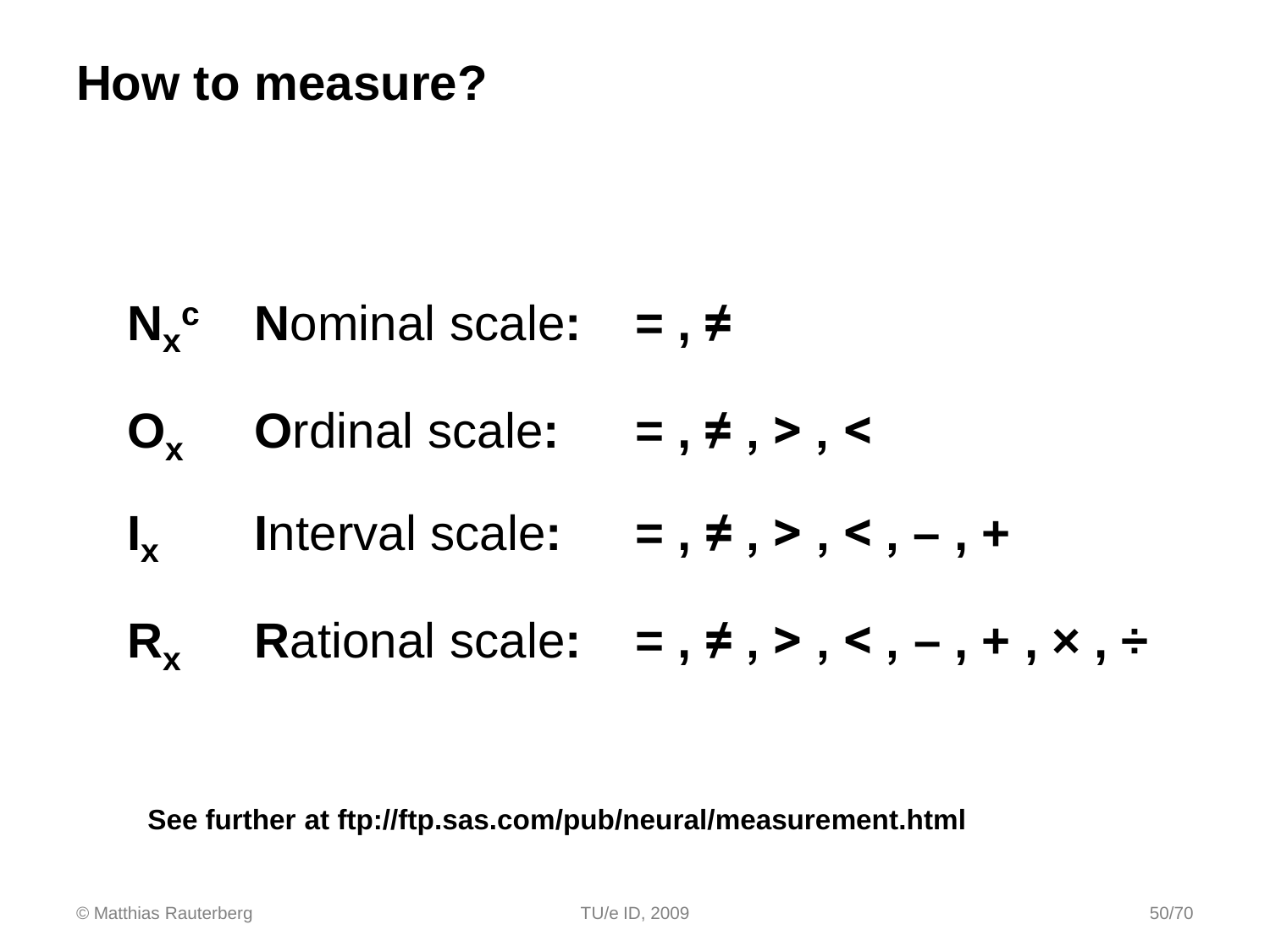### **Representing data as graphs**

- Frequency Distribution Graph presents all the info available in a Frequency Table (can be fitted to a grouped frequency table)
- Uses Histograms
	- Bar width corresponds to real limits of intervals
	- Histograms can be modified to include blocks representing individual scores





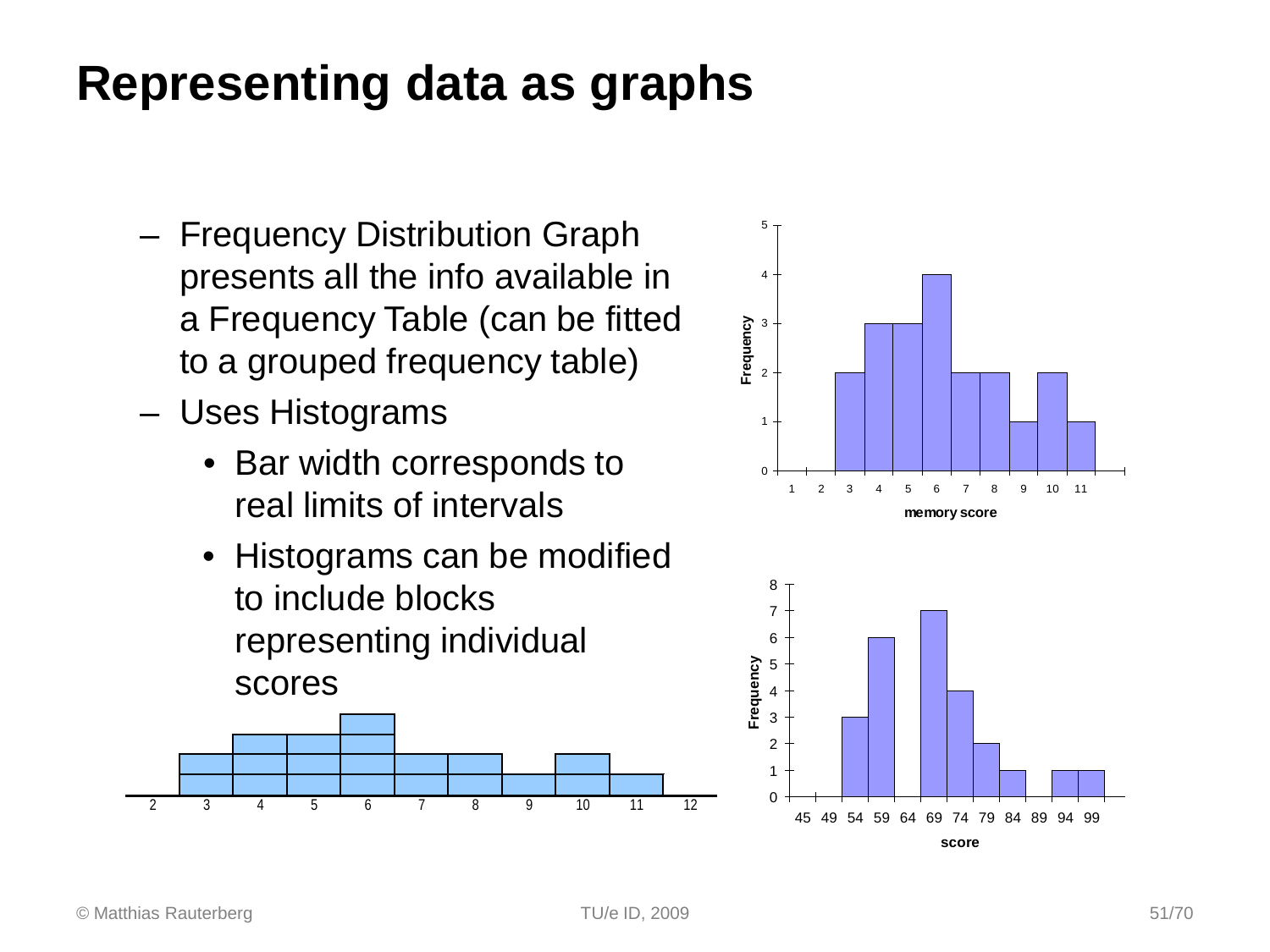### **Normal distribution**

- Bell-shaped: specific shape that can be defined as an equation
- Symmetrical around the mid point, where the greatest frequency if scores occur



- Asymptotes of the perfect curve never quite meet the horizontal axis
- Normal distribution is an assumption of parametric testing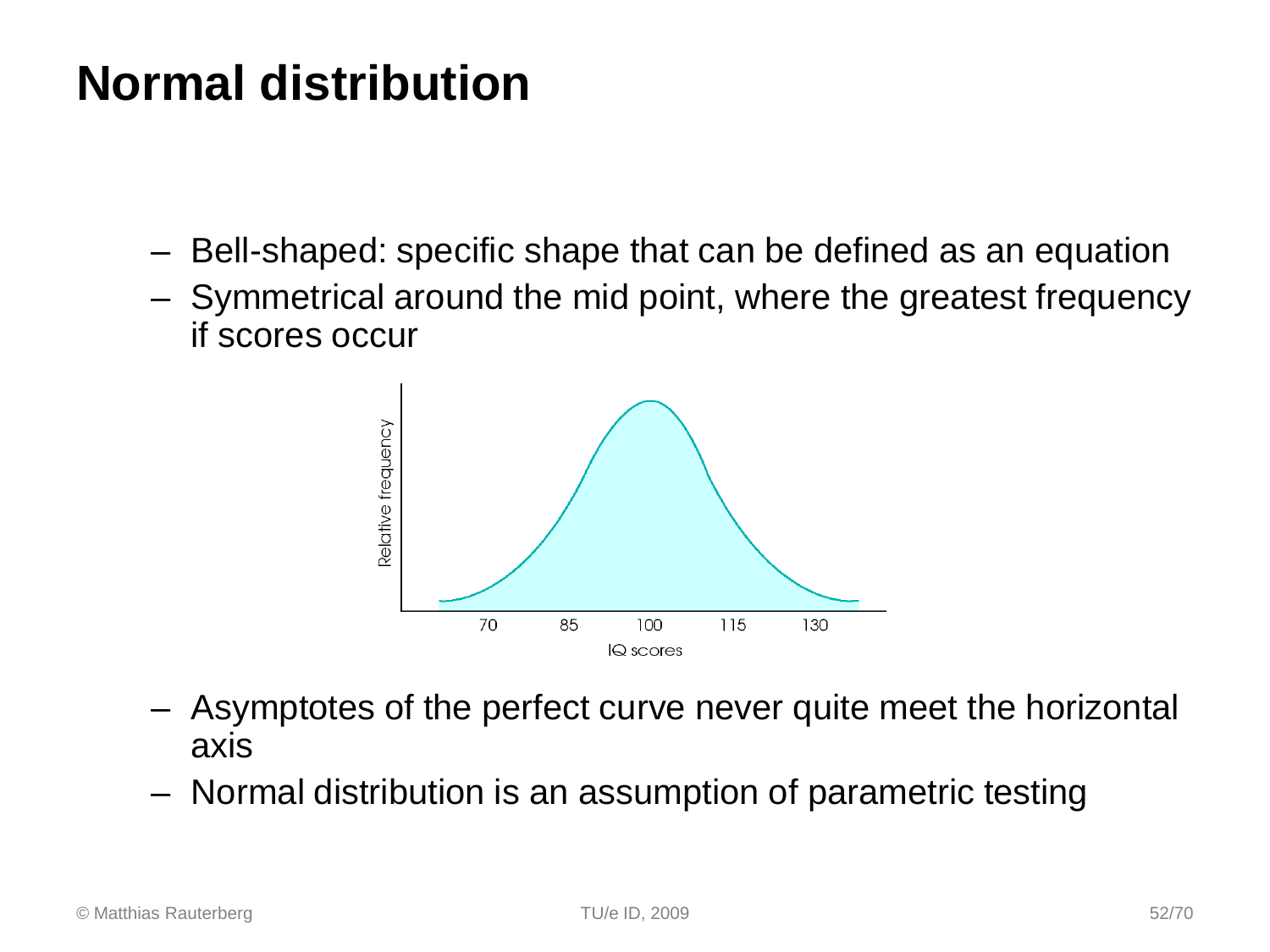### **Different distribution shapes**

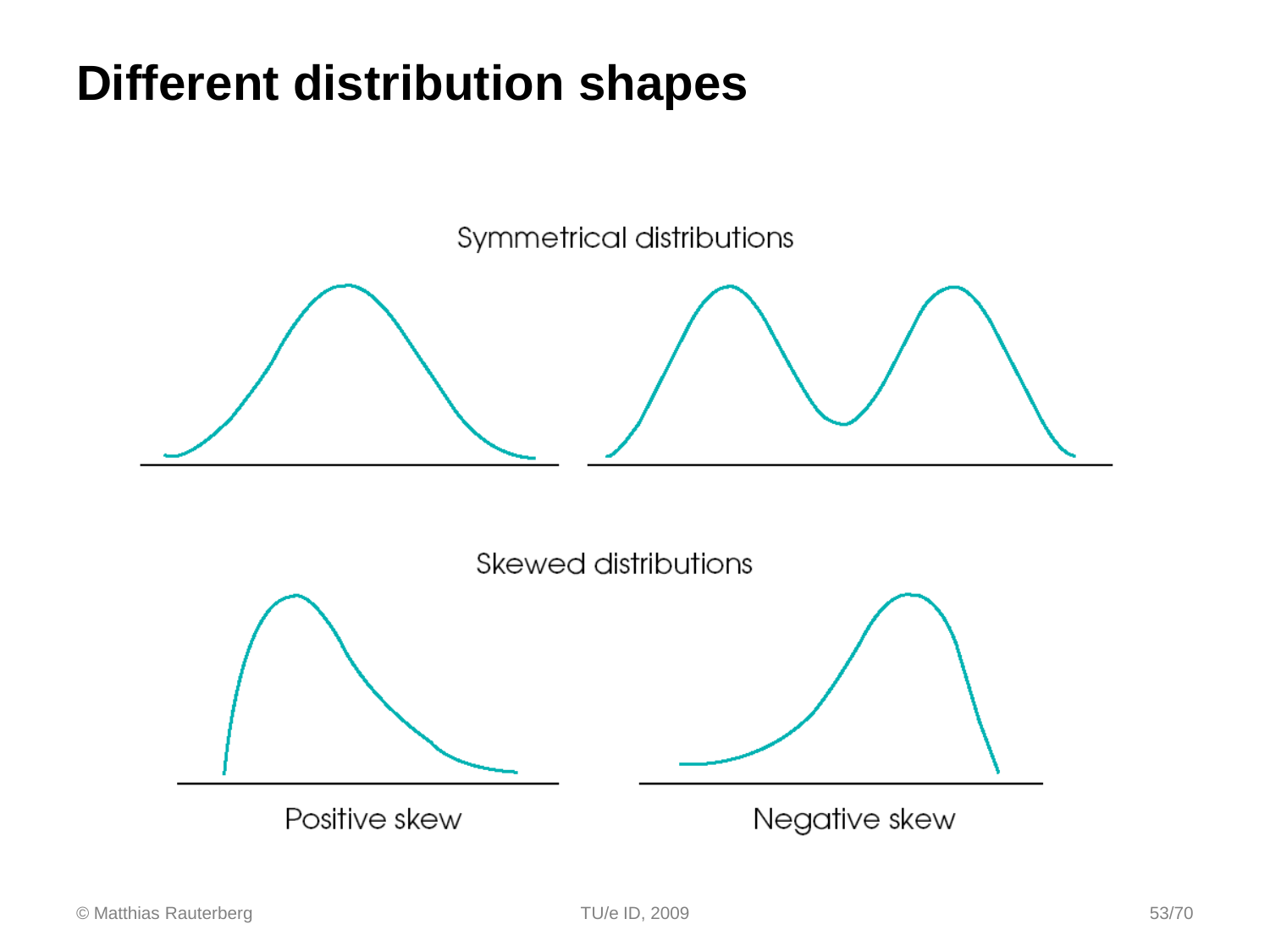### **Measures of central tendency**

- A way of summarising the data using a single value that is in some way representative of the entire data set
	- It is not always possible to follow the same procedure in producing a central representative value: this changes with the shape of the distribution
- **Mode** [recommended for N-scale]
	- Most frequent value
	- Does not take into account exact scores
	- Unaffected by extreme scores
	- Not useful when there are several values that occur equally often in a set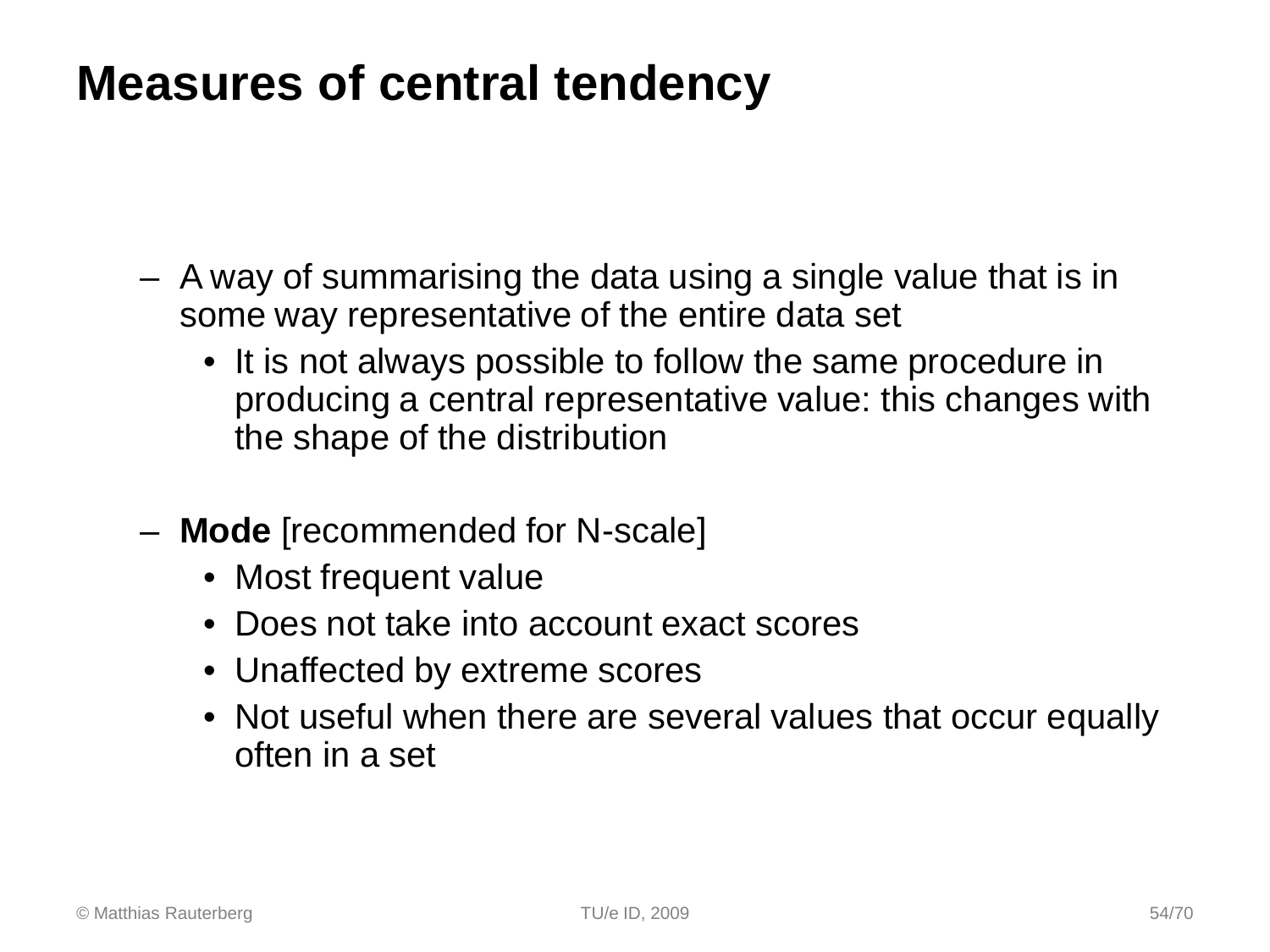### **Measures of central tendency (cont'd)**

- **Median** [recommended for O-scale]
	- The values that falls exactly in the midpoint of a ranked distribution
	- Does not take into account exact scores
	- Unaffected by extreme scores
	- In a small set it can be unrepresentative
- **Mean** (Arithmetic average) [recommended for I-scale]
	- Sample mean:  $M = \Sigma X$  Population mean:  $\mu = \Sigma X$  *n N*
	- Takes into account all values
	- Easily distorted by extreme values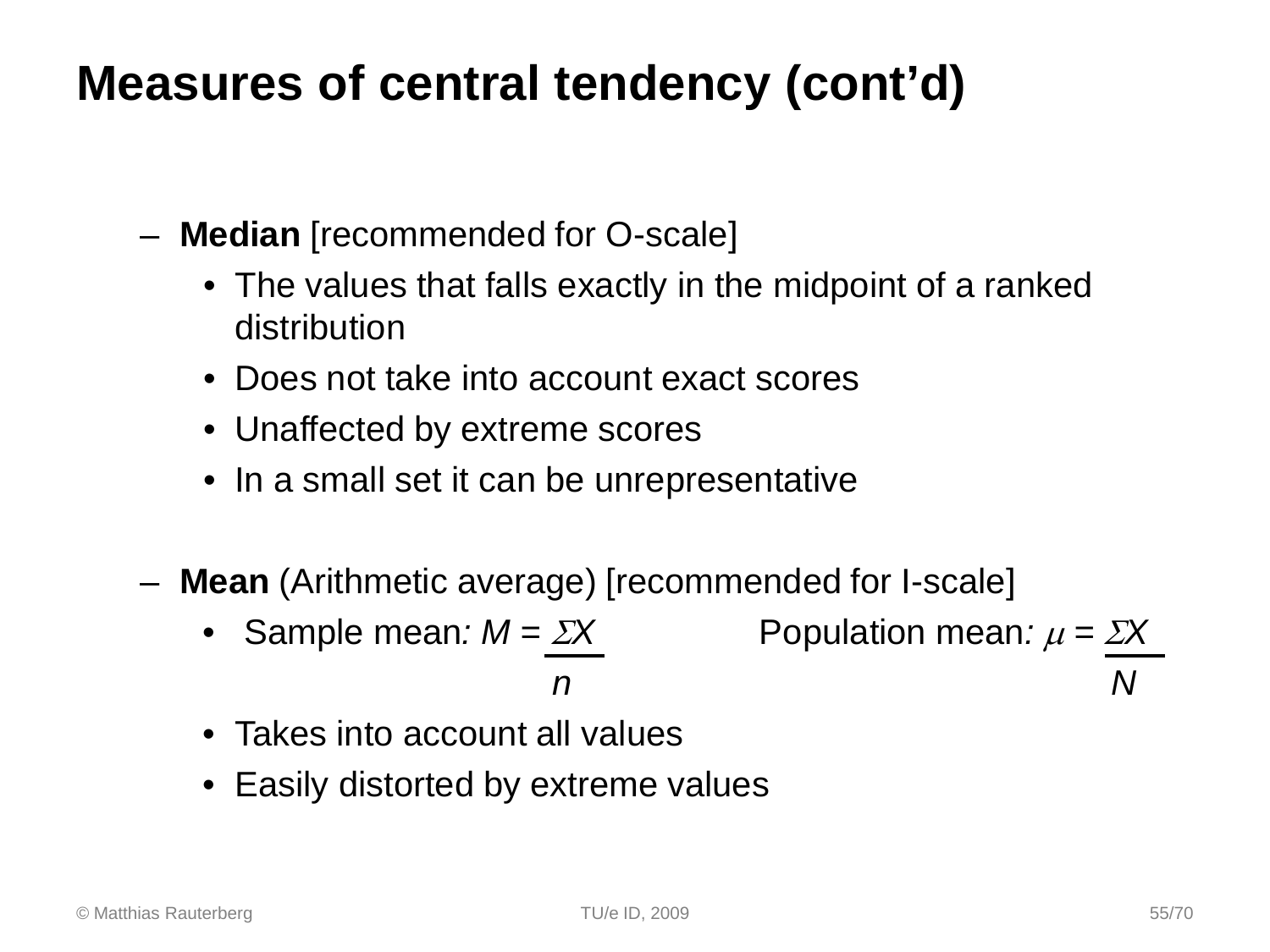### **Central tendencies and distribution shape**



### **'Skewness'**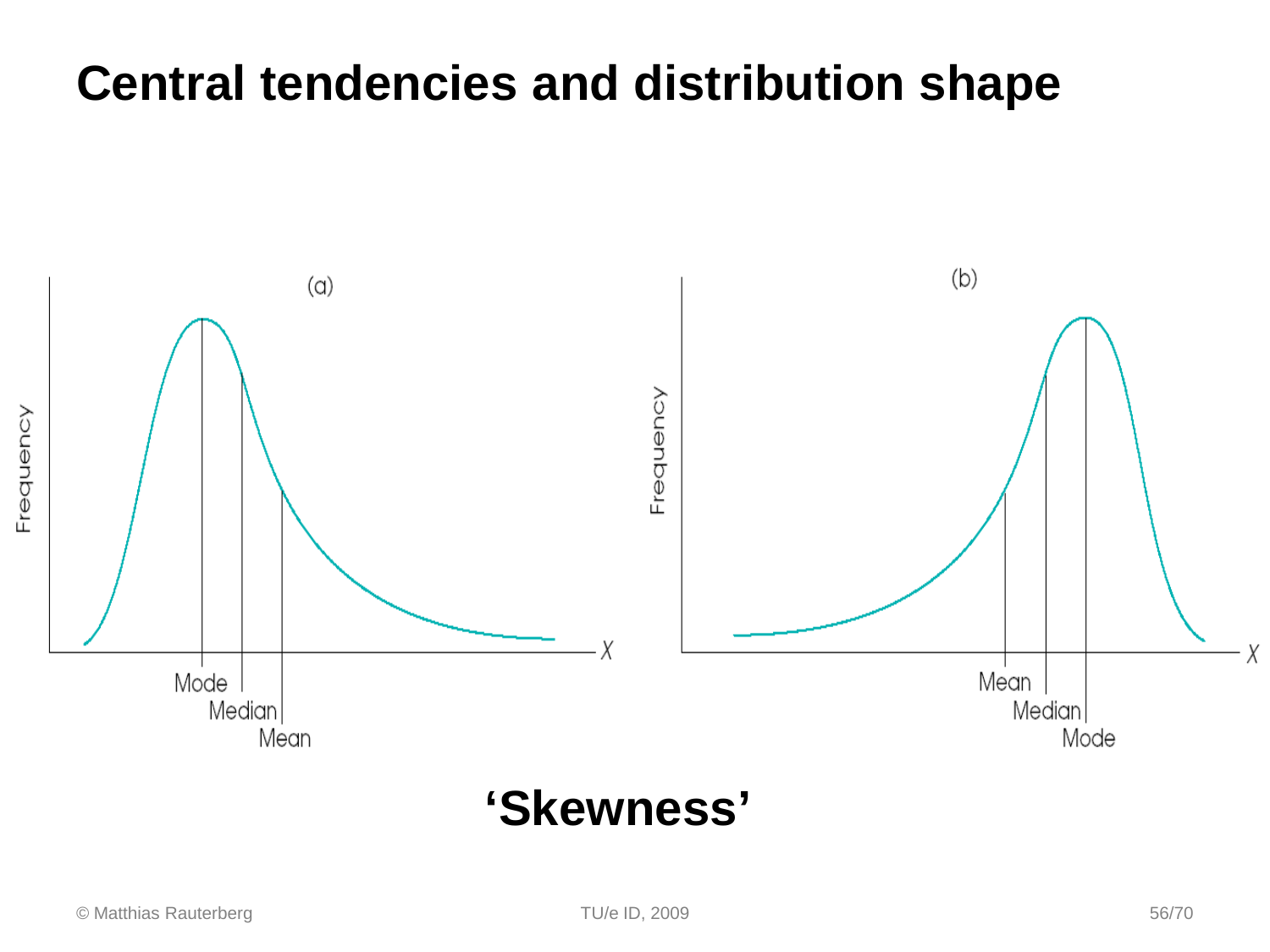### **Describing variability**

- Describes in an exact quantitative measure, how spread out/clustered together the scores are
- Variability is usually defined in terms of distance
	- How far apart scores are from each other
	- How far apart scores are from the mean
	- How representative a score is of the data set as a whole



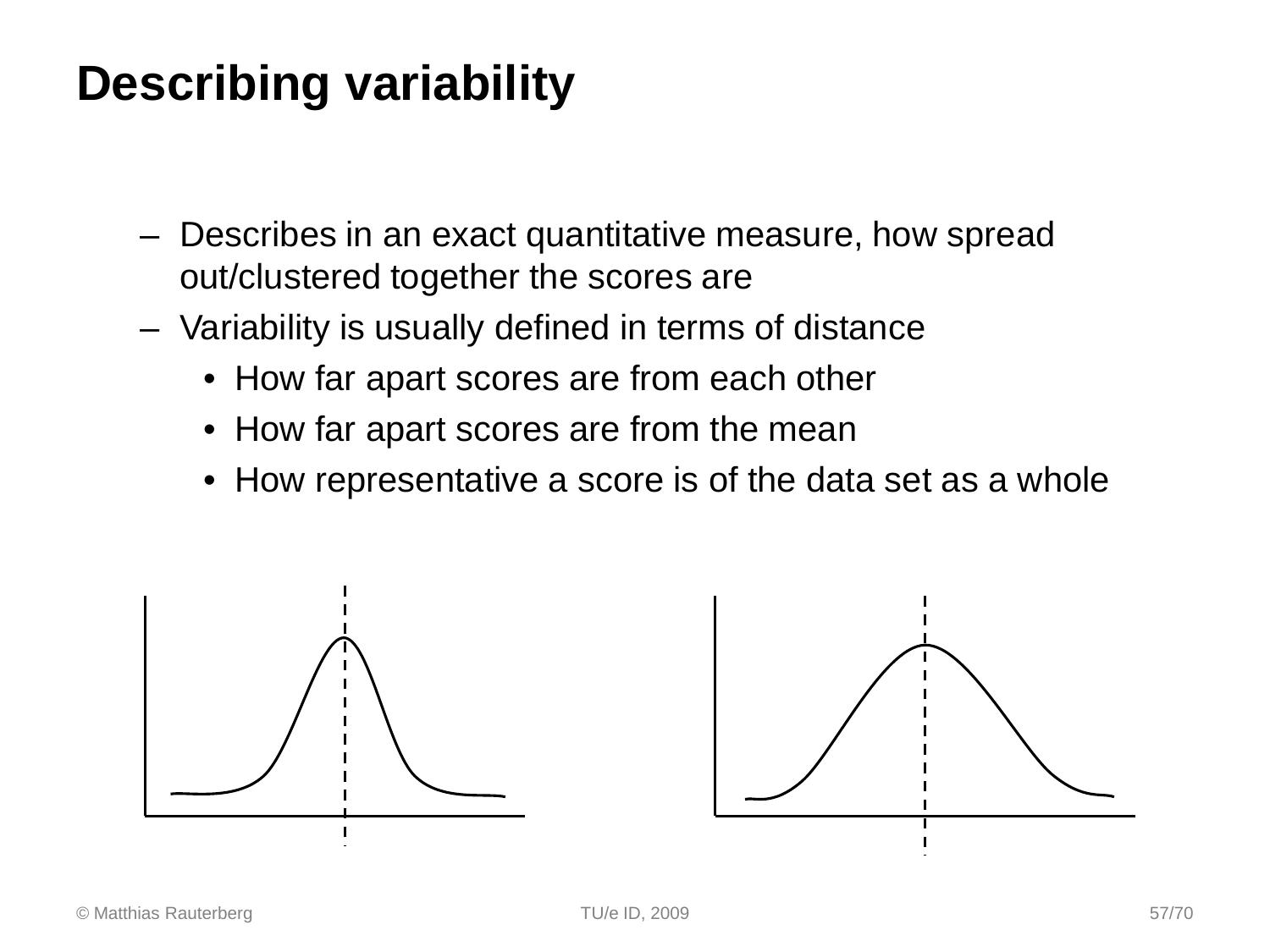### **[N2 \* I] Differences in means**



• In order to know whether a difference between two means is important, we need to know how much the scores vary around the means.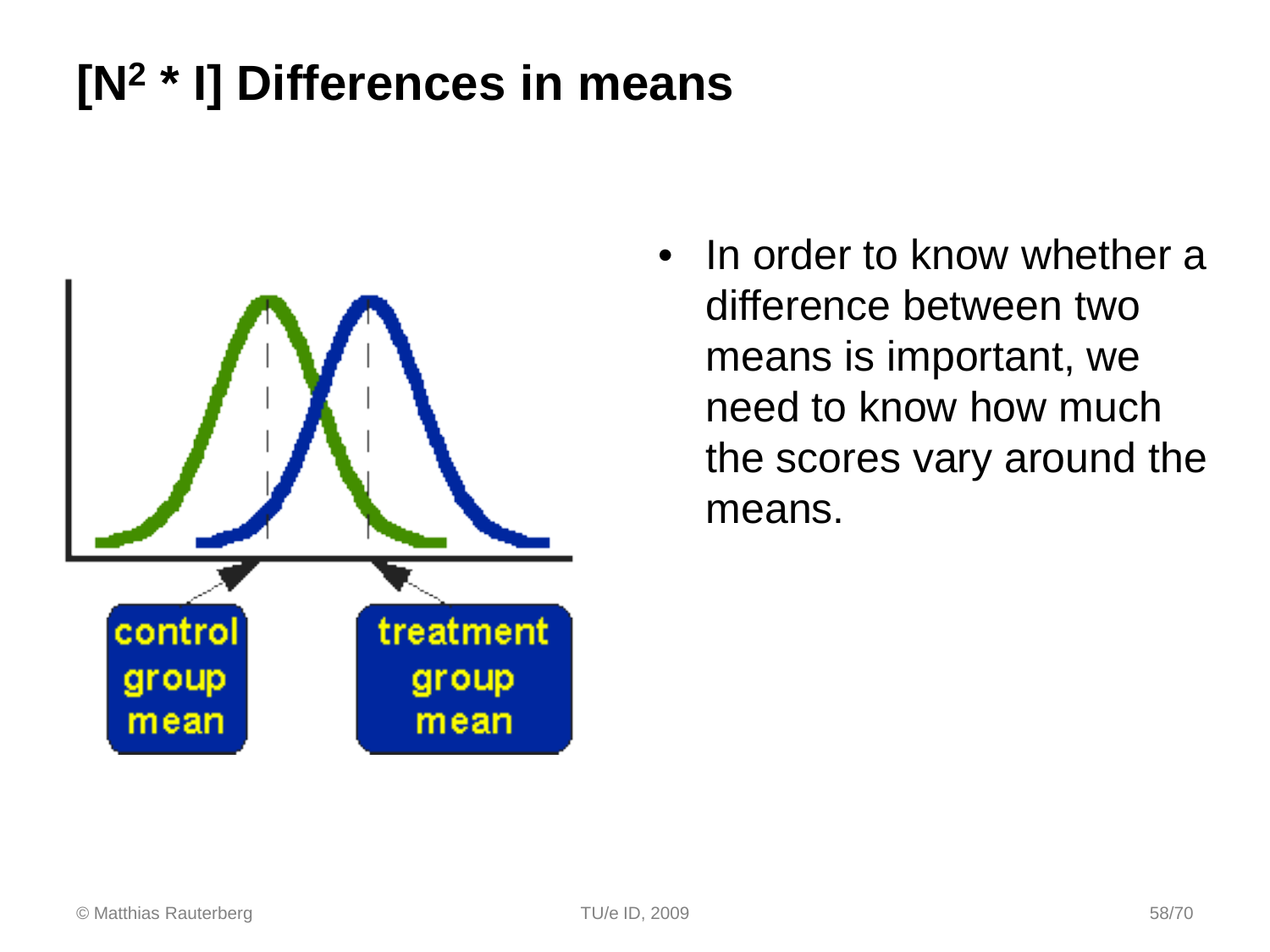## **[N2 \* I] Differences in means (cont'd)**



- Holding the difference between the means constant
- With high variability the two groups nearly overlap
- With low variability the two groups show very little overlap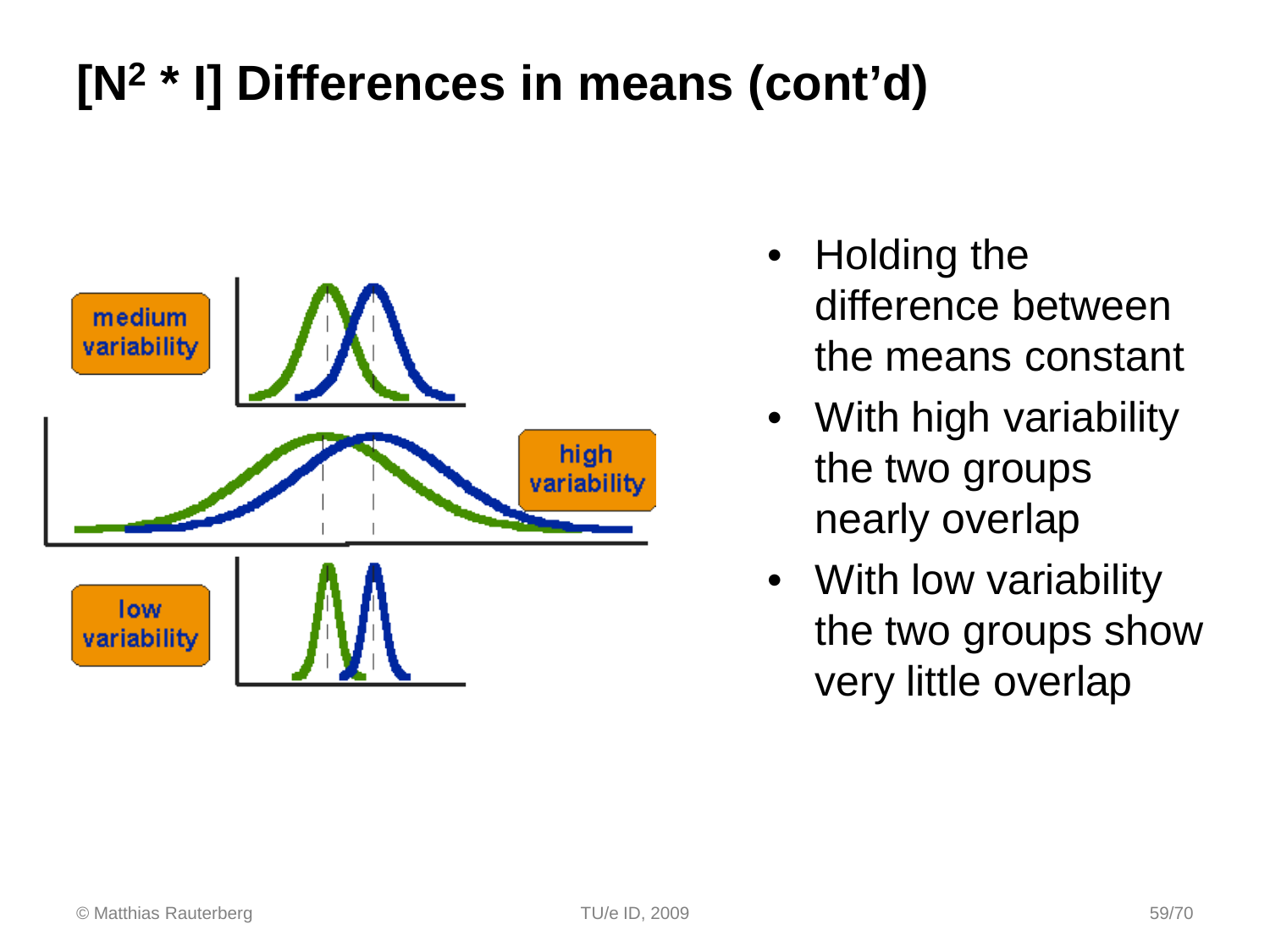### **Significance test: T-test**

- The logic of the T-Test is simple
- The T statistic = the difference between the two group's means divided by standard deviation of the difference.

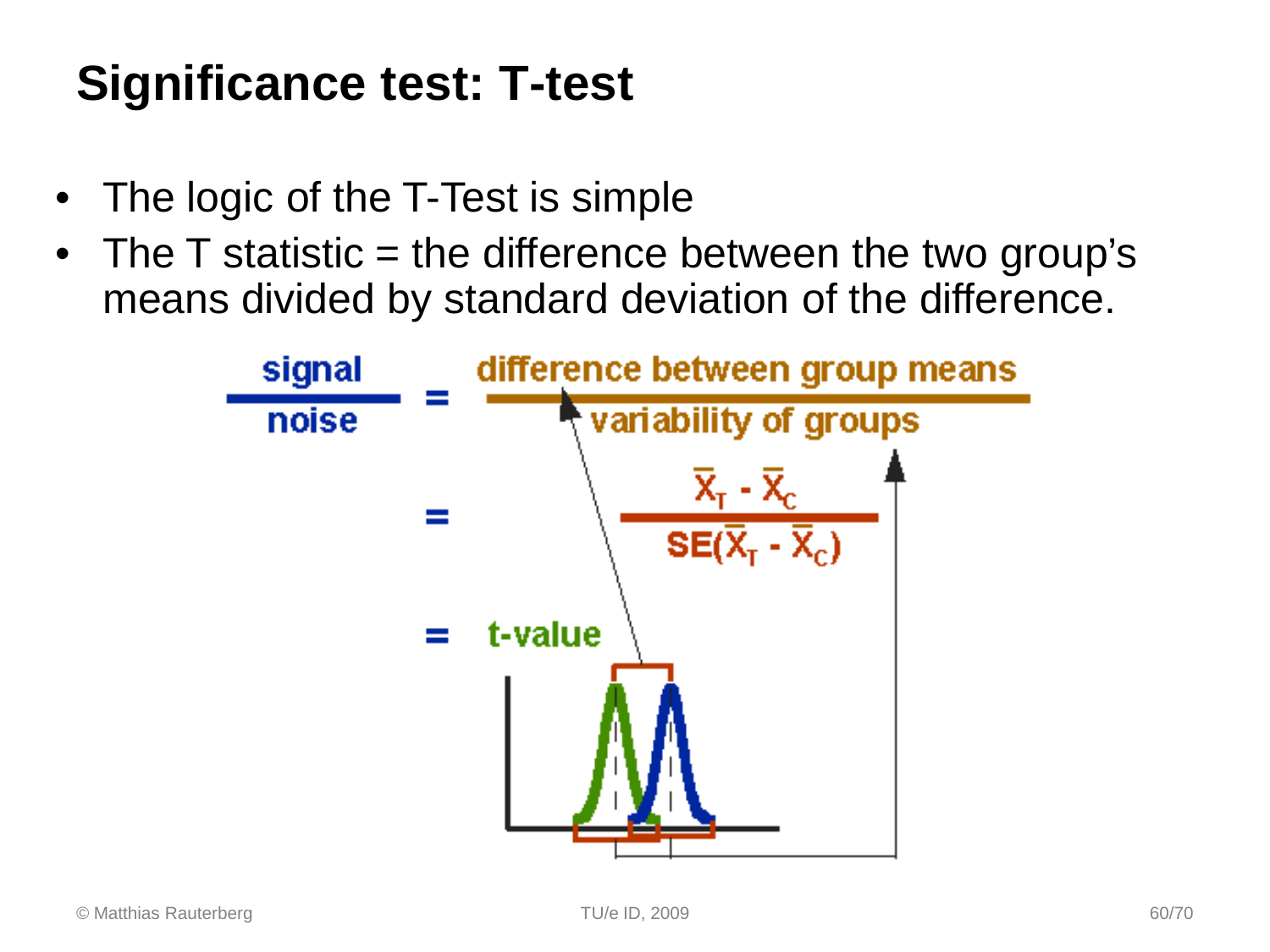### **T-test (cont'd)**

• The formula for the standard deviation of the difference is very straightforward:

$$
SE(\overline{X}_{T} - \overline{X}_{C}) = \sqrt{\frac{var_{T}}{n_{T}}} + \frac{var_{C}}{n_{C}}
$$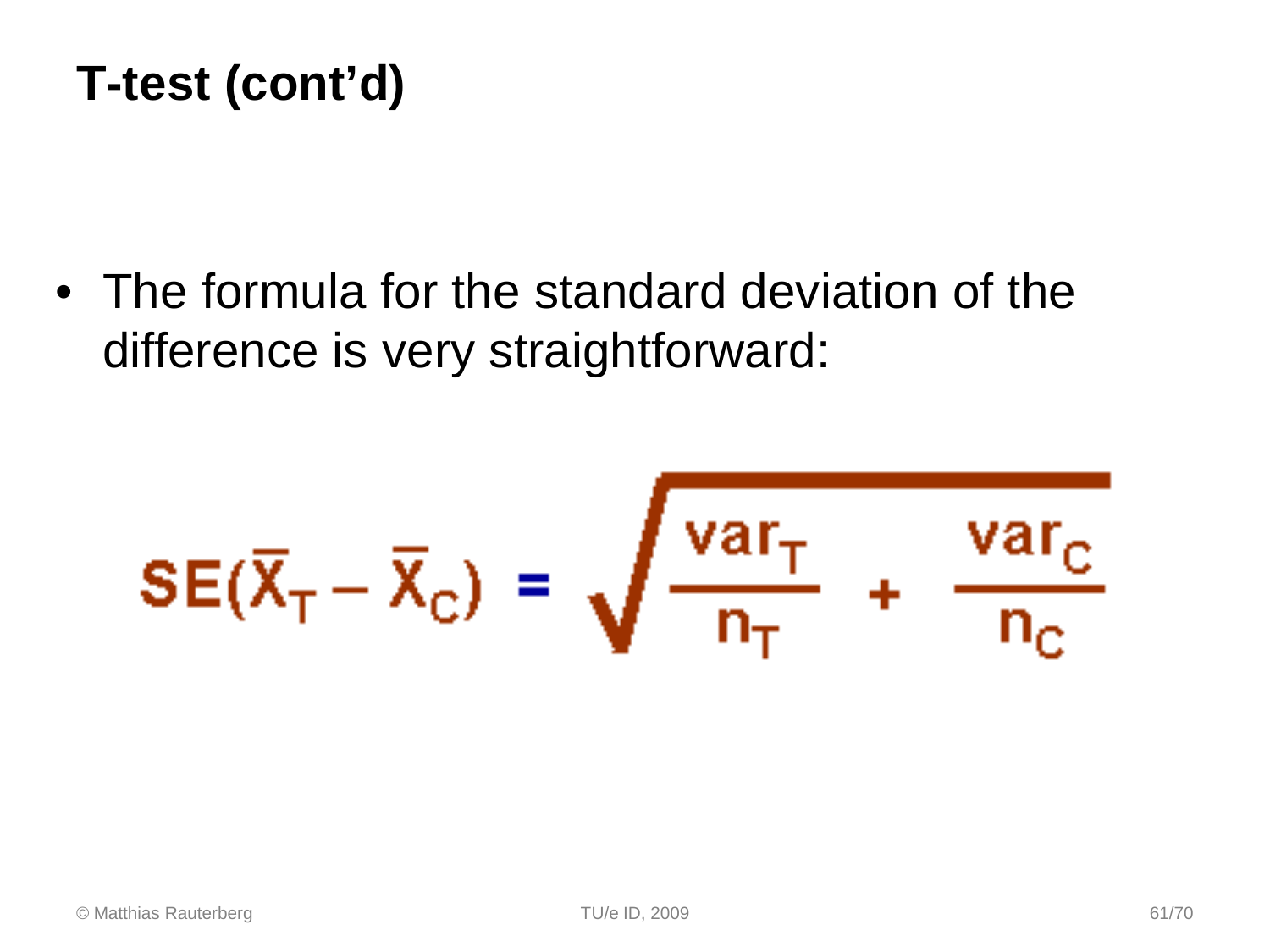### **T-test (cont'd)**

• The final formula for the T statistic is:

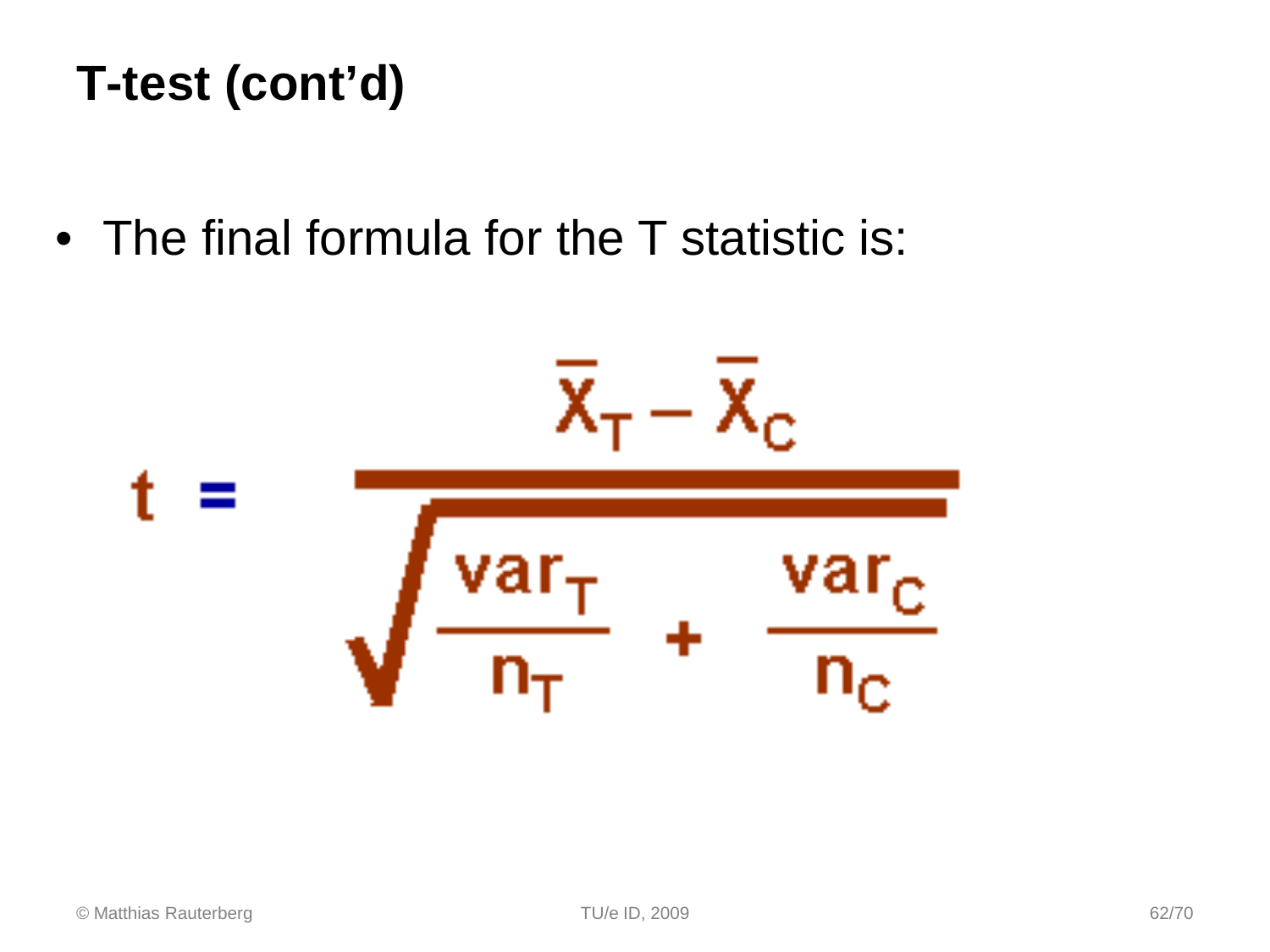### **Choosing a significance level**

- In general
	- Pilot program and intervention evaluations use liberal significance levels (.2 - .1) to avoid discarding effective interventions.
	- Pure research uses conservative significance levels (.01-.001) to avoid wide dissemination of erroneous results.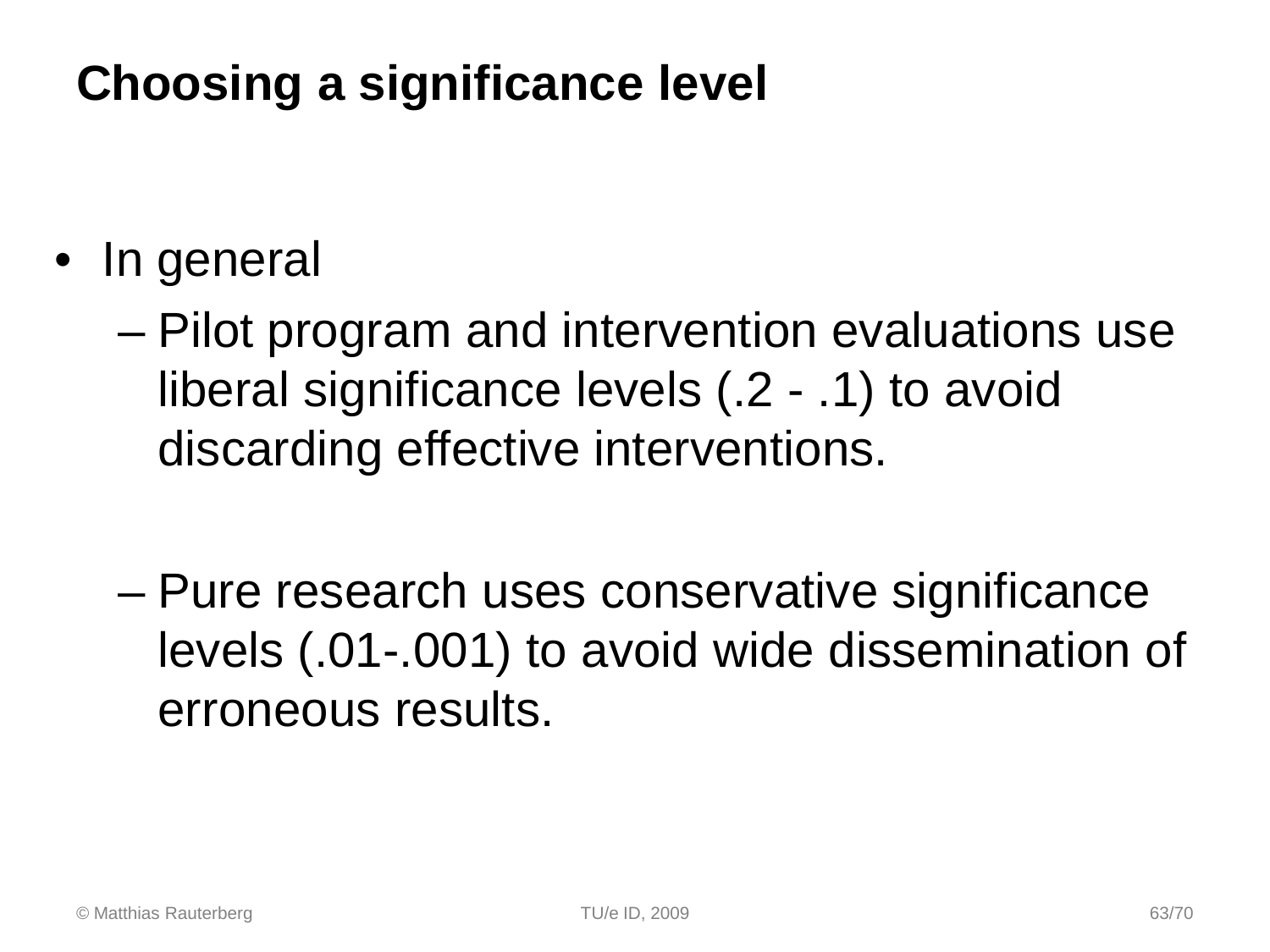### **Choosing a significance level (cont'd)**

- The more conservative the Significance Level
	- The less likely we are to commit an Alpha Error (rejecting a true Null Hypothesis)
	- The more likely we are to commit a Beta Error (failing to detect a real difference)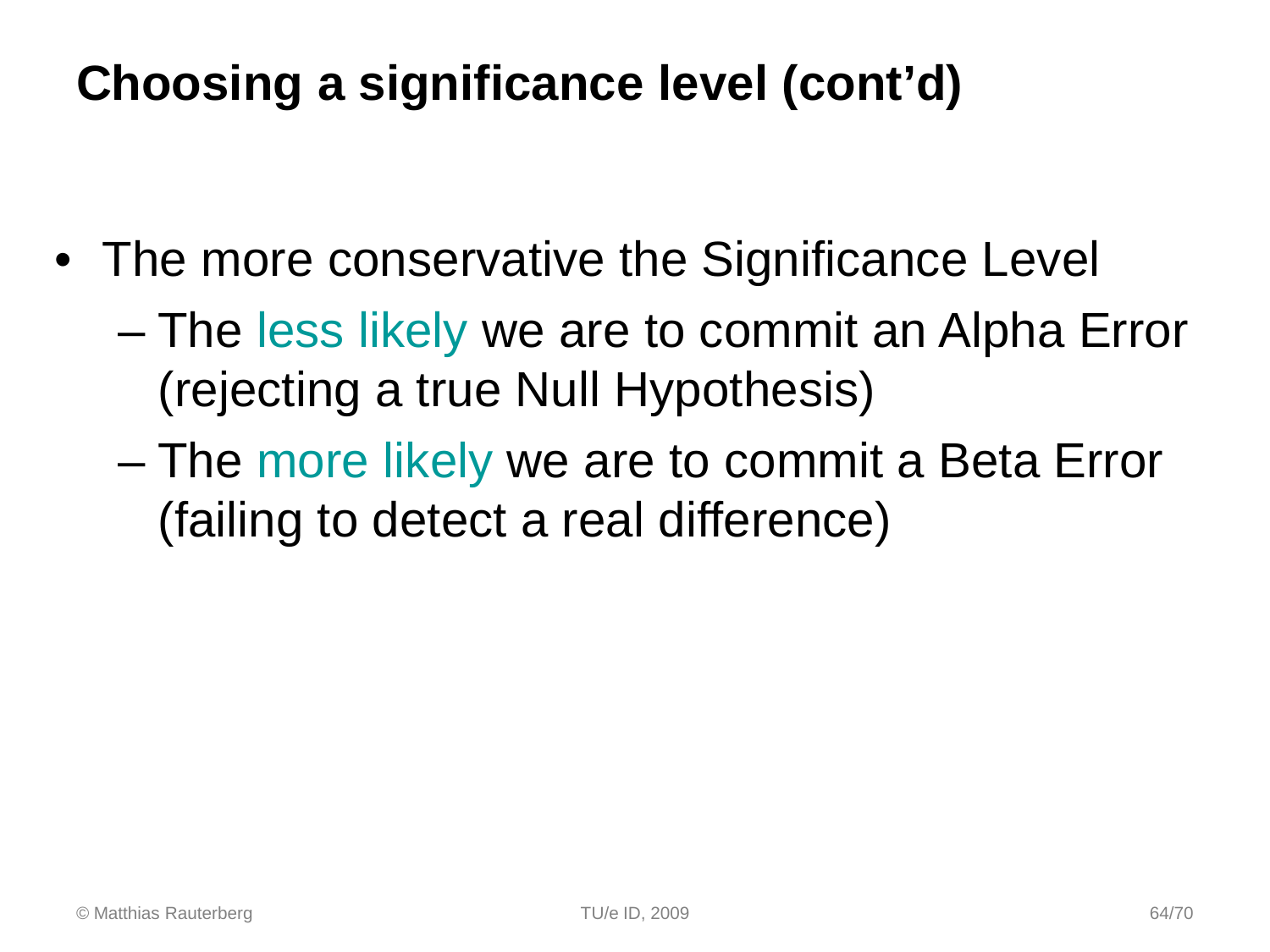### **Overview over inference tests**

| $N^2 * N^2$               | <b>Fisher's exact test; Odds Ratio</b>        |
|---------------------------|-----------------------------------------------|
| $N^x * N^y$               | $CHI2$ (with x>2 and/or y>2)                  |
| $N^2$ * O                 | <b>Mann-Whitney-U-test</b>                    |
| $N^2$ *                   | <b>T-test</b>                                 |
| $N_x$ <sup>y</sup> * I    | [M]Anova (with $x>1$ and/or $y>2$ )           |
| $I_x * N$                 | Discriminant analysis (with x>1)              |
| $O * O$                   | <b>Spearman's rank correlation</b>            |
| $\mathsf{I}^*$            | <b>Pearson correlation</b>                    |
| $N_{x}$                   | <b>Cluster analysis (with x&gt;2)</b>         |
| $O_{\rm x}$               | <b>Multidimensional scaling (with x&gt;2)</b> |
| $\mathbf{l}_{\mathbf{x}}$ | <b>Factor analysis (with x&gt;2)</b>          |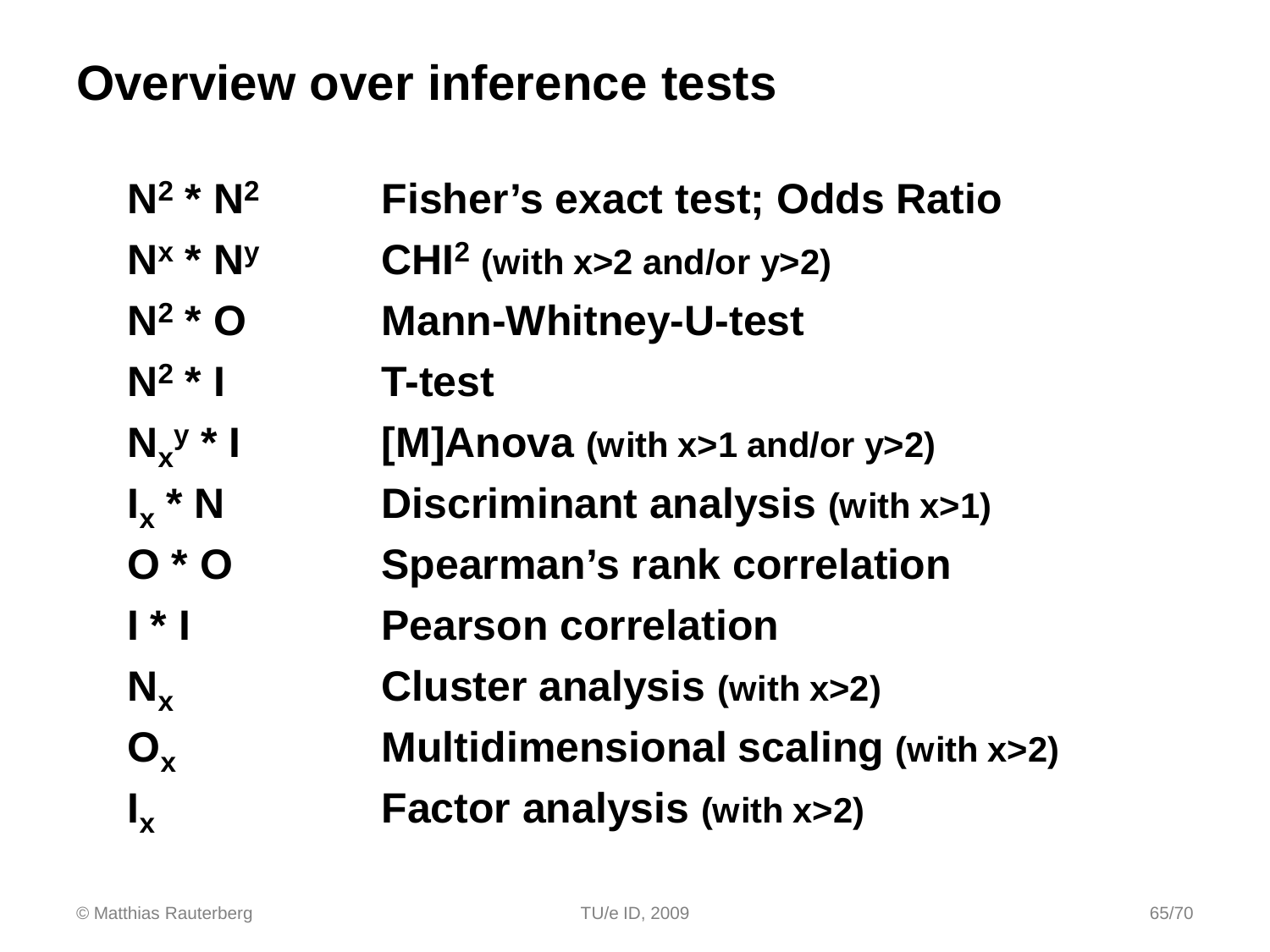### **Overview over the scientific approach**

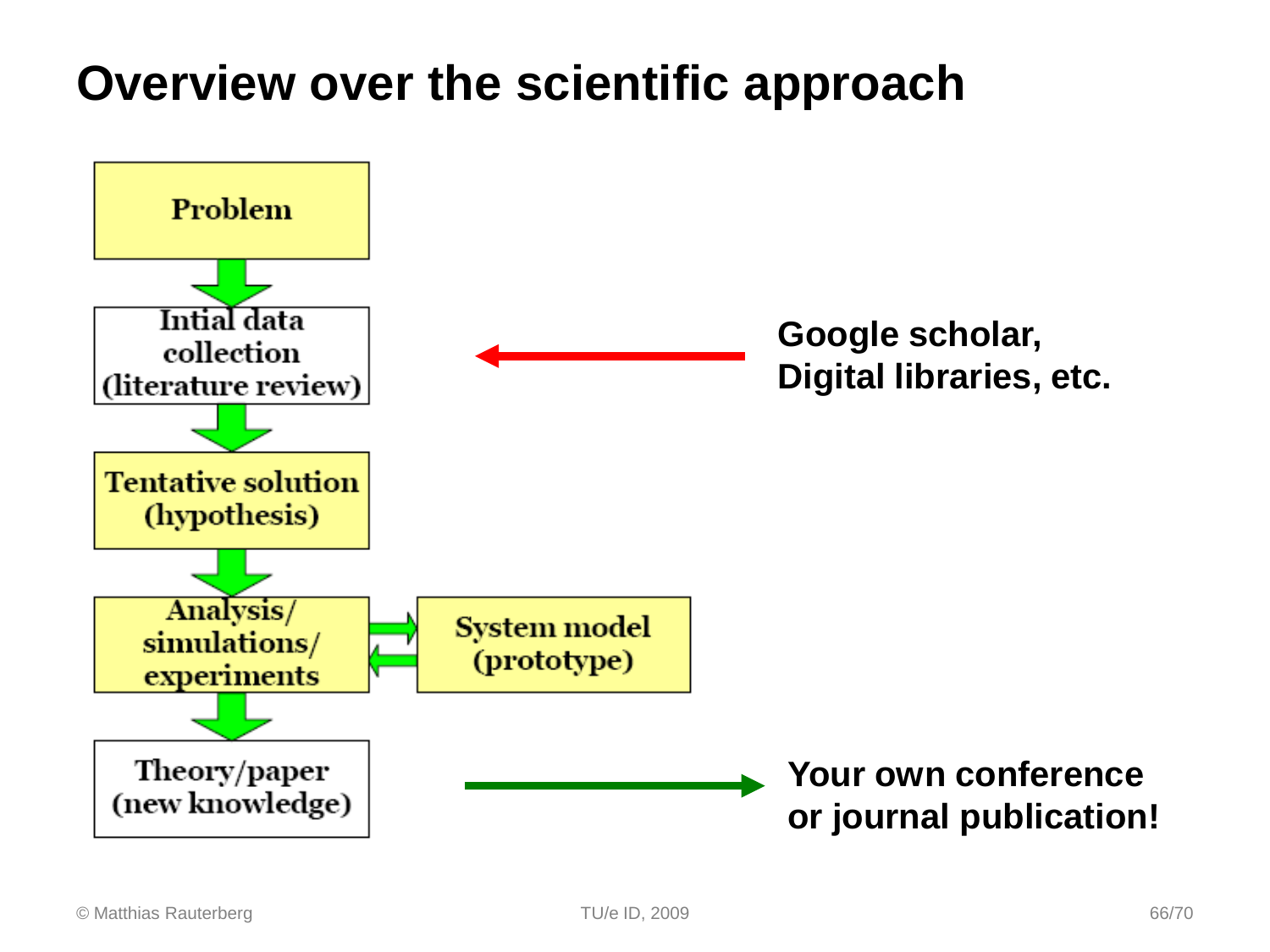### **Thank you for your attention…**

"Traditional scientific method has always been at the very best 20-20 hindsight. It's good for seeing where you've been. It's good for testing the truth of what you think you know, **but** it can't tell you where you ought to go."

Robert Pirsig, 1974 "Zen and the art of motorcycle maintenance"

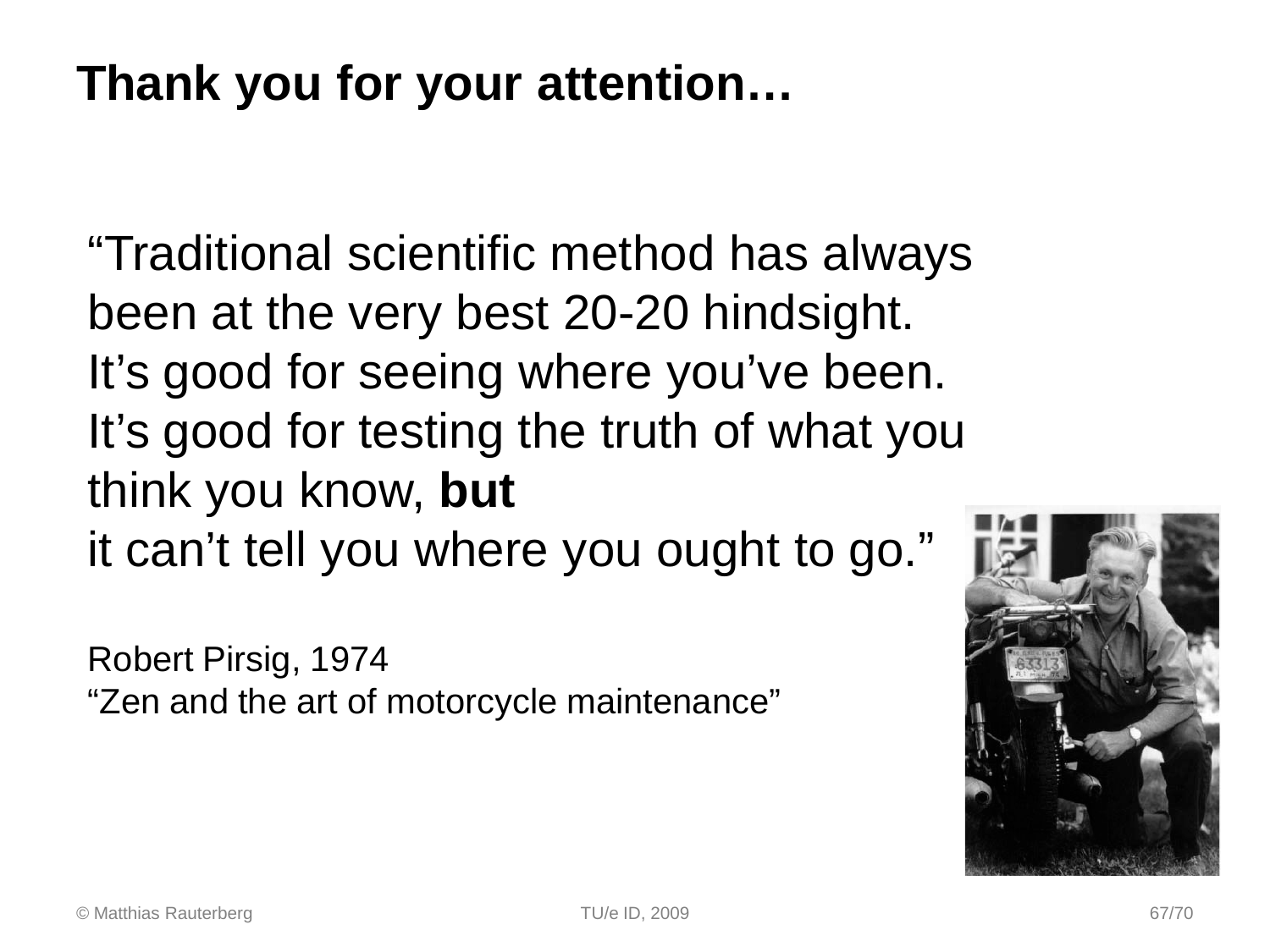### **References**



**Design Research: Methods and Perspectives. by Brenda Laurel (Editor), Peter Lunenfeld (Preface) Hardcover: 334 pages Publisher: The MIT Press (October 1, 2003) Language: English ISBN-10: 0262122634 ISBN-13: 978-0262122634** 



**Social Research: Theory, Methods and Techniques. by Piergiorgio Corbetta (Author) Hardcover: 336 pages Publisher: Sage Publications Ltd (May 2, 2003) Language: English ISBN-10: 0761972528 ISBN-13: 978-0761972525** 



**Research Methodology: A Step-By-Step for Beginners. by Ranjit Kumar (Author) Paperback: 332 pagina's Publisher: Sage Publications; 2de Edition; mei 2005 ISBN10 141291194X ISBN13 9781412911948**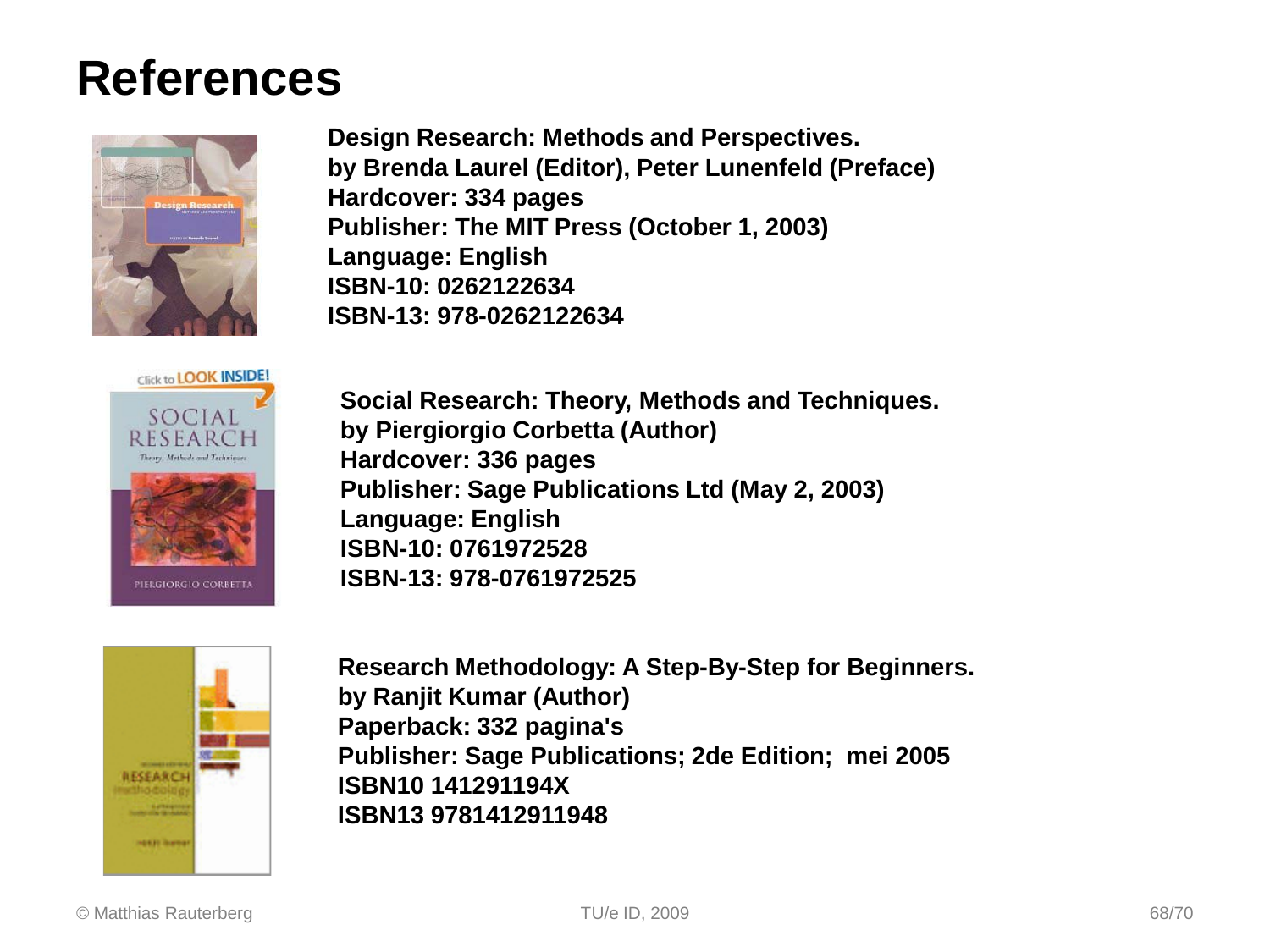### **References (cont'd)**



**Test Scores and What They Mean. by Howard B. Lyman (Author) Paperback: 190 pages Publisher: Allyn & Bacon; 6 edition (November 6, 1997) Language: English ISBN-10: 0205175392 ISBN-13: 978-0205175390** 





**Questionnaire Design: How to Plan, Structure and Write Survey Material for Effective Market Research (Market Research in Practice). by Ian Brace (Author) Paperback: 304 pages Publisher: Kogan Page; 2nd edition (September 28, 2008) Language: English ISBN-10: 0749450282 ISBN-13: 978-0749450281** 

**Basics of Qualitative Research: Techniques and Procedures for Developing Grounded Theory. by Anselm C. Strauss (Author), Juliet Corbin (Author) Paperback: 336 pages Publisher: Sage Publications, Inc; 2nd edition (September 22, 1998) Language: English ISBN-10: 0803959400 ISBN-13: 978-0803959408**